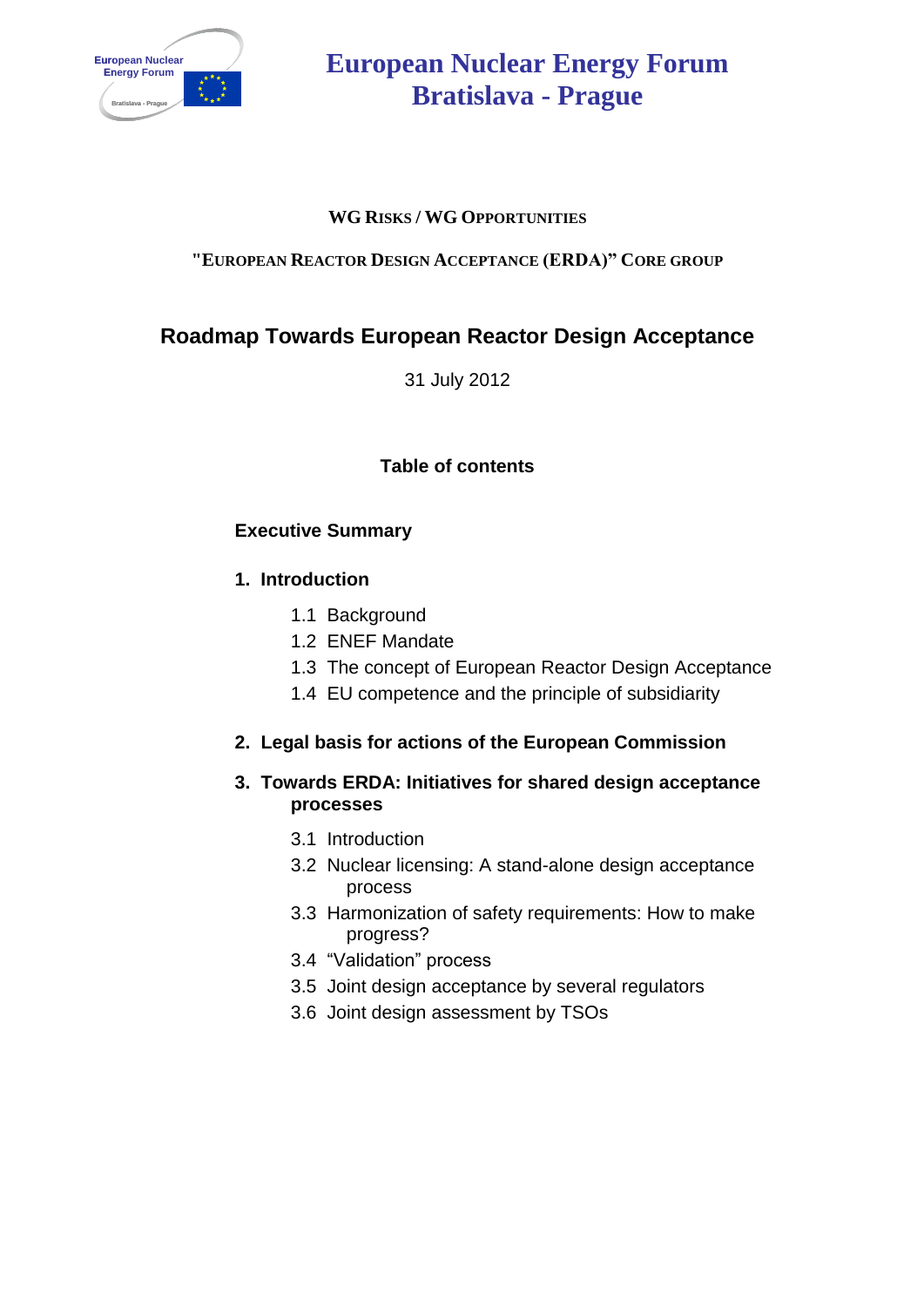#### **4. Strengths and Weaknesses of the ERDA process**

- 4.1 Strengths
	- 4.1.1 Safety benefits in general
		- 4.1.1.1 Safety benefits from the future operators' viewpoint
		- 4.1.1.2 Benefits for the nuclear regulatory bodies
		- 4.1.1.3 Safety benefits from the public's perspective
	- 4.1.2 Economic and licensing benefits
		- 4.1.2.1 Reducing uncertainty for nuclear new build
		- 4.1.2.2 Reducing the cost of licensing
		- 4.1.2.3 Economies of scale
- 4.2 Weaknesses
	- 4.2.1 Can standardization lead to detrimental effects on safety?
	- 4.2.2 Level of confidence between regulators
	- 4.2.3 Complexity of collaboration
	- 4.2.4 Piling up different requirements
	- 4.2.5 Access of new vendors to the market
- 4.3 Synthesis of strengths and weaknesses, opportunities and threats

#### **5. Models from other industry sectors**

- 5.1 Aviation
	- 5.1.1 International Framework
	- 5.1.2 Development in the EU
- 5.2 European rail system

#### **6. Examples of potential application of ERDA initiatives to incoming nuclear projects in the EU**

#### **7. Conclusion**

#### **Annexes**

- A) The UK process of a Generic Design Assessment
- B) The Safety Options review for the ATMEA1 reactor
- C) Franco-German cooperation in the EPR development
- D) Design assessment in the Belene project
- E) Cyprus Arrangements of the Joint Aviation Authorities A model for ERDA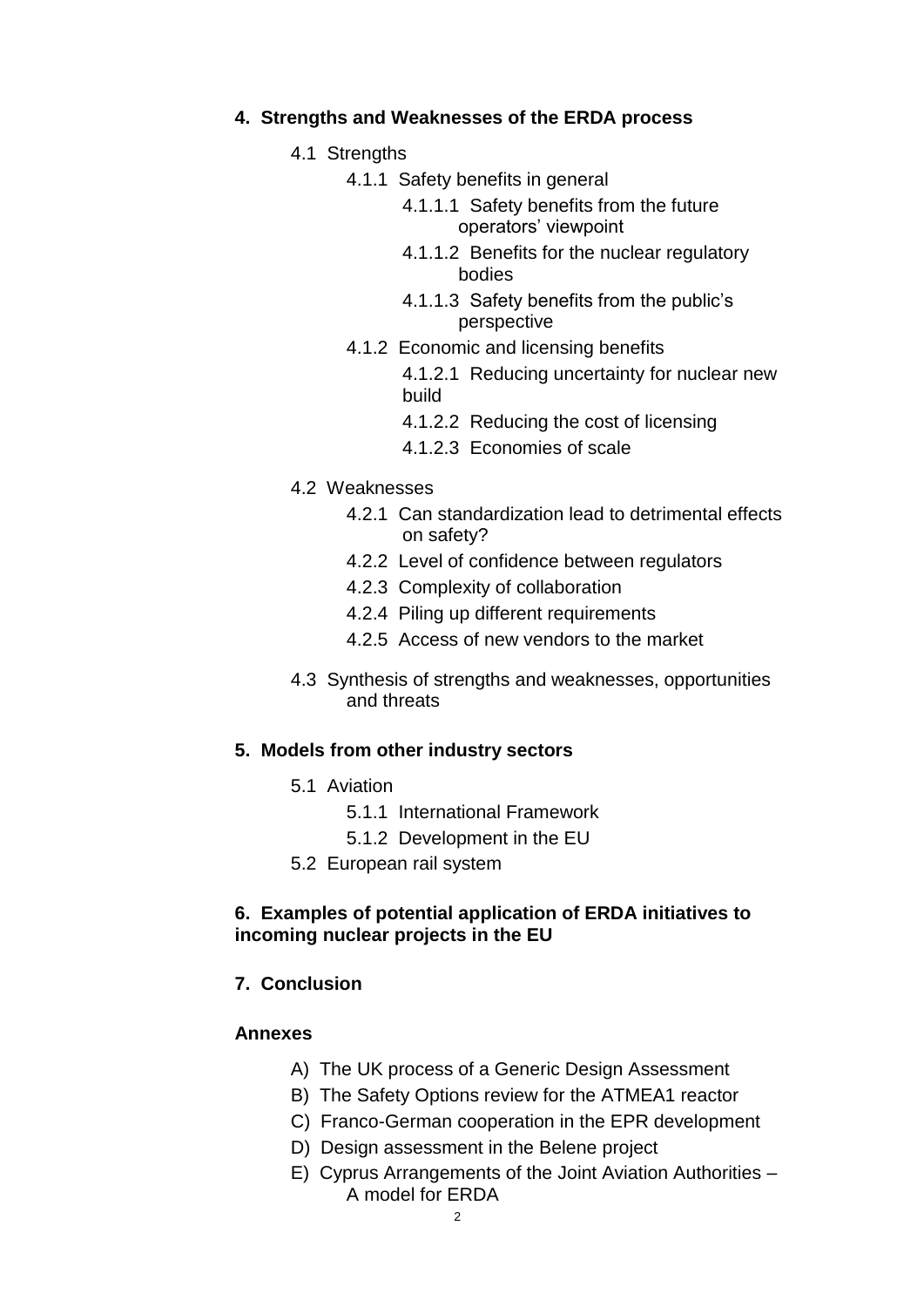#### **Executive Summary**

In this paper, the concept of a **European Reactor Design Acceptance (ERDA)**, developed by a dedicated group within the European Nuclear Energy Forum (ENEF), is presented to the stakeholders of nuclear energy in the EU and to the public.

The ERDA concept is based on the idea that a nuclear reactor design should be reviewed and approved in a more harmonized, efficient and consistent way rather than being separately reviewed by each national regulator in each EU Member State where a nuclear power plant of that design is to be built, as is the case now. Instead of "re-inventing the wheel" every time, ERDA looks at ways to achieve a **common design review and acceptance, the results of which are shared among several EU Member States**. Such a reactor design acceptance would be issued or mutually shared by a voluntary group of national regulators. As a result, a given reactor design can be built in the same way in all participating countries, except for necessary adaptation to specific local conditions.

ERDA is **not suggesting reactor licensing by a new dedicated EU authority**. Instead, it builds on new coordination of the structures and the players of national licensing procedures and reactor safety standard setting, mainly the national regulators, but also technical support organisations (TSOs) and industry standardization organisations. The following elements of an **overarching ERDA concept** are proposed:

- All interested Member States should introduce a **"stand-alone design acceptance"** process as a first step in their licensing regime, as it already exists in some Member States. Such a process allows for assessment of a design independently of a specific project for construction. It results in a "design acceptance certificate" which is both useful for subsequent domestic licensing processes as well as for the work of other regulators.
- Progress in **harmonization of safety requirements** is an obvious prerequisite for common reactor design acceptance. Harmonization in the EU is already well underway through IAEA standards and the work of WENRA; this needs to be continued. Additionally, further work could be done to promote the recognition and adoption of nuclear industry common standards.
- Based on these steps, a **"validation" process** (*see schedule on next page*) could be envisaged in a situation where an operator applies for a nuclear power plant licence based on a reactor design previously assessed in another Member State. The national regulatory body receiving this application should maximize the benefit of the technical work already done rather than repeating it. In close cooperation with the first regulator and after its own review, the regulator could "validate" the design acceptance of its fellow regulator, if necessary with some changes or caveats.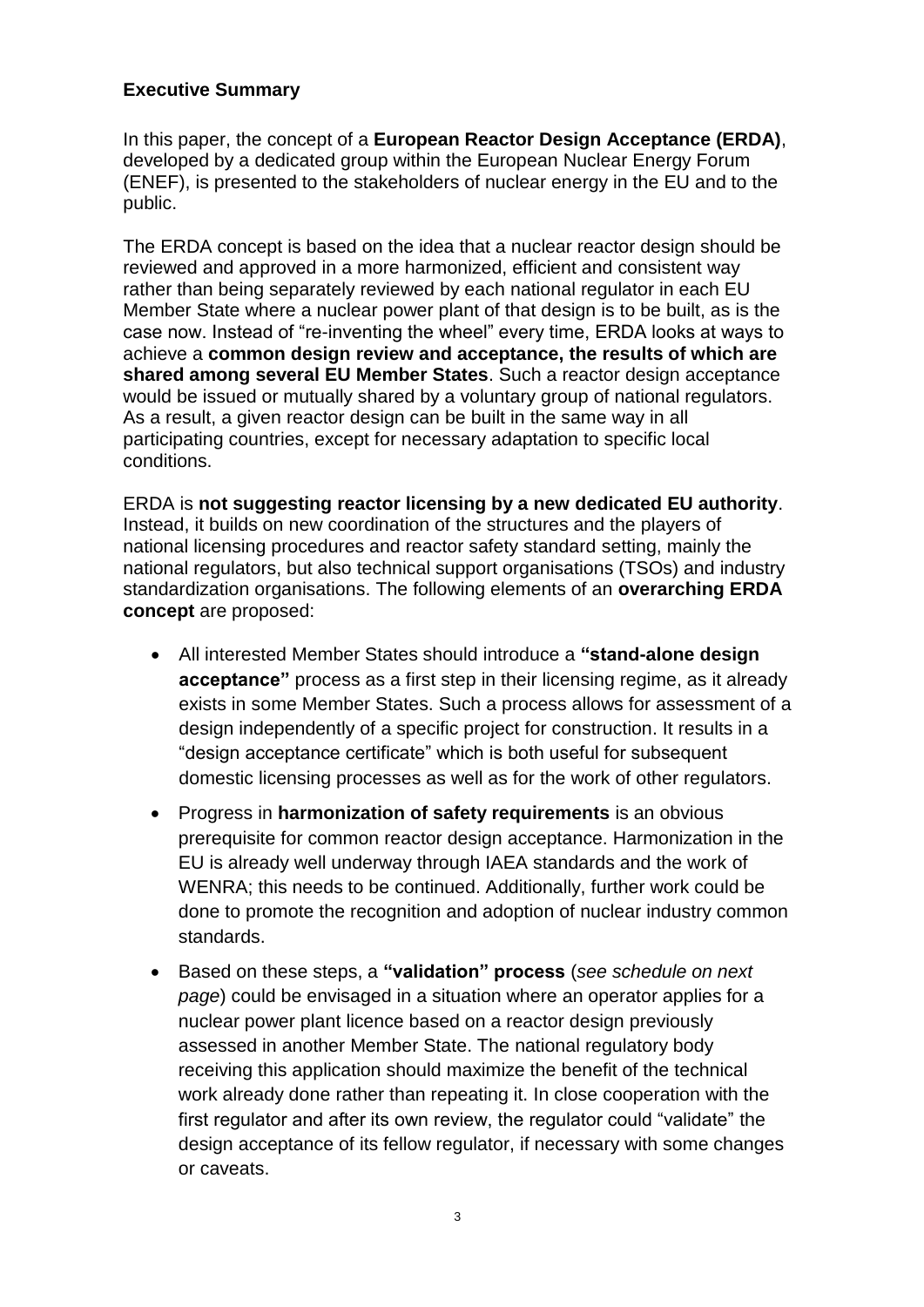- When a reactor design is submitted to a licence process in several countries at roughly the same time, the national regulators should create a joint team of experts from their own staff with the adequate competencies and perform a **joint design evaluation and acceptance** (*see schedule below*). In a first, more informal phase, the common result would be voluntarily transferred into a more streamlined national licensing process by each participating regulator. In a more advanced phase, there could be a multinational agreement between the Member States concerned, installing a system of joint acceptance of new designs proposed for implementation in several of them. Such a multilateral agreement could work similarly to the well-known "Schengen Agreement" about abolition of frontier checks and a common external frontier which was concluded between a subset of EU countries willing to take this issue forward. Formal delivery of a license by the national regulator would still be necessary for any nuclear power plant project to proceed in a particular country
- Finally, substantial support could come from the **collaboration of European TSOs** who could perform joint design reviews under the auspices of a regulator or a group of regulators in the context of the cooperation models presented above.



The solutions described above are essential to reach the aim of **standardization of reactor designs in the EU**. Standardization means there would be several fleets, each consisting of nearly identical reactors of the same design, across Europe. Standardization would have two main substantial benefits for industry and society. It would contribute to the EU goal of **constantly improving nuclear safety** by establishing a broader basis for sharing experience feedback and for jointly implementing design improvements. Construction of a series of nearly identical units of any design will bring significant economic benefit and will reduce the complexity and uncertainty of licensing, thus **helping to make investment in new nuclear projects**. Both benefits, and potential disadvantages, are explored in detail in the report.

It should be emphasised that this concept is not revolutionary. There are **models in other industries** for achieving standardization through a system of international cooperation of regulators and cross-acceptance of licences. The report looks at the solutions found in the civil aviation industry and in the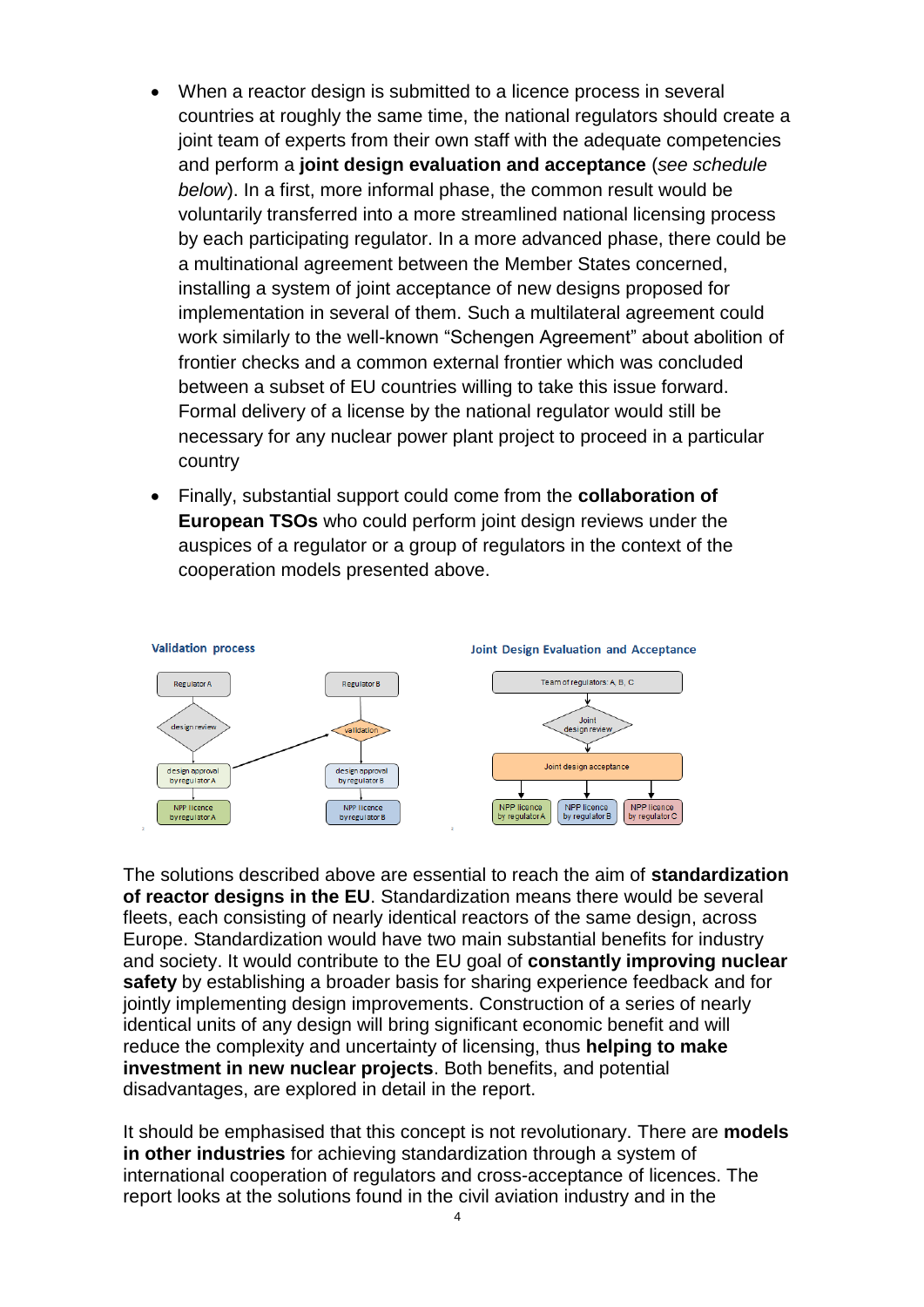European rail network and discusses the elements to be taken as a model for nuclear. Besides, there have been promising examples even in the nuclear field. Some of them are described in some detail in the **Annexes**.

The report is addressed to all actors in evaluation and licensing of nuclear reactor designs in the EU. It puts a special emphasis on **exploring possible facilitative actions of the EU**. While, as already stated, ERDA does not involve a centralised EU acceptance process and is not based on the creation of an EU authority, the EU could facilitate the cooperation of regulators, TSOs and industry with legislative and non-legislative action within the scope of its competences.

ERDA is an essential step to achieve the deployment of standardized reactor designs in Europe contributing to the potential role of nuclear energy in the longterm low carbon energy mix in the  $EU^1$ . Given the current situation where a number of EU Member States is willing to pursue new build programmes, but where economic and regulatory uncertainties and challenges seem to be major hurdles for investment decisions in nuclear power plant projects, in the long-term there is **no alternative to such a standardization approach** for reducing the investment risks and at the same time for reaching an even higher and harmonized level of safety.

 $\overline{a}$ 

 $1$  EU Energy Roadmap 2050, EC 2011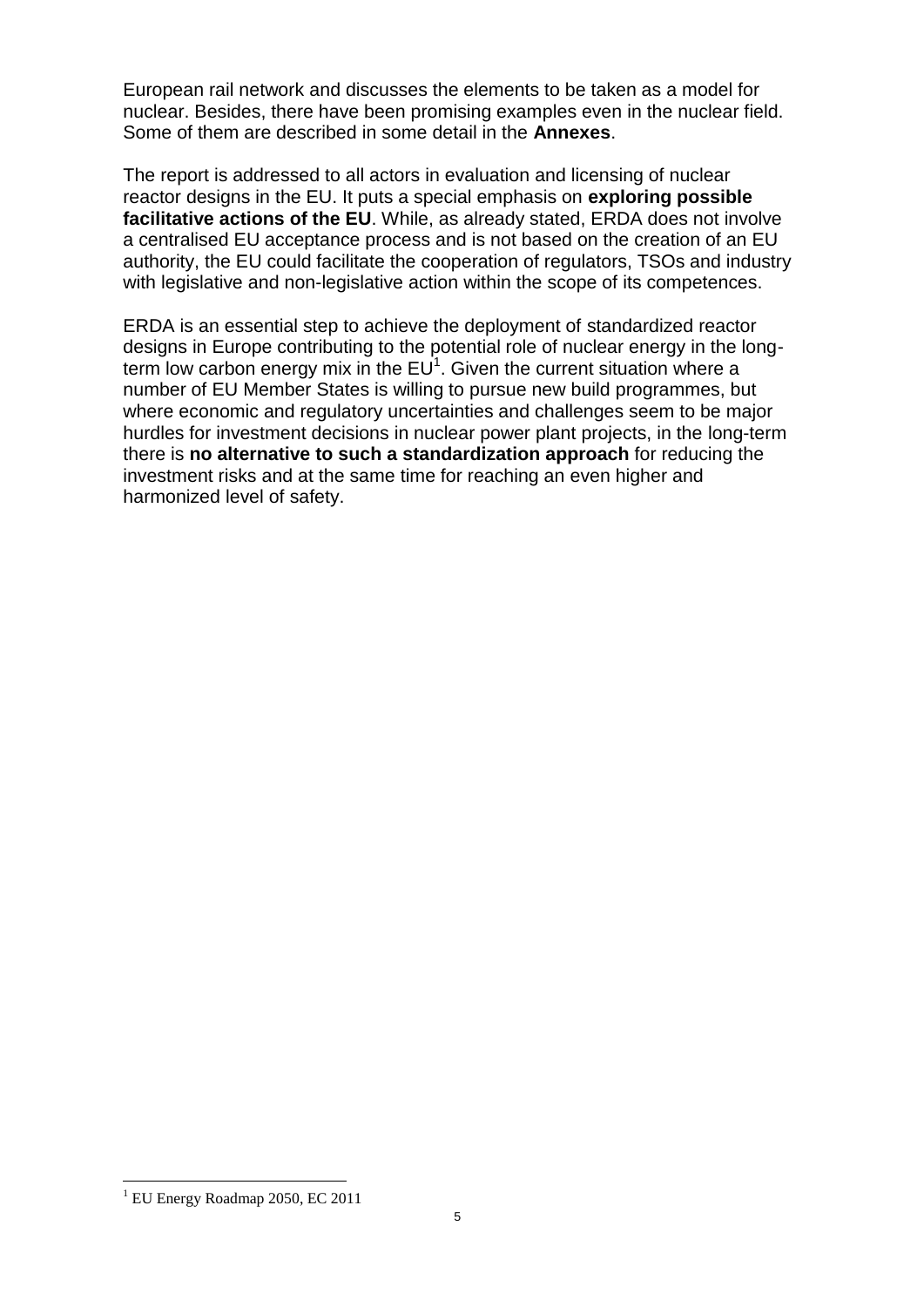#### **1. Introduction**

## **1.1 Background**

The Commission has already expressed in several policy papers its intention to promote and develop a harmonized licensing process for nuclear facilities at the  $E$ U level. In its 2008 Nuclear Illustrative Programme<sup>2</sup>, the Commission addressed under the chapter of "Licensing issue" the need for planning stability and for a reduction of investment risks due to regulatory uncertainty for investors and other stakeholders. In the Commission Communication<sup>3</sup> "Energy 2020 - A strategy for competitive, sustainable and secure energy", under the item "Continuous improvement in safety and security", the Commission underlines again the high importance of actively pursuing the harmonization of plant design and certification at the international level.

The nuclear industry commenced initiatives to achieve standardization of reactor design at the European level in the nineties with the European Utilities Requirements (EUR) program. In recent years, the World Nuclear Association (WNA) pledged for a cooperative effort between the industry and regulatory authorities to achieve greater standardization of reactor design and harmonization of design requirements across the world. The WNA expert working group on Cooperation in Reactor Design Evaluation and Licensing (CORDEL) published in 2008 a first report about the "Benefits Gained through International Harmonization of Nuclear Safety Standards for Reactor Designs"<sup>4</sup> and in January 2010 a more detailed proposal about the "International Standardization of Nuclear Reactor Designs"<sup>5</sup>.

At the international regulators' level, MDEP (Multinational Design Evaluation Program) was launched in 2006 between 10 regulators of countries interested in building new NPPs, among them the regulators of three Member States: France, the UK and Finland. The purpose was to foster cooperation and exchange of information between regulators tasked to review new reactor designs. Up to now MDEP has been working on AP1000 and EPR as well as on some generic subjects. MDEP published some common positions, but it has to be noted that MDEP is not expressly aiming at safety requirements harmonization and that national regulators retain sovereign authority for all licensing decisions.

On a practical level, the need for more standardization and more cooperation in reactor design acceptance has become apparent through the fact that Areva's EPR design has been licensed in Finland (Olkiluoto 3) and in France (Flamanville 3) with substantial differences in certain areas. Some of them were due to customer's request, but others resulted from diverging regulatory

 $\overline{a}$ 

 $2$  Communication from the Commission to the European Parliament, the Council and the Economic and Social Committee, Update to the European Commission's 2007 Nuclear Illustrative Programme in the context of the second strategic energy review, COM(2008) 776 final, 13.11.2008 .

<sup>&</sup>lt;sup>3</sup> Commission Communication "Energy 2020: A strategy for competitive, sustainable and secure energy" (16096/10) published on November 10, 2010

<sup>4</sup> www.world-nuclear.org/uploadedFiles/org/reference/pdf/ps-cordel.pdf

<sup>5</sup> www.world-nuclear.org/uploadedFiles/org/reference/pdf/CORDELreport2010.pdf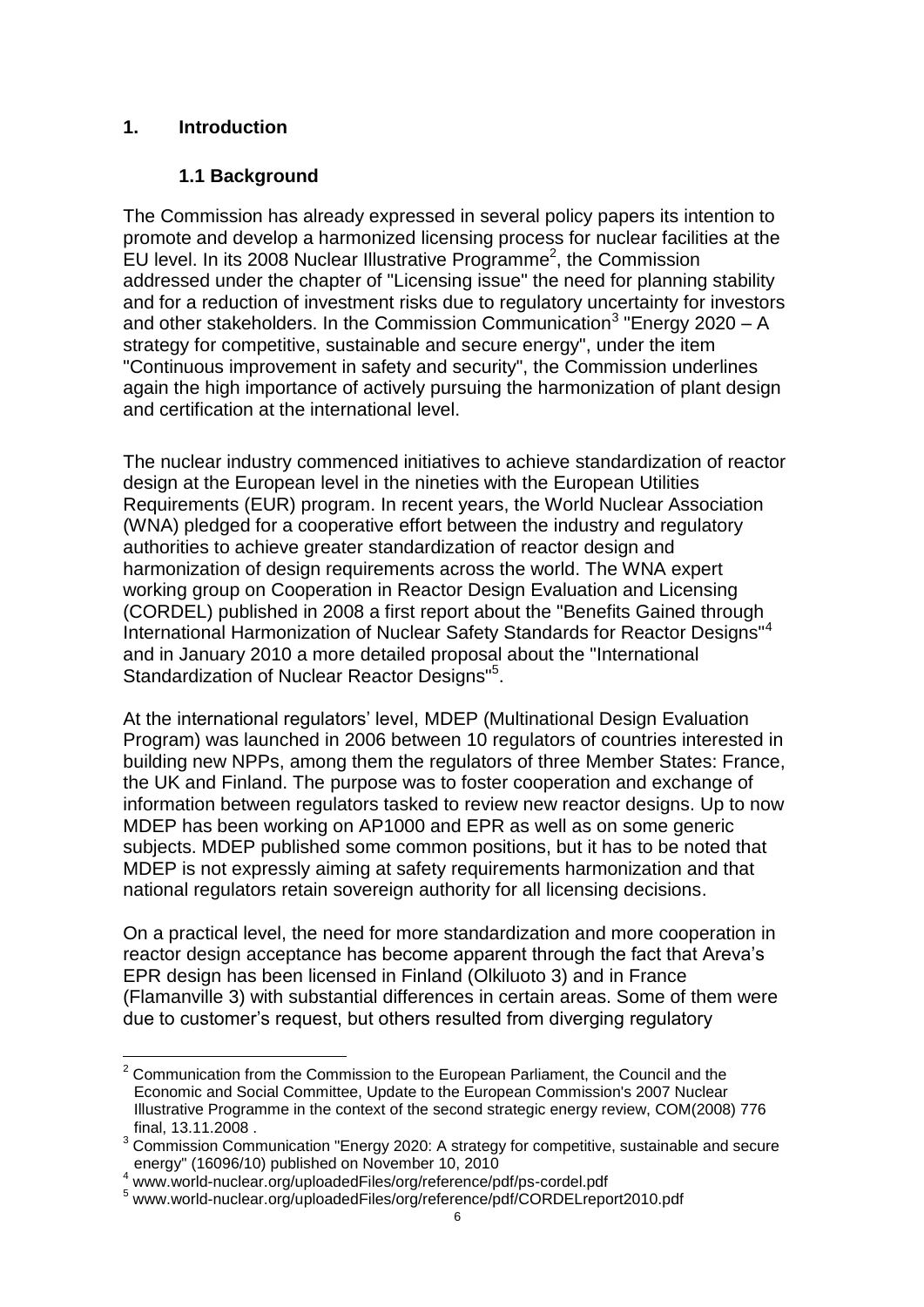approaches and licensing/oversight processes. In the UK the GDA process regarding the EPR has already included modifications in the design resulting from specific UK Safety Assessment Principles and practices.

The current status of new reactor projects (excluding those which are already under construction) in the EU appears to be:

- Countries where the regulatory process is already activated: UK, Finland, France, Bulgaria
- Countries where utilities/future operators have issued bid invitation: Czech Republic, Lithuania, Romania
- Countries, where utilities have made request for vendor information: Poland, Sweden, Slovakia, Hungary.

## **1.2 ENEF Mandate**

The ENEF SWG "Nuclear Legal Roadmap (NLR)" produced in October 2008 a paper "The Importance of New Approaches in Licensing"<sup>6</sup>, stressing the need for more efficient, more predictable and more harmonized licensing processes in the EU. In cooperation with the Commission, in 2010 the SWG launched a Survey of licensing procedures for new nuclear installations in EU countries with the aim of making a comparative analysis and, if possible, of recommending best practice models.

The ENEF WG Risks recommended at its meeting in January 2011 in order to use the ENEF resources most efficiently and to proceed at the European level that a core group of interested members of ENEF SWGs "Nuclear Installation Safety (NIS)" and NLR as well as experts nominated by WGs Risks and Opportunities be set up. The ERDA (European Reactor Design Acceptance) Core Group was created on this basis with Terms of Reference<sup>7</sup> endorsed by the WG Risks.

The objective of the ERDA Core Group is to find, and propose via ENEF to the Commission, ways of achieving a "European Reactor Design Acceptance", issued by a national or a group of national authorities adhering to a common initiative and accepted in several or all EU member states where new nuclear power plants are or will be built. The Core Group will analyse, besides related activities in the nuclear regimes, existing European models for enhanced cooperation of regulators and mutual acceptance of approvals implemented in other industries, for instance in the aviation industry or in the cross-border accreditation of European high speed trains.

On the ENEF Plenary May 2011 the contribution of nuclear to low carbon electricity mix, pointing out the opportunities and threats in a long-term perspective, was addressed. In order to achieve a low carbon future with nuclear energy, it was underlined that certainty is the key requirement at all levels of the investment chain; cost effectiveness concurrent with a high level of safety will play an important role in EU new built projects. It was recommended that the

 $\overline{a}$ 6 ec.europa.eu/energy/nuclear/forum/opportunities/doc/legal roadmap/the\_importance\_of\_new\_approaches\_in\_licensing.pdf

<sup>&</sup>lt;sup>7</sup> WG Risks/WG Opportunity, CORE GROUP "EUROPEAN REACTOR DESIGN ACCEPTANCE (ERDA)", Terms of Reference, 23 May 2011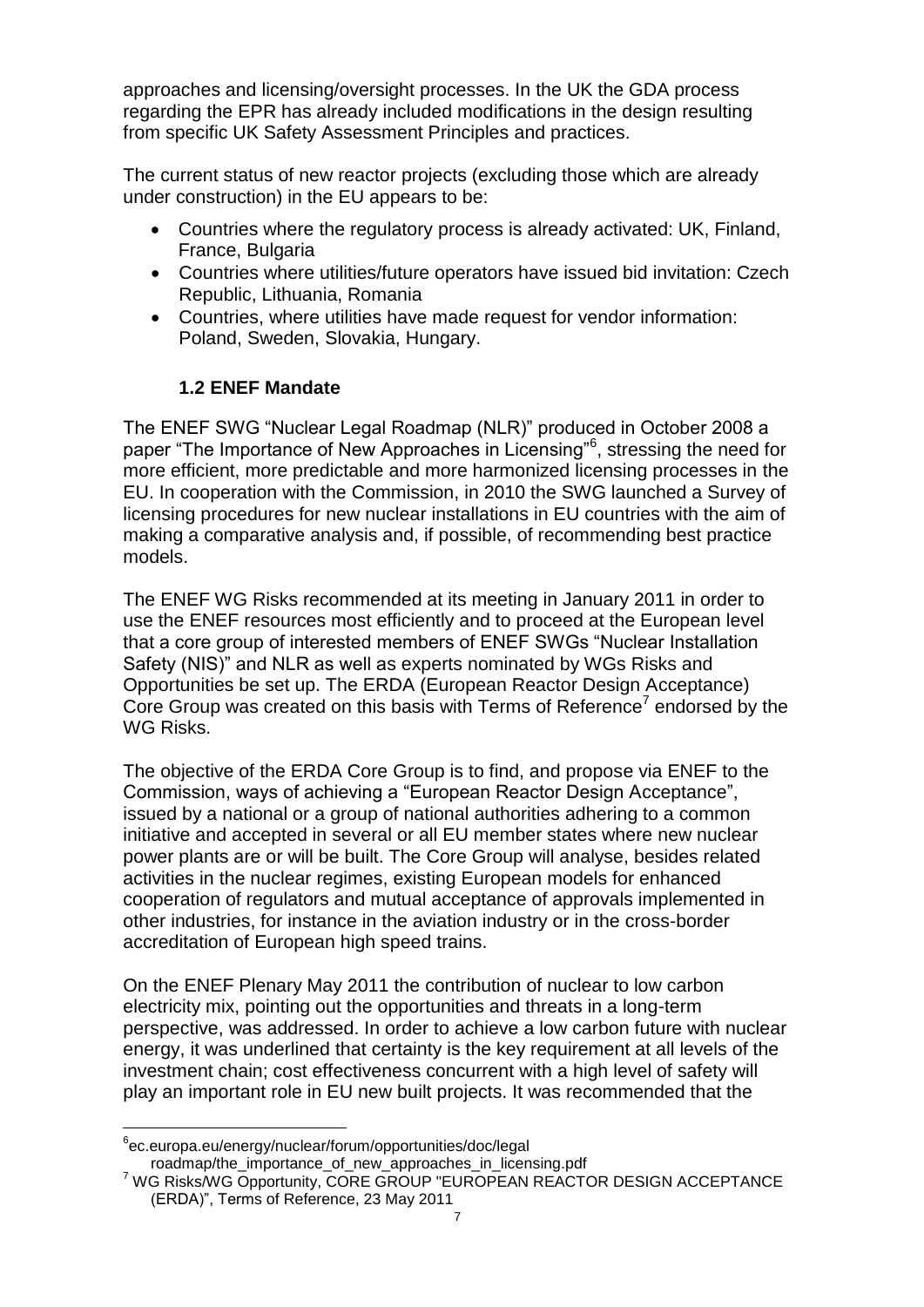Opportunities and Risks Working Groups should progress towards the harmonization of licensing and reactor design acceptance at European level. The ENEF Plenary May 2012 has confirmed this approach.

## **1.3 The concept of European Reactor Design Acceptance**

This paper proposes elements and a way forward towards a European Reactor Design Acceptance (ERDA). Generally, this concept is based on the idea that a nuclear reactor design should not be reviewed and approved independently by each national regulator in each EU Member State where a nuclear power plant of that design is to be built, as is the case now. Instead of "re-inventing the wheel" every time, ERDA looks at ways to achieve a common design review and acceptance, the results of which are shared among several EU Member States. This would mean that the reactor design can be more or less built in the same way in all participating countries, except for necessary adaptation to specific local conditions, leading to effective international standardization of reactor designs. This would also allow a broader basis for sharing experience feedback with the corresponding safety benefit. Furthermore construction of a series of nearly identical units will bring significant economic benefit.

It must be pointed out from the start that this does not mean establishing a European supranational authority issuing reactor licenses that would apply all over Europe. It does not mean either taking the licensing procedure of nuclear power plants away from Member States. Design review and acceptance is just one part of the licensing process for a nuclear power plant, but a very important one for the deployment of standardized designs. National regulators will still have to formally accept the standardized designs and make a full assessment of the suitability of the site and of the operators' capabilities. Therefore a European Reactor Design Acceptance would leave enough room for site-specific adaptations, which will be under full control of the national regulator. Finally, every national regulator concerned should be fully involved in any element of ERDA. The aim is not to erode national sovereignty but to reap benefits from stronger and more efficient cooperation.

#### **1.4 EU competence and the principle of subsidiarity**

Any action to be taken by the EU proposed by the ERDA Core Group will have to be justified as being within the EU's competence. This applies particularly to legislative acts. While it is now accepted that the EU has certain competences in the field of nuclear safety, these do not encompass all issues of safety in a general way – EU competence has to be asserted for each topic and each kind of legislation separately. This will be addressed in chapter 2.

Even when an EU competence is established, the principle of subsidiarity has to be taken into account. Under this principle, the EU shall act only if and in so far as the objectives of the proposed action cannot be sufficiently achieved by the Member States, but can better be achieved on EU level (Art. 5 para. 3 TEU). "The reasons for concluding that a Union objective can be better achieved at Union level shall be substantiated by qualitative and, wherever possible, quantitative indicators" (Protocol No. 2 to the TEU, Art. 5). Therefore, in chapter 4 the strengths and weaknesses of introducing a multinational approach to reactor design acceptance will be outlined.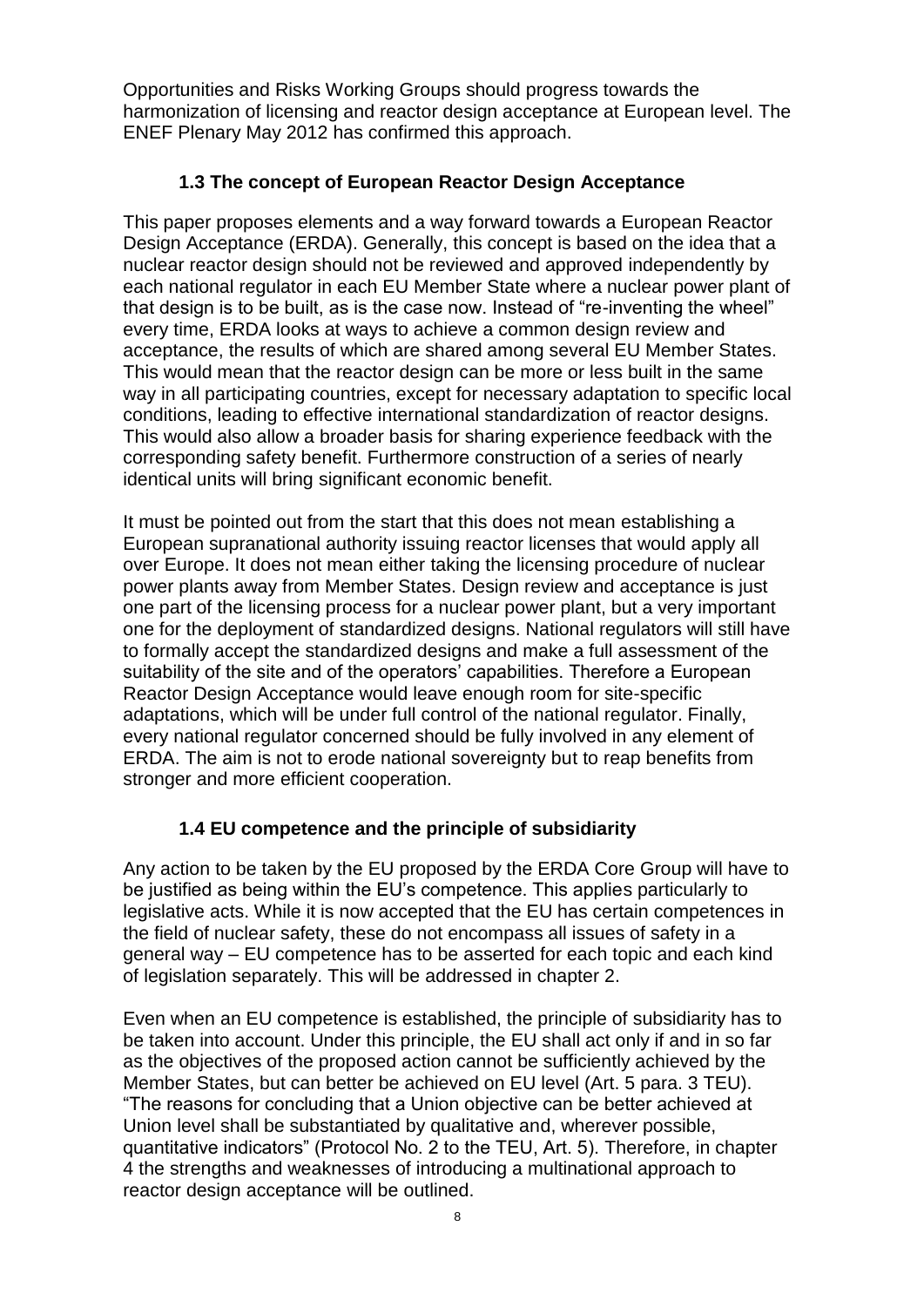## **2. Legal Basis for actions of the European Commission**

The EU Commission has many instruments at its disposal to encourage and facilitate the actions proposed in this paper. The ability, however, to enact legislation (especially a directive) is dependent on two factors:

- first, whether there is a competence assigned to the EU by the EURATOM **Treaty**
- second, whether the Council (i.e. the member states) adopts the act with a qualified majority.<sup>8</sup>

The assessment and the approval or licensing of nuclear reactors is part of the overall issue of nuclear safety. Today, it is generally accepted that the EURATOM Treaty (the Treaty) confers some competences in the field of nuclear safety to the EU; however, this is not a global full-scope authorisation and EU competence needs to be asserted for each topic separately.

According to Art. 30 of the Treaty, the EU can establish "basic standards ... for the protection of the health of workers and the general public against the dangers arising from ionizing radiation". Since the further wording of Art. 30 and the following articles only mention matters of radiation safety and since the safety of nuclear facilities is nowhere expressly mentioned, EU competence for nuclear safety as such (in contrast to radiation protection) was under discussion for a long time. A landmark in this issue was the judgment of the Court of Justice of the EU in case C-29/99, 10.12.2002<sup>9</sup>, dealing with the accession of the EU to the Convention on Nuclear Safety. The Court states:

#### (para. 82)*... it is not appropriate, in order to define the community's competence, to draw an artificial distinction between the protection of the health of the general public and the safety of sources of ionising radiation.*

The Court then proceeds to an analysis of different subject matters of nuclear safety (following the different articles of the Convention on Nuclear Safety) and states which competence the EU has for each of these subject matters. Concerning licensing (Art. 7 of the CNS), the Court states:

(para. 89) *Even though the Euratom Treaty does not grant the Community competence to authorise the construction or operation of nuclear installations, under Articles 30 to 32 of the Euratom Treaty the Community possesses legislative competence to establish, for the purpose of health protection, an authorisation system which must be applied by the Member States. (...)*

Concerning safety requirements for design, construction and operation, the Court states:

 $\overline{a}$  $8$  According to Art. 203 of the Treaty, the Council can adopt legislation even if there is no competence of the EU, provided it decides in unanimity. This option is disregarded here because it seems highly unrealistic.

<sup>&</sup>lt;sup>9</sup> Commission of the European Communities vs. Council of the European Union, C29/99, Judgment of 10.12.2002, European Court reports 2002, p. I-11221 (available at EURLEX [eurlex.europa.eu])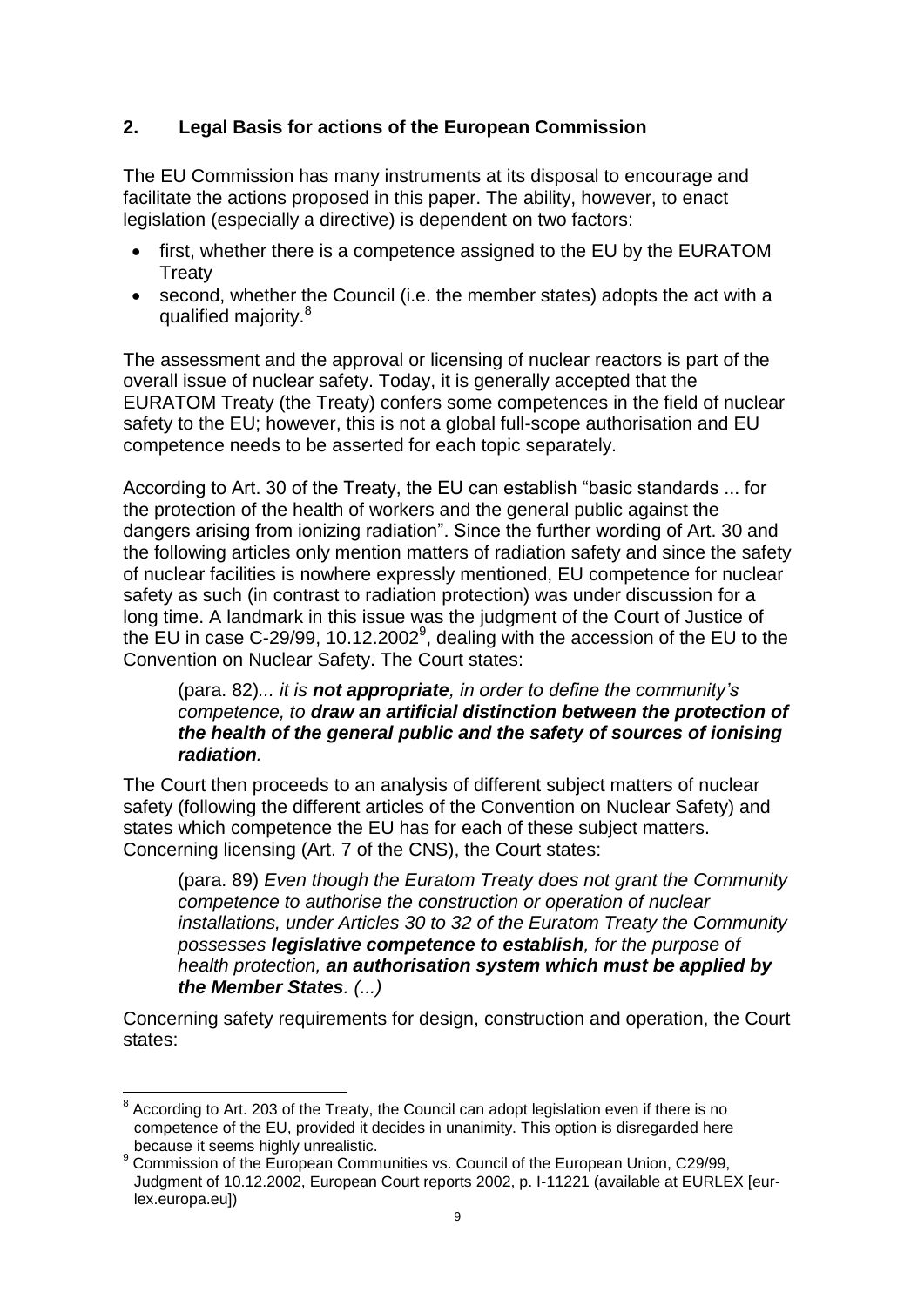(para. 105) *The measures ... concerning the design, construction and operation of nuclear installations can be the subject of the provisions which the member states lay down to ensure ... compliance with the basic standards. However, the commission has competence to make recommendations for harmonizing those provisions..."*

All this was recently reiterated and confirmed by the Court in its judgement C 115/08, delivered on 27 October 2009, on the Temelín NPP (para. 102 and  $103)$ <sup>10</sup>.

On these bases, the EU adopted the Nuclear Safety Directive 2009/71, which is now to be revised.

From the two judgements, it seems to follow

- that the EU cannot adopt its own safety standards by way of a regulation or a directive (para. 105 of C29/99),
- but that, in contrast, there seems to be some leeway for legally binding provisions on licensing procedures, especially by virtue of para. 89 of the judgement C-29/99. However, this is subject to interpretation and politically dependent on the qualified majority in the Council.

On a more organisational level, the Commission can take a Decision establishing organisations or structures in the field of nuclear safety. An example for this is the Commission Decision 2007/530 establishing ENSREG.

The implications of this legal basis will be discussed more in detail below together with the different implementation options.

 $\overline{a}$  $^{10}$  Land Oberösterreich vs. CEZ as, C115/08, Judgment of 27.10.2009, O:J. C312/5 of 19.12.2009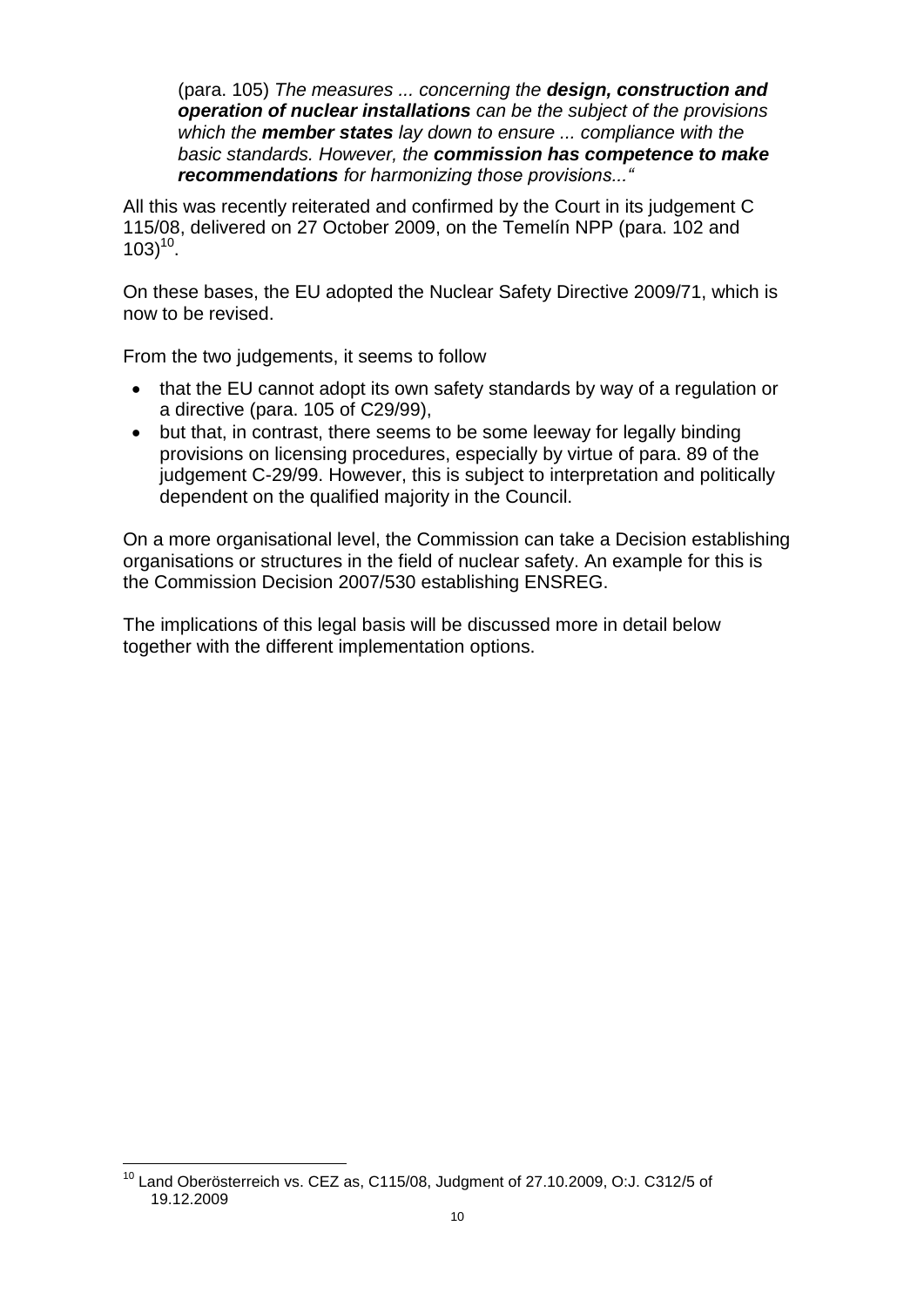#### **3. Towards ERDA: Initiatives for shared design acceptance processes**

#### **3.1 Introduction**

As set out in the introduction, the goal of ERDA is to achieve progress towards a multinational approach within the EU to assess nuclear reactor designs in order to allow for standardization of these designs. As has been done in some other industries, full-scope standardization of reactors would be reached in Member States if a complete harmonization of safety requirements and national licensing practices were achieved. For nuclear reactors, however, this seems to be far away, given the present situation where:

- nuclear safety is a national responsibility and the European Union has only limited competency in this area,
- licensing processes are different and independent of each other and embedded in national laws or high level regulations,
- safety requirements are somewhat different, at least in the way they are implemented in different countries,
- on safety related technical decisions, the national executive branches of the governments cannot interfere with their regulators (as independence is required by the EU Safety Directive), therefore the European Commission has little influence on regulators on this field.

Nevertheless some progress could be made in the short- and mid-term towards the goal of having standardized designs of the nuclear island of a nuclear power plant deployed in Europe and the European Commission could play a facilitating role in that respect. Acting pragmatically depending upon the circumstances, the Commission can propose incentives, take some initiatives, propose recommendations and may, under certain circumstances, even ask the Council to enact legislation (directive). Some of these are explained below.

#### **3.2 Nuclear licensing: A stand-alone design acceptance process**

Typically, a nuclear licensing process for a nuclear installation would begin after a political decision on the deployment of new nuclear power plants is taken by the country executive branch and/or its legislative one. This might be preceded by a public debate. In many Member States the next important step is the application by a licensee to install a nuclear reactor followed by the granting of the nuclear construction license. For a specific project, the nuclear construction license will result from a detail assessment by the regulatory body of the plant design and its adaptation to the site. But it becomes more frequent that generic assessments of different reactor designs (nuclear island as discussed below) take place independently of any specific site or project. It could be a high level assessment of the basic design characteristics such as the "safety options" process in France or the "Generic Design Assessment" process in UK somewhat similar to the "Design Certification process" in the US which gives rise to more indepth review. Before and/or during the construction phase, the assessment of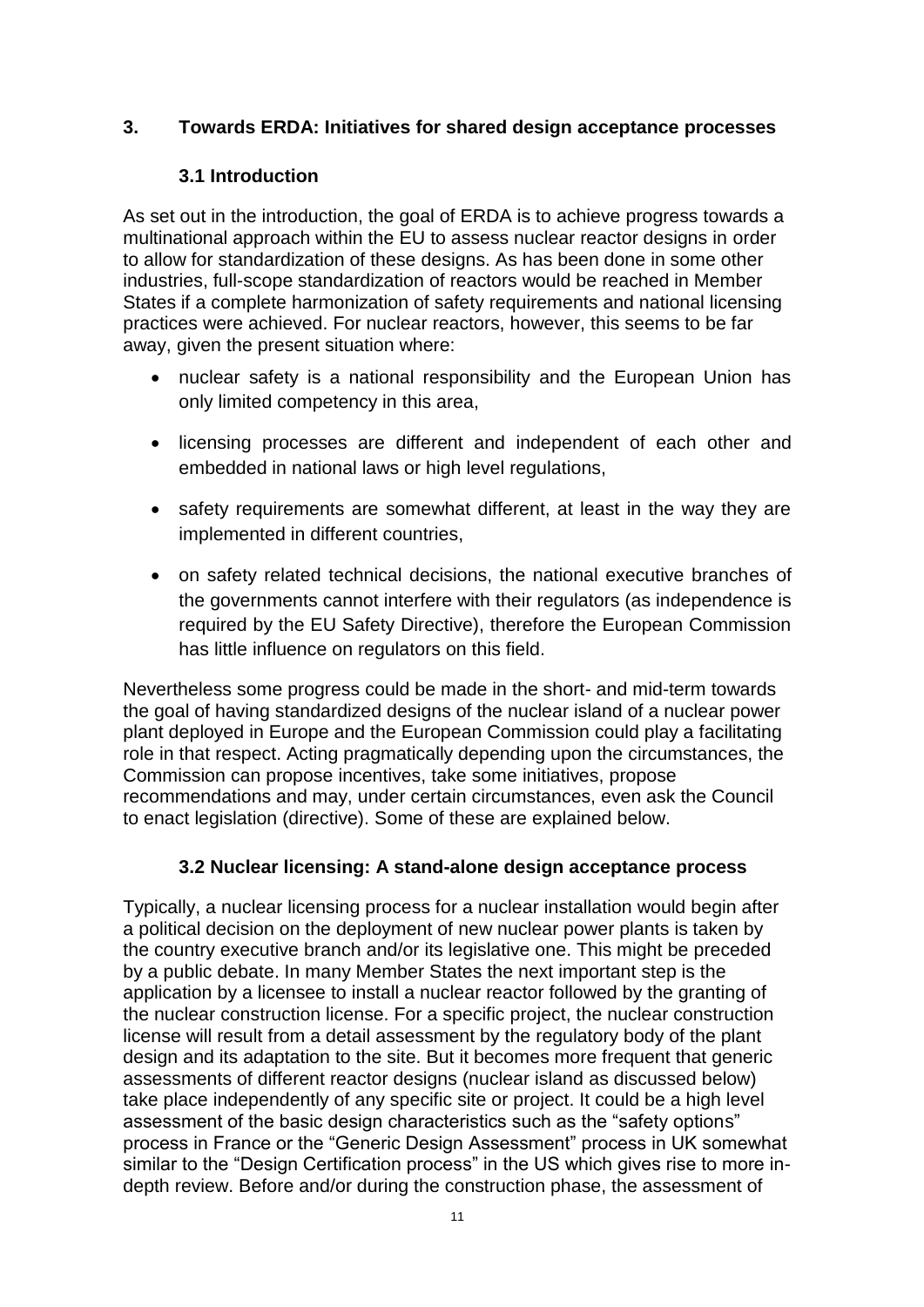the detailed design might continue and in any case, the regulator follows the quality of construction and checks the compliance of the construction with the construction license through a control and oversight process including inter alia inspections and hold points. Usually specific regulatory authorizations are needed to begin with the installation of safety related structures, systems and components, commissioning tests and fuel loading. The last step is the granting of the operation license once every design and construction issues have been cleared and the operator has demonstrated his capacity to safely run the plant.

As the recently published survey financed by the Commission on nuclear licensing processes shows very well, all national nuclear licensing processes in Europe encompass most of these components, with somewhat different scopes and arrangements. The authorizations corresponding to the different steps are sometimes given by the government or by the regulator. But every licensing process includes safety assessment of the design of the **nuclear island** which is the most important part for the sake of reactor standardization. For the standardization purpose, harmonization of this generic design assessment is the priority since it is the lengthiest part of licensing process (up to 5 years for country acceptance of a new design) and at the same time the one with a significant economic impact. Avoiding undue repetition of this design assessment in different countries simultaneously or sequentially should be a first objective. To facilitate this it is important that the initial design assessment process is robust (and recognized as such) to ensure the delivery of a safe and economic design.

In this context a useful initiative that the Commission could take is to promote in Member States, through EU legislative framework, a "stand-alone design acceptance" process. Member States should be encouraged and could be required to introduce in their national legislation such "stand-alone design acceptance process" as a first step in their licensing regime. It could be either a specific process as it is the case in the USA with the Design Certification process and in the UK with the GDA (**details see Annex A: The UK process of a Generic Design Assessment**) or part of a specific project assessment process; in the latter case, it should however contain a clear distinction between the generic part that could be reused elsewhere and the project specific part related to site, operator or country license conditions. This kind of stand-alone process already exists in France at a conceptual design stage with the "option de sûreté" (safety options) process that has been used in the past for various designs of the French fleet and more recently and formally on the ATMEA1 design (**details see Annex B: The Safety Options review for the ATMEA1 reactor**). Pre-licensing assessment has been used in the UK in the past and is now applied to a more detailed definition of designs with the "Generic Design Assessment" process for AP1000 and EPR. In this process an applicant (usually a vendor and a utility or at least a vendor with the support of one or several utilities) requests a regulator to make an assessment of a proposed design and to give its views on the safety level of this design and whether it seems to be acceptable for a license. These processes allow for a well-structured assessment of a design independently of a specific project of construction, therefore independently of a specific site and even of a specific future licensee. Description of the design and its safety demonstration is included in a set of well-defined documentation and the regulator is able to state precisely how the design complies with its own regulation, what is accepted and will not be reopened for future challenges and which questions remain open. At the end of the assessment the regulator will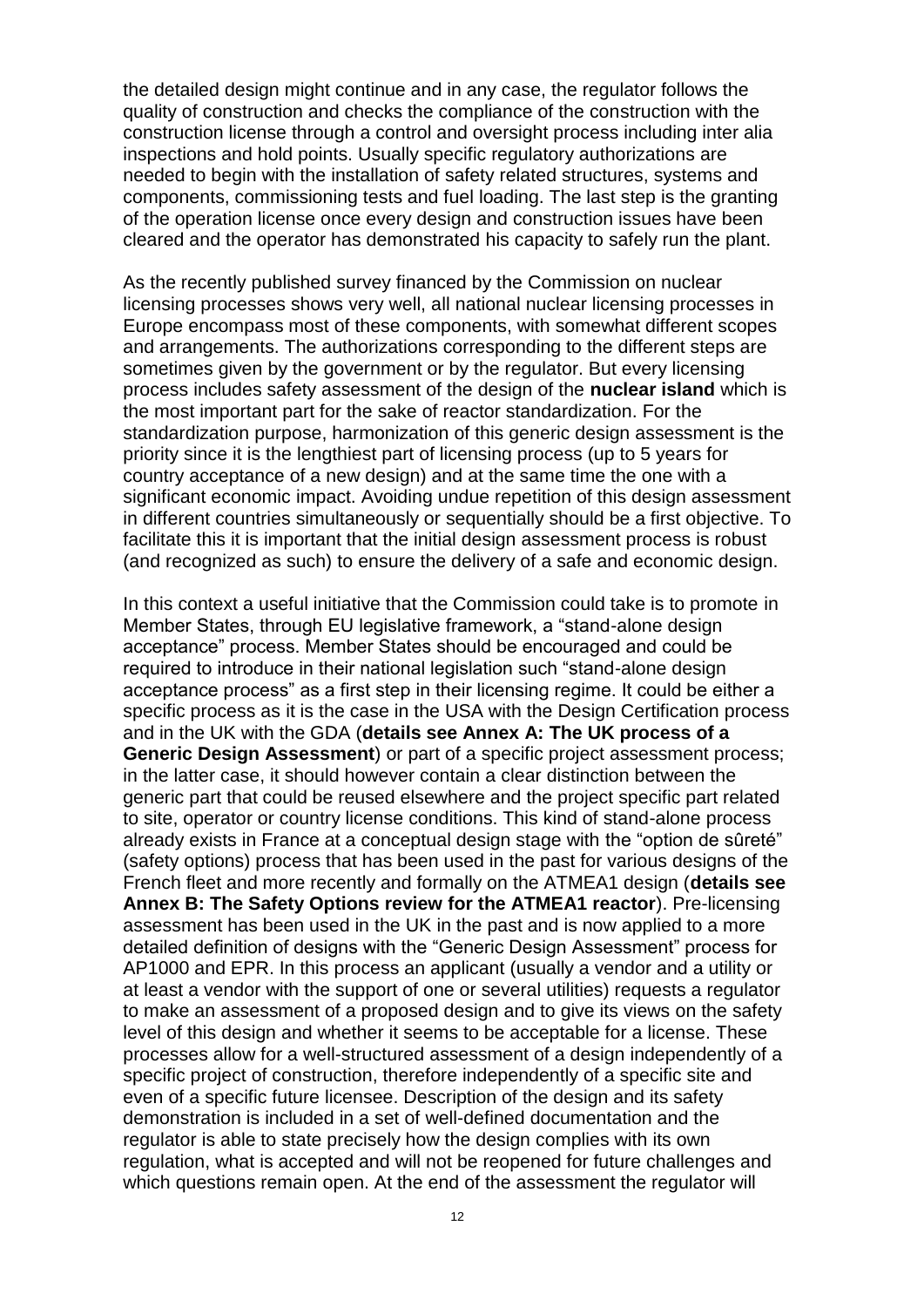issue a "stand-alone design acceptance certificate" that could be used by other regulators. This certificate will be valid for some years (typically 10 to 20 years). This process would be very helpful first for the applicant (vendors and/or vendors in conjunction with potential interested operators) in reducing the technical and financial risk of an eventual project. It would also be very helpful for the other regulators where the accepted design is considered to be built. The more detailed the definition of the design is available the more in depth the assessment could be made and the more useful for the sake of standardization it will be. Ideally the level of description of the design and its assessment should be sufficient to enter into the detailed design development phase and to prepare specifications for equipment procurement. It would be a prerequisite for the validation process mentioned further down in this report.

The scope of this stand-alone design acceptance should encompass the part of the plant that is not site dependent: the Nuclear Island (NI) housing the Nuclear Steam Supply System (NSSS) with the main primary and secondary circuits and their direct supporting systems. Experience shows that the design and layout of these systems, structures and components (mechanical systems, electrical systems, control and instrumentation) within the NI should not be significantly or even at all affected by specific site conditions. In limited and very specific cases, interface with civil works (anchoring) might have to be adapted in some cases and if necessary, the robustness of the civil work could be adapted to take into account specific site characteristics (e.g. more stringent seismic conditions or man-made hazards). However the conditions considered by vendors to establish their generic design are usually based on common site characteristics representative of a large number of existing or potential NPP sites in Europe. Therefore in many cases, it is recognized that adaptation to local site conditions that could affect the design of the nuclear island, should not invalidate the "stand-alone design acceptance certificate" delivered on a safety assessment.

Beyond this design assessment, essential elements of any particular NPP licensing process would remain to be performed by national regulators strictly on their own responsibility. They would review the detailed design and decide about all aspects which are not generic safety aspects of the design, for example the suitability of the site, the adaptation of the design to specific country conditions and, for the specific site, grid and operating conditions and the capability of the applicant to safely construct and operate the nuclear power plant.

#### **3.3 Harmonization of safety requirements: How to make progress?**

Some experts think that it is not possible to harmonize licensing processes without first harmonizing safety requirements. However, when talking about technical nuclear safety requirements, we should make a clear distinction between **legally binding requirements** that are included in laws, ordinances or decrees, and **requirements coming from historical methods and practices** of performing safety assessments, often set out in guidance or "informal" documents. The technical safety requirements at the national level are generally based on IAEA safety standards and therefore have much in common across the Member States. They have been aligned on the basis of the WENRA Reactor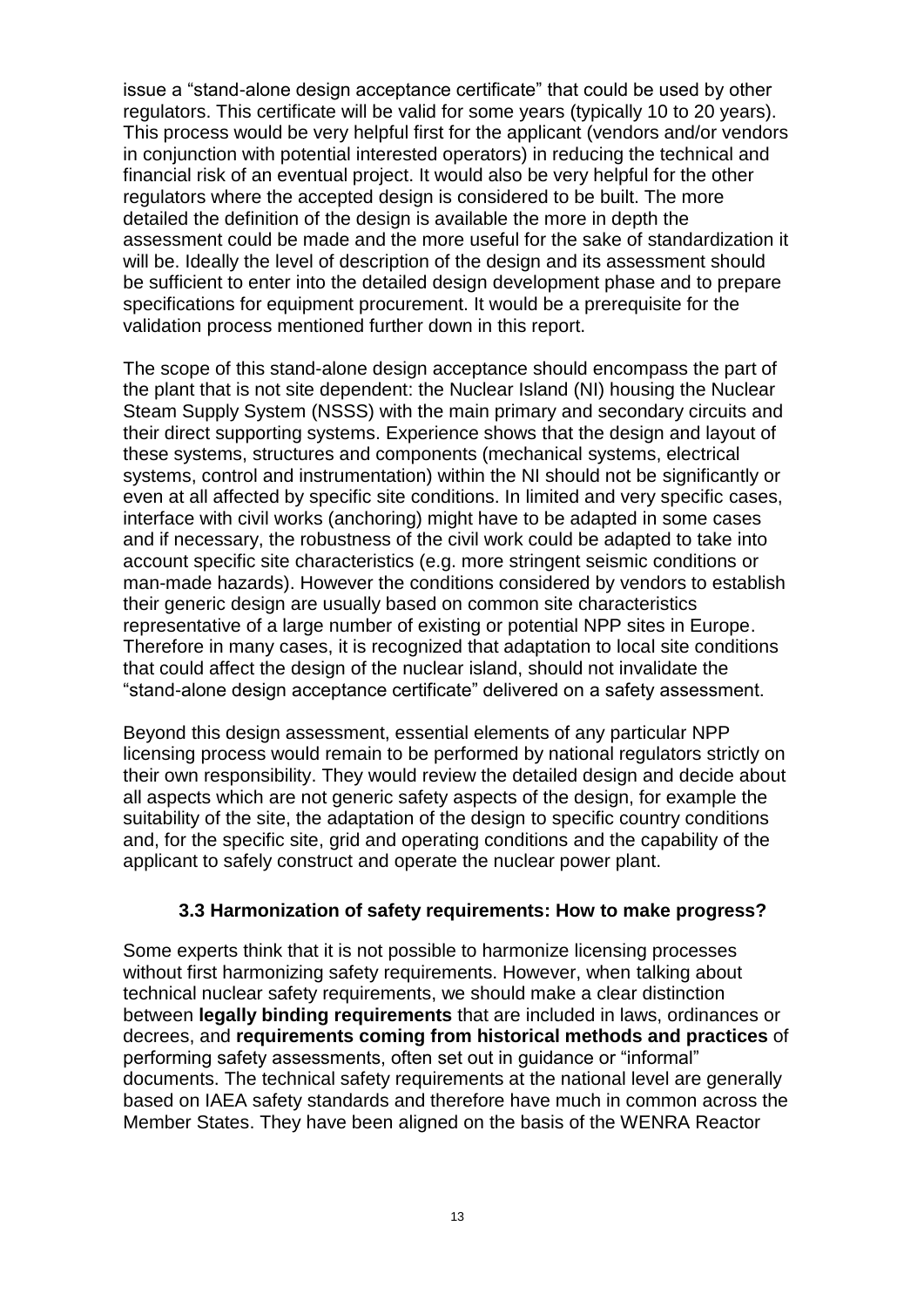Safety Reference Levels<sup>11</sup> and will in the near future also meet the WENRA Safety Objectives for New Nuclear Power Plants<sup>12</sup>. As technical safety activities have always been a national responsibility, national regulators have over time developed different practices and different tools with Technical Support Organisations (traditional TSOs or technical review institutions like TUV or contractors) in each country that are responsible for the detail technical assessment of nuclear projects. This has resulted in the situation where different countries used somewhat different "informal requirements" although meeting similar legally binding requirements. These "informal requirements" are significant obstacles for design standardization. However when TSOs are working together to assess a reactor design they can develop common approaches and understanding that could lead to a convergence in these "informal requirements". A good example of this in practice can be found in the Franco-German review of the EPR (**details see Annex C: Franco-German cooperation in the EPR development**) in the nineties when the TSOs of both countries (IRSN and GRS) worked together to develop common detailed technical guidelines<sup>13</sup> for this design under the auspices of the French and German regulators. If Germany had not reversed its nuclear policy at the end of the nineties it is very likely that EPRs built in France and Germany would have had a very similar design basis of the nuclear island.

This means that some progress can be achieved by pragmatic collaboration even without having to change formal, legally binding requirements. For full harmonization, however, such changes would be necessary.

The last layer of "requirements" used in design and construction of NPPs are the industry technical codes and standards such as those developed by KTA in Germany, AFCEN in France, BSI in the UK or ASME in the US. These codes and standards define how practically to comply with safety requirements of higher level. Although they are developed mainly by industry, the regulators rightfully want to approve them as they are the basis of the detailed design and construction activities or at least to assess their compliance with national regulations. Through the years regulators have influenced significantly the content of these design codes and standards. The end result is that today there are some significant differences in these codes and standards which are an obstacle to reactor standardization. At least it complicates the licensing processes when the regulator or the utility does not know the code used by the designer. An example of this difficulty was faced by the Bulgarian regulator in the licensing process of the Belene nuclear project (**details see Annex D: Design assessment in the Belene project**) proposed by the Russian vendor, because the experts in charge of assessing the design were not sufficiently familiar with the Russian codes and standards.

For now several decades, harmonization of technical standards in Europe has been a powerful tool in the hand of the Commission through Directives and

 $\overline{a}$ 

<sup>&</sup>lt;sup>11</sup>WENRA Reactor Safety Reference Levels, January 2008; available at http://www.wenra.org/dynamaster/file\_archive/080121/1c826cfa42946d3a01f5ee027825eed6 /List\_of\_reference\_levels\_January\_2008.pdf

<sup>&</sup>lt;sup>12</sup>WENRA Statement On Safety Objectives For New Nuclear Power Plants, November 2010

 $13$  Technical guidelines for the design and construction of the next generation of nuclear power plants with pressurized water reactors; adopted during the GPR/German experts plenary meetings held on October 19th and  $26<sup>th</sup>$ , 2000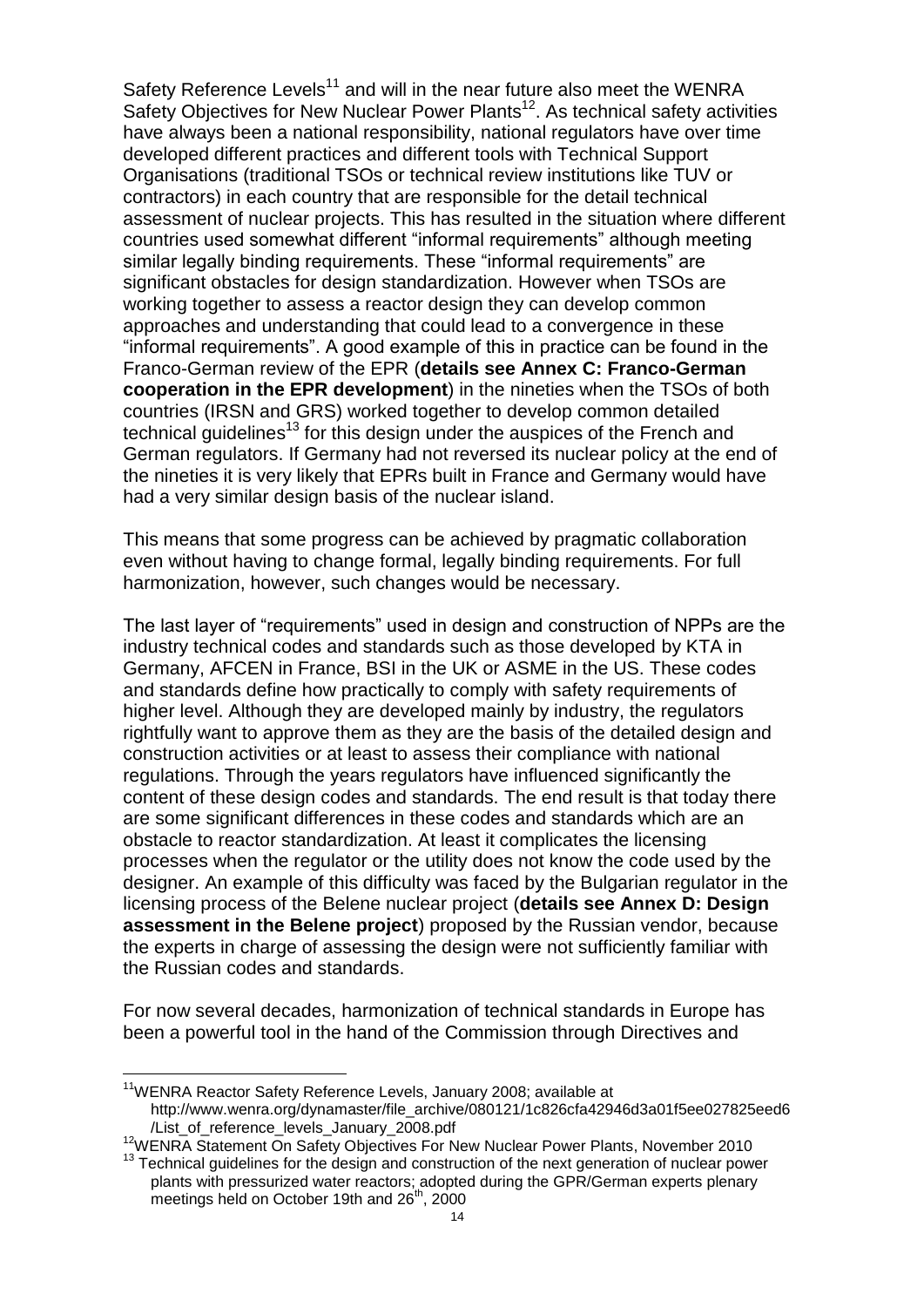recommendations to promote the European Common Market and to remove barriers to free trade of goods and services in Europe. A typical example is the Pressure Vessel Directive issued by the Commission in the early 2000, but not applicable for safety related nuclear equipment. This policy of European technical standards development has been recently reinforced by the expert panel for the review of the European Standardization System published in February 2010. 14

Up to now this policy of standardization has not encompassed nuclear equipment. An exception is the recent initiative of the CEN/CENELEC (one organisation of the European Standard System in the area of electrotechnical activities) that some few years ago began to review IEC (International Electrotechnical Commission) standards on instrumentation and control equipment of nuclear facilities to endorse them with few, if any, modifications, making them *de facto* European Standards. Up to now about 30 standards (including some covering safety related equipment) have been published. This effort should be fully supported. CEN/CENELEC could also be encouraged in endorsing at the European level existing national or international industry standards without developing new ones from scratch.

In expanding the scope of existing standards to the nuclear domain, the European Commission could take benefit of past or current initiatives by the industry.

In parallel of the development of the EPR design, German and French industries worked together to establish common codes based on German KTA standards and French RCC (Règles de Conception et de Construction) to come up with the ETC (European Technical Codes) series covering the main technical areas of an NPP. Once the EPR will receive its license in France, Finland and UK, these ETC would have been de facto recognized by the corresponding regulators (with potentially some caveats) and could serve as a good basis for a technology neutral European nuclear code.

On the request of MDEP, several National Standards Organizations undertook a very comprehensive comparison of various mechanical codes. It covers US (ASME), Japanese (JSME), Korean (KEA), Canadian (CSA), Russian (PNAEG) and French (RCCM) mechanical codes with the aim of identifying the differences, those due to industrial practices or to regulatory influences<sup>15</sup>. In collaboration with the WNA CORDEL working group on codes and standards, work is in progress to as far as possible overcome these differences either by demonstrating that the results in safety level are equivalent or by entering into a revision of codes in order to close the gap.

One can mention also the civil engineering industry that produced during the last decade the EUROCODE. Although it is not formally applicable to safety related building of NPPs<sup>16</sup> it could be a basis for a European nuclear civil engineering code.

 $\overline{a}$ 

 $14$  Standardization for a competitive and innovative Europe: A vision for 2020 (EXP 384)

<sup>&</sup>lt;sup>15</sup> ASME – Code Comparison Report for Class-1 Nuclear Power Plant Components (STP-NU-051-2012)

<sup>&</sup>lt;sup>16</sup> Example EUROCODE 8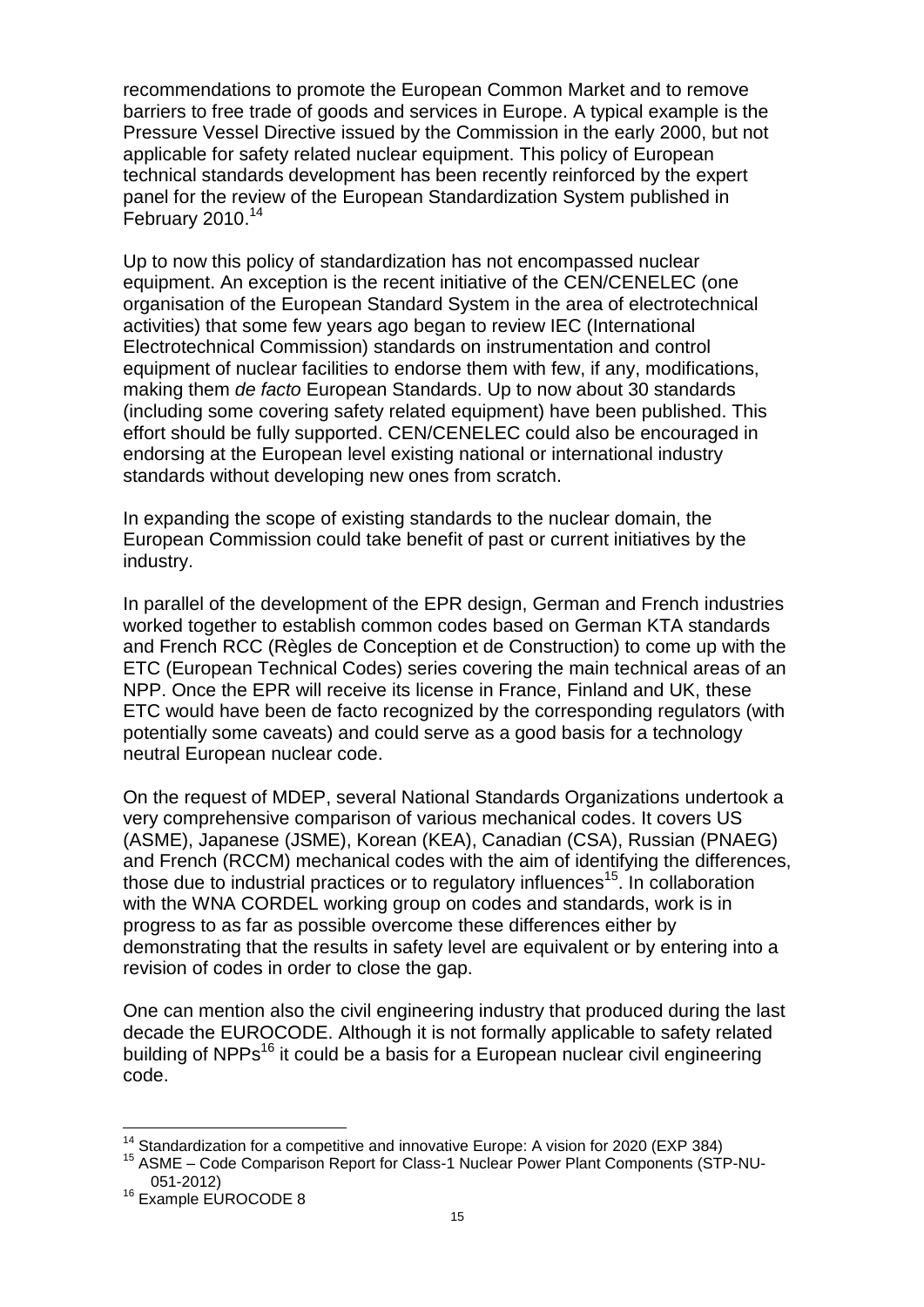In conclusion, harmonization of safety requirements is already well underway at an upper level through the IAEA fundamental principles and design requirements (SSR-2.1 issued March 2012) and the WENRA work. The Commission may wish to more formally recognise these requirements. But the most useful action the Commission should take is to promote the recognition and adoption of nuclear industry standards, both international existing ones and those that could result from various recent initiatives mentioned above, and to endorse them at the EU level.

#### **3.4. Validation process**

<u>.</u>

A "validation" process would be very efficient in a situation where an applicant in a Member State decides to apply for a NPP project based on a reactor design (nuclear island) previously assessed in another Member State. Today this could be typically the case for an application to build for instance an EPR, AP1000, ABWR or AES92. The national regulatory body receiving this application should make arrangements to benefit from the assessment previously performed in order to avoid repeating the technical work already done. Of course, it would have to be convinced that the scope covered by the design already reviewed would not be adversely affected by specific site conditions and it should develop cooperation with the first regulator in order to understand the safety case produced and to identify any potential adaptation of the design to comply with its own binding safety regulation. The regulator could then "**validate**" the design of the nuclear island approved by its fellow regulator with some potential caveat.

This type of validation could be easier if the first approval of the design was based on a reference design independent of a specific project. A "stand-alone design acceptance certificate" (cf  $\S$  3.2 above) could be issued with a clear basis of documentation including the safety demonstration provided by the vendors or the applicant, and the assessment undertaken by the first regulator, thus making it feasible for another regulator to validate and adopt the results. The validation process of other regulators would reference this certificate. The regulators using this certificate should agree not to amend it and not to require its applicant to change the design already certified because of potential different assessment practices. Amendments to the certificate could be considered only to comply with national binding national regulations or site specific aspects.

This type of validation might first result from voluntary arrangements between regulators, but the Commission could encourage them. As mentioned, the two main elements of such an approach would be

 to include in each national licensing process a standalone design evaluation process of the nuclear island leading to a design acceptance independent of a construction license, thus facilitating transfer to other countries,

Eurocode 8, denoted in general by EN 1998: "Design of structures for earthquake resistance", applies to the design and construction of buildings and civil engineering works in seismic regions. It covers common structures and, although its provisions are of general validity, special structures, such as nuclear power plants, large dams or offshore structures are beyond its scope. Its seismic design should satisfy additional requirements and be subject to complementary verifications.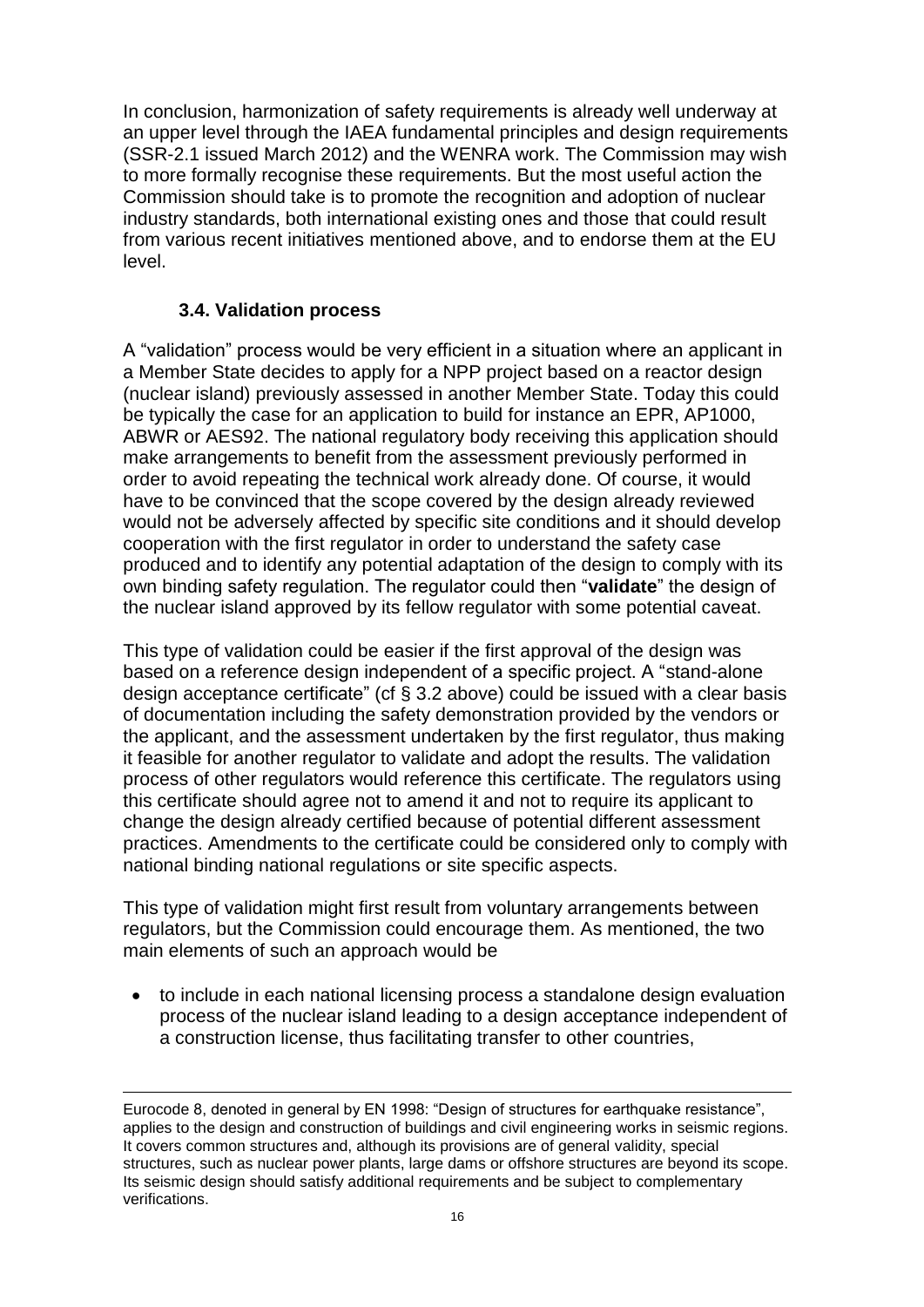• and to enable the "validation" by a regulator of the design acceptance previously given by one of its peers.

These two elements could be considered as good practices in an EC recommendation. Under the caveats given above in the chapter on legal bases, it might even be an option to include them in a revision of the Nuclear Safety Directive 2009/71. This could require Member States to include a design acceptance and a "validation" mechanism in their national regulatory framework.

It is however necessary that the recipient regulatory body acquires sufficient knowledge and understanding of the reactor design in order to be able to exercise meaningful and effective oversight during the NPP construction and the commissioning process and even more important, during the NPP operation. The recipient regulator should become an "intelligent regulator": Acquisition of design knowledge and understanding might be particularly a challenge for regulatory bodies from countries with little experience of nuclear power or with little experience of a particular reactor technology.

Past experience shows that a regulatory body needs several years to develop the specialized competencies and capabilities needed to effectively perform its functions. In case of the first NPP project in a new entrant country or in case of a new technology NPP project, it is very likely that a certain support would be necessary from a mature approving regulatory body, preferably from a country having already licensed the reactor design and/or from the country of origin (of the vendor company).

Historically, for export projects in the past, such assistance and accompanying partnerships were implemented on a bi-lateral basis. More recently, the Multinational Design Evaluation Program was launched when regulatory bodies from several countries decided to join and share reflection on licensing issues of specific reactor designs.

To be effective, the ERDA validation model would have to facilitate cooperation between the recipient regulatory body and the regulatory body having already evaluated or licensed (if applicable, along with a technical support organization) the particular reactor design, or even impose that the recipient regulatory body officially seeks support from either or both a regulatory body and its technical support organization(s) that already evaluated the reactor design. It should however be recognized that although the issue of a nuclear construction license is a very important step in the licensing process, the recipient regulatory body does not need at this stage to have completed the detailed knowledge acquisition process. Such technical knowledge can be further developed as needed through the oversight process taking place during the construction and commissioning stage and prior to the granting of the operating license which can be considered as the ultimate and most crucial step of the licensing process.

It is also necessary to ensure that the future licensee has sufficient knowledge of the design it intends to build and operate. First it is very likely that this licensee would have participated in the EUR assessment of the design it has selected, getting through this utility assessment a first knowledge of the design. Then it will have to provide evidence and convince its national regulator that it put in place specific arrangements to ensure it is an "intelligent customer", and that it has not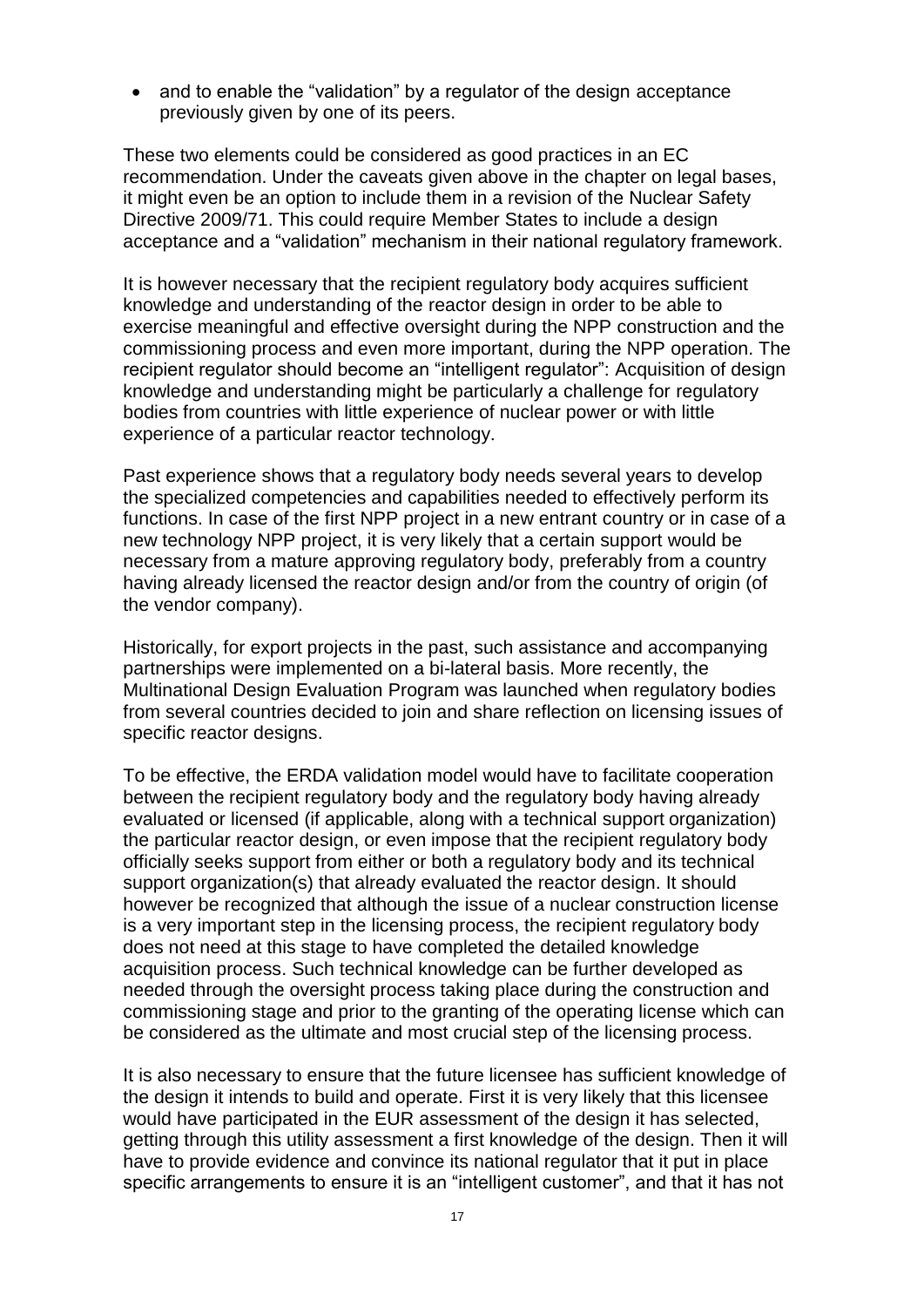merely appended its stamp on the safety analysis report drafted by the vendor. This assessment of the capability of the license to be an "intelligent customer" will be an important part of the national licensing process by the regulatory body.

#### **3.5 Joint design acceptance by several regulators**

Different implementation models could be envisaged for the idea of a joint design acceptance.

a) A first pragmatic approach could be used if there is a request to assess one design in two or several European countries at about the same time. This request could come either from a utility applying for a construction license to build the same design in more than one country, or from a vendor to ensure that its design of the nuclear island could be licensed identically in several countries, or from utilities in different countries wishing to get a green light from their national regulators on the licensability of a design before formally applying for a construction license. In this situation the different regulators who have to assess the same design should not do this independently of each other. Instead, they should work together and conduct a joint assessment through a formal agreement. They should develop arrangements to put in place a joint team of experts from their own staff with the adequate competencies. They might decide that some part of the team will look more specifically to such or such a part of the safety justification of the design but every representative of the participant regulators should have access to the same information and share the results of the assessment of the entire design. The team of experts will conduct an assessment of all generic aspects of the proposed design that will *de facto* result in a "stand-alone design assessment". The scope and level of detail of this assessment would be agreed in common by the participant regulators and preferably as described above in § 3.2. For the implementation of the outcome, there are two key elements. The design assessment will have no legal form as such, it has to be transferred by each participating regulator into the licence he has to issue according to his national legislation. At the same time, it is crucial that the results of the joint assessment between regulators are transposed in their national licensing process (and preferably into their national stand-alone design acceptance) without substantial modifications ("copy and paste"). This should be ensured by the regulators' previous voluntary agreement.

b) A more developed and formal version of this model would imply a multilateral agreement enacted between several Member States where the regulators of the participating countries will commit to join their resources to systematically jointly assess the new designs that could be submitted to any of them. Quite naturally, such an agreement would be of interest only to a limited number of Member States interested in new design construction. Legally speaking, this is not a problem. This multilateral agreement could work similarly to the well-known "Schengen Agreement" about abolition of frontier checks and a common external frontier which was concluded between a subset of EU countries willing to take this issue forward. The joint design review would result in a formal document which could be called a "European Reactor Design Acceptance" (ERDA), with at its core a statement by the "Nuclear Schengen Group" that the reactor design can be deployed in the participating countries.

Not all participating regulators will be interested in reviewing all relevant designs. For example, a country may have the policy of pursuing only PWR options and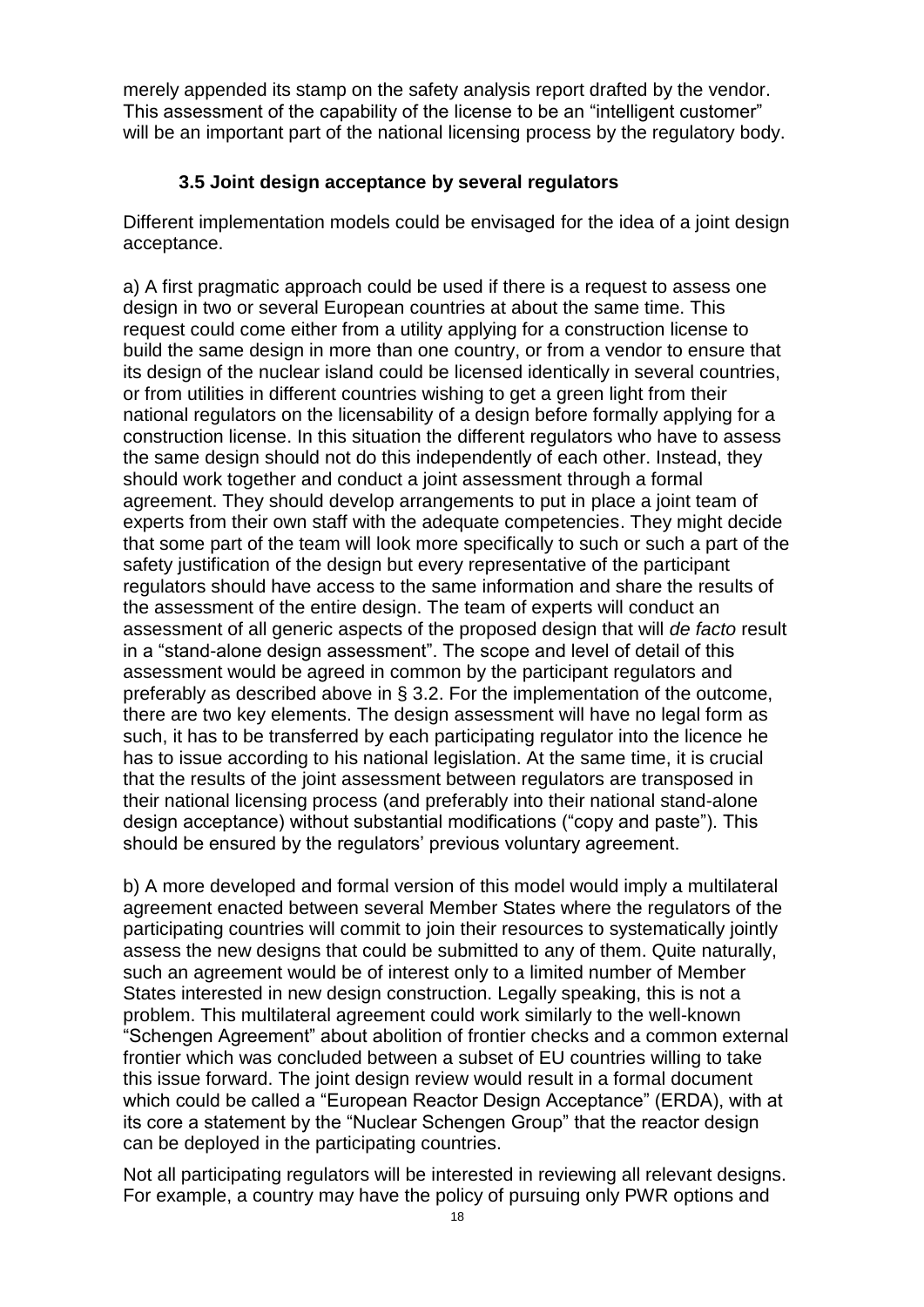would not be interested in BWR designs. However, within the "Nuclear Schengen" system there should be no "sub-Schengens". The idea is to have a strong and coherent system in which all regulators participate in all design reviews. The Terms of Reference of the "Nuclear Schengen Group" would have to include a commitment of every participating regulator to contribute a minimum of resources in staff and money to each design review. Of course, regulators interested in a particular design would be free to invest more than this mandatory scope of contribution. Likewise, the particular strengths of individual regulators (e.g. engineering, I&C...) should be taken into account when distributing the work.

In return for the regulators' obligation to share the assessment burden, there must be some criteria for a design to be eligible for such a review – the requesting party must take some "hurdles":

- First, only designs should be reviewed which have a credible chance of being chosen for an NPP in one of the member states. In the UK Generic Design Assessment (GDA), vendors had to find a "sponsor" from utilities planning to construct and operate new power stations in the UK. In the EUR, a vendor needs two sponsors to trigger a review. A similar prerequisite could be adopted for the "Nuclear Schengen" system.
- Second, there might be a first check whether the design seems to be basically able to comply with the criteria applied by the "Nuclear Schengen Group" (see below). Only if this is demonstrated in a first assessment step, the application would be "docketed" (a term taken from the licensing procedure of the US-NRC). This would eliminate, for example, Generation II designs.

Besides, the requesting party would have to pay a fee covering all the expenses of the "Nuclear Schengen Group" incurred when reviewing the design.

A joint assessment by several regulators would imply a common set of requirements. As mentioned above in §3.3, European nuclear safety requirements can be shortly considered as *de facto* harmonized with the ongoing work of IAEA and WENRA. Some few differences in national legally binding regulations might remain. More likely, differences in safety assessment practices will surface. The regulators will be constrained to discuss and justify these differences and their positions between peers, making a distinction between those that have a direct impact on the design and those that are just differences in the safety demonstration methodology without consequences on the design itself. Putting a spot light on these national deviations would be a very beneficial effect of the process. It is likely that through these interactions regulators will come up with a common agreement. Should there remain any deviation in legally binding documents, this could be treated by exceptions or preferably by evolution of national regulation. In any case, deploying a standard design throughout several countries has safety benefits which may justify a deviation from single national requirements.

Scope of the design review and the final ERDA should be the nuclear island in its entirety. As to the level of depth and of detail, the review should cover the basic design as described in standard reports comparable to step 4 of the UK GDA. Basis for the ERDA ("licensing basis") should be a consolidated set of documents. Any changes occurring before the reactor design is referenced in an NPP licensing procedure must be clearly indicated and justified. Should the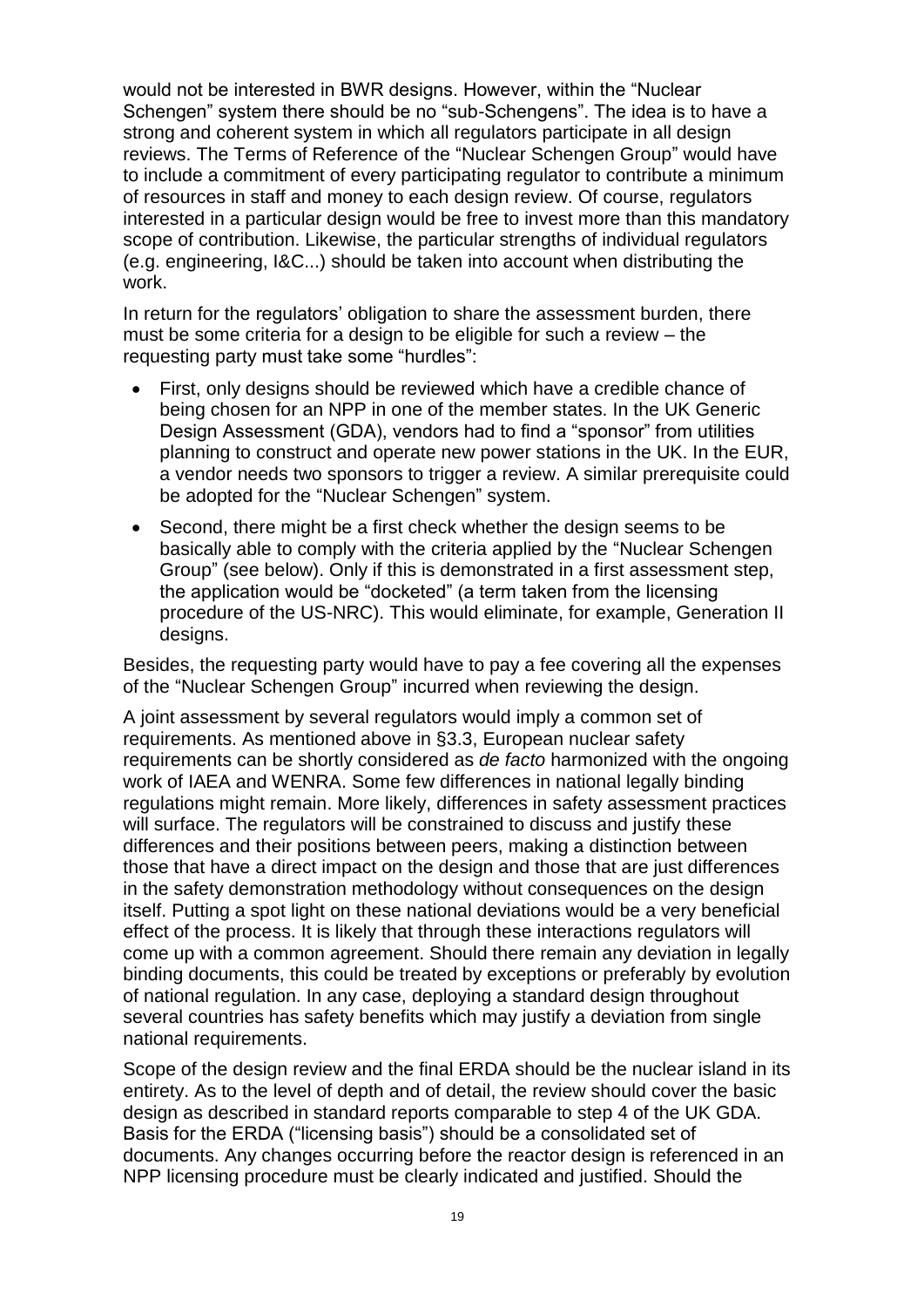assessment be deeper, there would be a need to build common set of codes and standards (such as the ETCs for the EPR).

The ERDA may also indicate topics in which a satisfactory result has not yet been achieved, but where it seems feasible to do this in an ensuing NPP licensing procedure ("ERDA issues", modelled on the UK's "GDA issues"). These could also be called "exclusions" or "conditions". They do not hinder the grant of an ERDA but must be taken into account in the subsequent national licensing procedures.

If the design has to be modified after having obtained an ERDA, the question is whether the applicant should apply for a modified/revised ERDA or whether the modification should be addressed only in the national NPP licensing procedure. This is a difficult issue (see the experiences with the US design certification) which would need to be addressed by the Nuclear Schengen Group in its Terms of Reference and/or in guidance to the applicants. Generally, it seems preferable to change the ERDA as this would make sure that the design keeps its standard format and is not fragmented in the different national projects. But in any case all parties should be encouraged to refrain from frequent changes and justification should be required for any change, since the basic idea is to deploy a design in the same shape in different countries over a certain period of time.

The general effect of an ERDA would be that in a national NPP licensing procedure, the basic design of the reactor as such would not be re-assessed. The applicant could refer to the ERDA. The national regulator would concentrate his assessment on site-specific and applicant-specific aspects.

Concerning the reactor design, the national regulator would (only) have to check whether the design submitted to him is identical with the design for which an ERDA has been issued. Concerning site-specific issues, the ERDA could be modelled on an envelope of criteria. In an NPP licensing procedure, the applicant would either demonstrate that the site is within the envelope or, if this is not the case, he would have to demonstrate compatibility of the design (with or without changes) with the site.

If the "Nuclear Schengen Group" is an informal association of regulators with its own Terms of Reference, there is no need for an EU legal instrument to implement this option; multinational agreements between the participating Member States would be sufficient. If the "Nuclear Schengen Group" is based on a multinational agreement between some Member States, it could be installed on a "sub-Union" level.<sup>17</sup> In any case, it should be investigated whether the agreement could be constituted under the "Enhanced Cooperation" scheme of Art. 20 TEU in order to achieve a stronger link to EU legislation. Finally, it is not excluded that in the long run such an agreement would be transferred into EU law – as has been done with the Schengen agreement.<sup>18</sup> The EU would be expected to support and to facilitate the installation of the "Nuclear Schengen Group", for example by providing a secretariat.

 $\overline{a}$ 

 $17$  On the legal feasibility of such an agreement, see Nicole Ahner/Jean-Michel Glachant/Adrien de Hauteclocque, Legal Feasibility of Schengen-like Agreements in European Energy Policy: The Cases of Nuclear Cooperation and Gas Security of Supply, European University Institute, Robert Schuman Centre, 2010, p. 17-18. The text is available at http://cadmus.eui.eu/bitstream/handle/1814/13976/RSCAS\_2010\_43.pdf?sequence=1

<sup>&</sup>lt;sup>18</sup> The Schengen Agreements of 1985 (Schengen I) and 1990 (Schengen II) were integrated into the framework of the European Union by the Treaty of Amsterdam of 2 October 1997 and since constitute the *Schengen acquis* (see Protocol no. 19 to the Treaty of Lisbon on the *Schengen acquis*).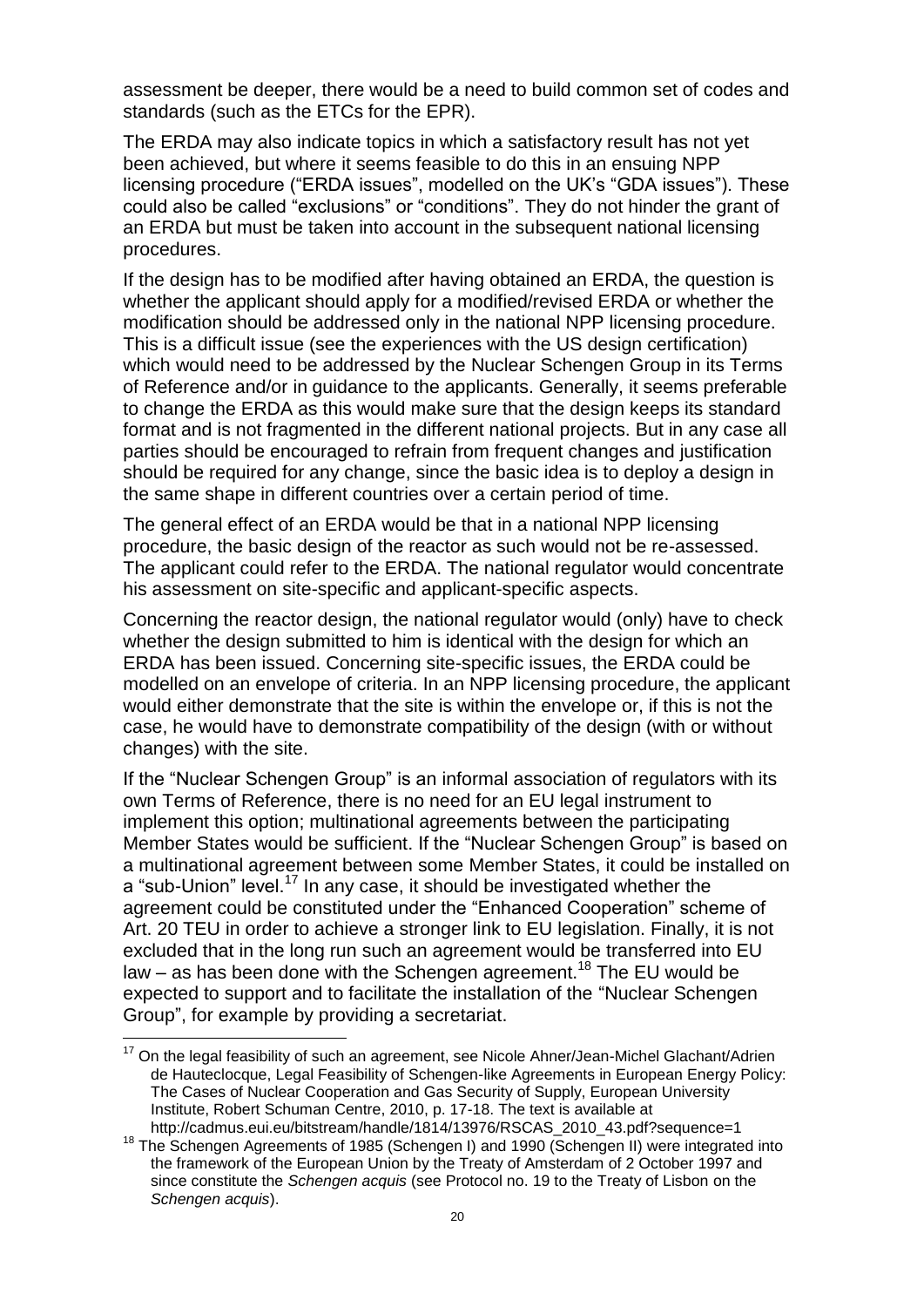Under Article 41 EURATOM, the EU receives an investment notification for each large nuclear project in the EU and the Commission issues a statement. In the past years, this statement has been constantly enlarged in scope and now normally also encompasses a statement on the safety of the reactor design. In order to establish a link with ERDA, the Commission could agree to issue a positive statement for the design of any NPP of a design which has received the ERDA. In return, the Commission could be involved (by receiving regular information) in the work and the output of the "Nuclear Schengen Group". This would seem to be similar to the work of WENRA in assessing the safety of reactor designs of EU candidate countries in Central and Eastern Europe in the early 2000s, when the Commission endorsed the expertises given by WENRA.

#### **3.6 Joint design assessment by TSOs**

Irrespective of the approval process used for the next nuclear project to be launched in Europe, a very helpful initiative to progress towards standardization will be for the Technical Support Organizations (TSOs) to work together. Today in Europe the majority of regulators rely on national TSOs or technical review institutions for technical safety assessment. European TSOs have established ETSON (European Technical Safety Organisation Network) as a non-profit organisation at the European level with the aim of exchanging analysis and R&D in the field of nuclear safety by sharing experiences, to contribute to fostering the convergence of technical nuclear safety practices within the European Union and beyond and to work together in safety assessment and research projects. They have already launched working groups on various safety issues with the aim to develop common safety assessment guidance. As different assessment practices are a substantial obstacle to standardization, joint assessment work by TSOs for several regulators on specific projects will encourage them to find consensus and *de facto* progressively to harmonize their practices.

There is already an example of such a joint assessment by a group of TSOs: In 2008, the Bulgarian regulator (BNRA) requested a joint team of GRS and IRSN (both member of ETSON) to assist in reviewing the Belene project. The conclusion of this review was that:

"*On the basis of the material presented in the ISAR (Interim Safety Analysis Report), the Technical Design documents provided, the PSA and the outcome of the discussions with Russian experts during specialists' meeting in Moscow and Sofia and all new information obtained in the present review, the Reviewer concludes that the proposed Technical Design of Belene NPP is in general in conformity with IAEA Design Safety Requirements, Bulgarian legislation and best international practice."*

The European Commission could take the initiative of recognizing and supporting ETSON. But the Commission could also establish a European Nuclear Safety Assessment Team (ENSAT) based on technical resources of ETSON and other technical review institutions. ENSAT would be manned by a permanent small team of project managers and experts could be drawn from the human resources of ETSON members to be temporarily assigned to each specific project.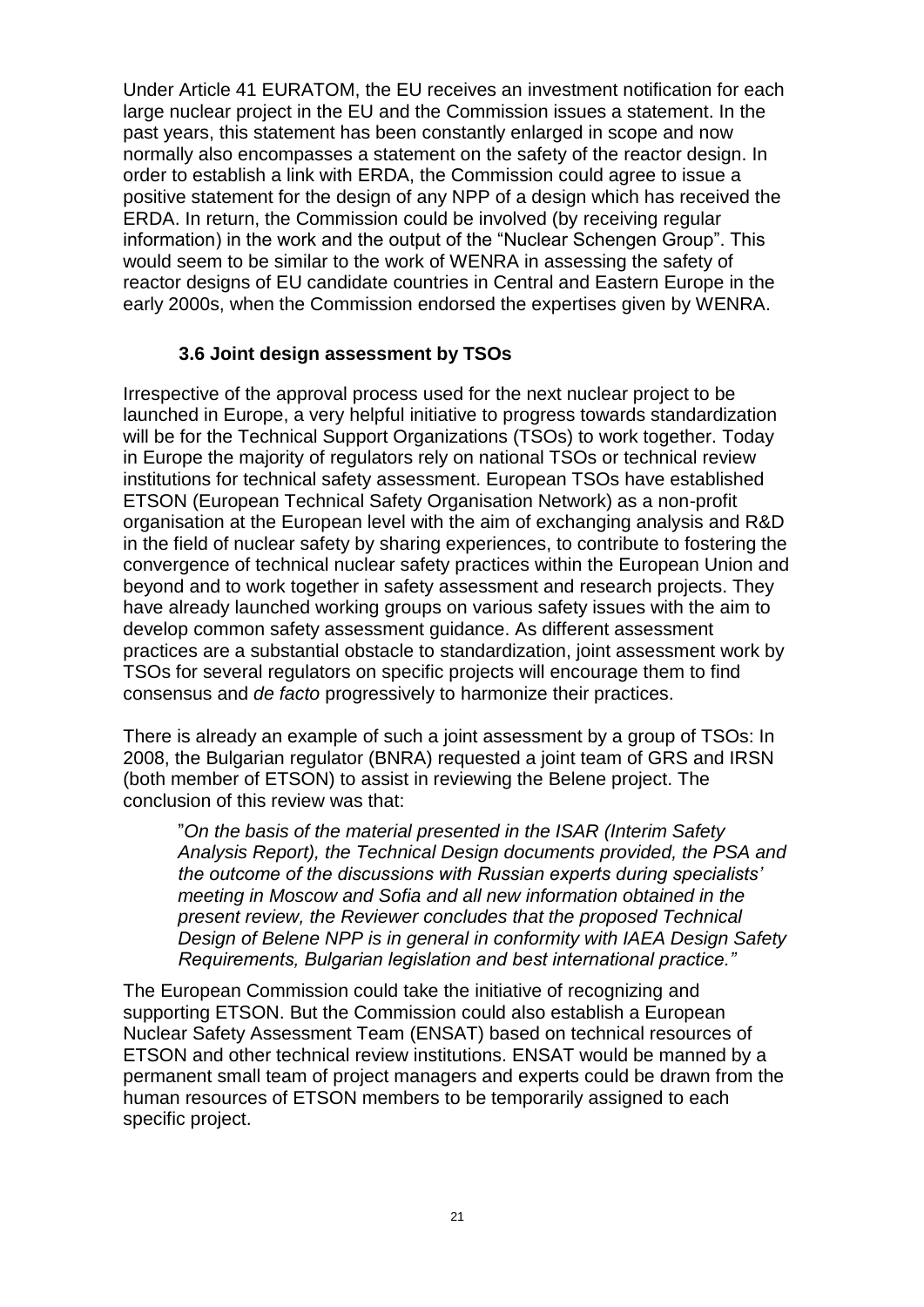ENSAT and/or ETSON could be used in combination with the other two instruments explained above (Validation and Joint design acceptance). It could be solicited and work only under the auspices of

- a regulator of a European country facing an application for a construction permit of a new design, but with insufficient national human resources to conduct a detail safety assessment on its own,
- a regulator involved in a "validation" process (cf.  $\S$  3.4 above), where support by an international team of TSO staff – with substantial involvement of the TSO of the country where the design was first licensed – would make great sense,
- or a group of European regulators that would decide to conduct jointly (cf. § 3.5 above) an assessment of a specific design proposed simultaneously in their countries by one or several utilities (joint design approval) – here too, support by an international team of TSO staff would fit perfectly.

In every case the cost will be supported by the requesting regulators, who may seek reimbursement by the applicant(s) through their national financial arrangements.

ENSAT assessment could be done on a basic design description of the project, corresponding roughly to the level called "safety options" in France. This would be very similar to the assessment level made by the EUR (European Utility Requirement) organization that has a good experience of such international review where experts from various utilities get together to assess a design submitted by a vendor and to reach a consensual opinion. The two reviews, by ENSAT and by EUR, could be run in parallel. That would provide to a vendor and consequently to interested customer utilities a very good view of the chance of the design to be built in European countries without too many national modifications.

ENSAT assessment at a more detailed level corresponding to the Generic Design Assessment (GDA) in UK or the Design Certification process in US would imply a common reference safety framework and an involvement of the regulator(s) having solicited ENSAT. At the end of the process the requesting regulator(s) would issue an Acceptance Certificate (with potential caveats) based on ENSAT assessment with a European Stamp that could be used by other national regulators in their national construction permit processes. The national specific aspects of the project and the capacity of the operator to safely run the plant would then need to be analysed at the national level.

ENSAT could be established and run by a voluntary decision of ETSON members only. However it seems likely that involvement of the European Commission would provide it with more credibility in the eyes of some national regulators and public opinion. A potential role for the Commission could be to promote ENSAT and to incentive regulators to use its services. Its involvement could take also the form of funding the ENSAT permanent staff and approving its quality management system.

For its assessment, ENSAT would have to use as reference at least the relevant WENRA documents, IAEA Safety Requirements and any finalised common safety assessment guidance mentioned above.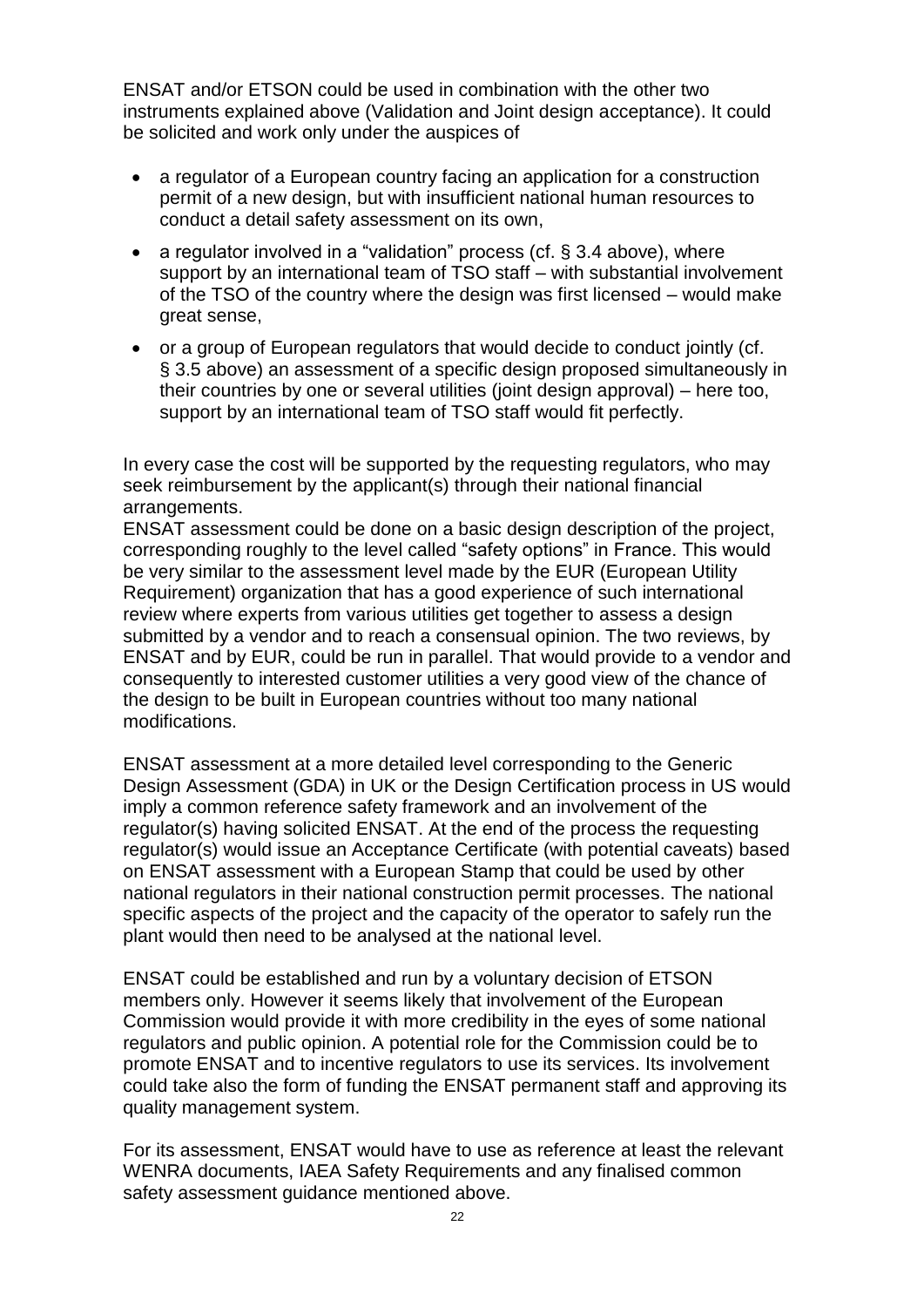Establishment of ENSAT will not prevent regulators from acquiring sufficient knowledge to discharge their regulatory duties. Today in Europe the majority of regulators rely on national TSOs and have arrangements to acquire and maintain this knowledge. The same arrangements would have to be defined between regulators and ENSAT. In addition it is worth noting that a very important part of the necessary knowledge could be acquired by the regulator during inspections at factories and construction sites that would remain national responsibilities.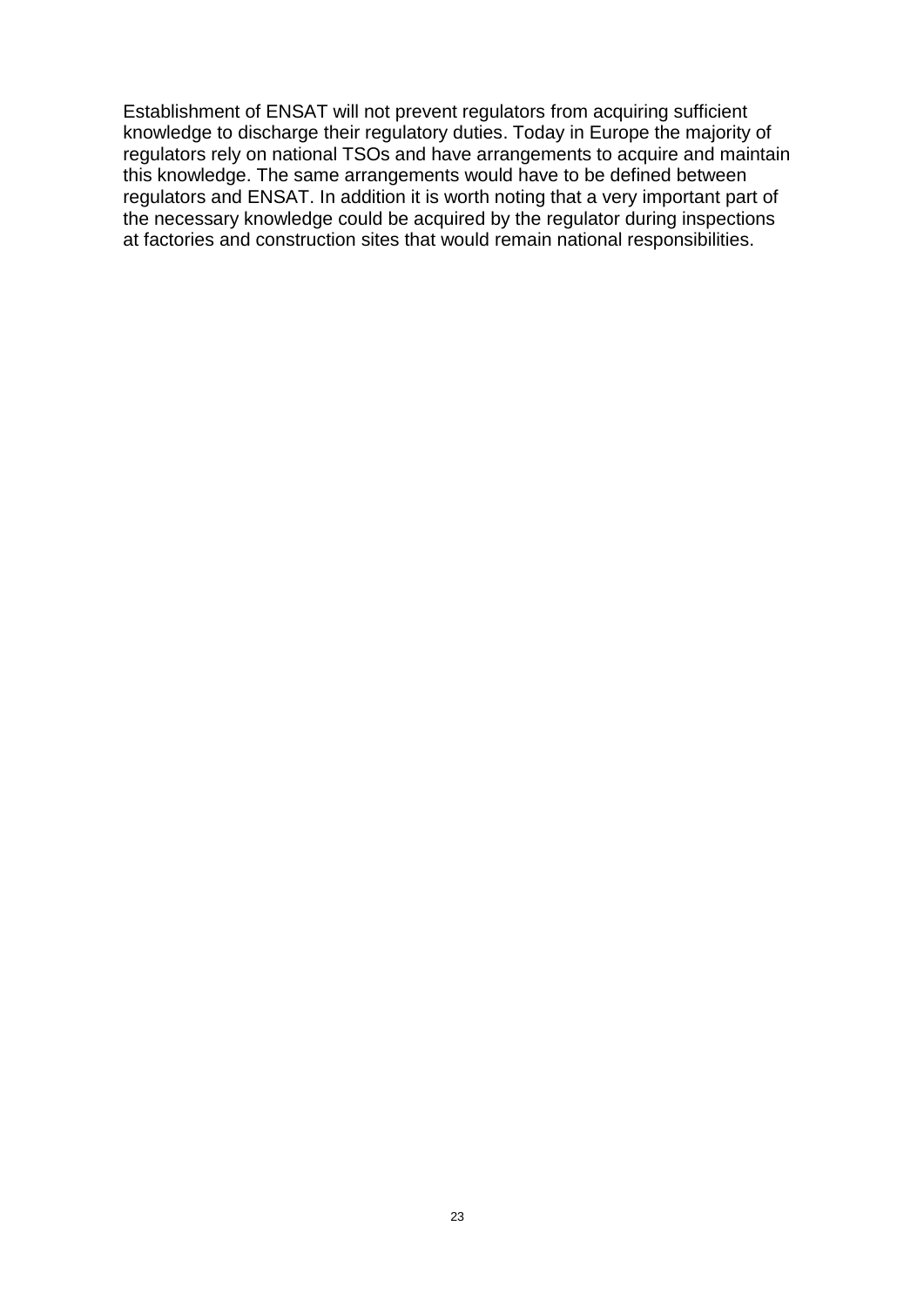## **4. Strengths and weaknesses of the ERDA process**

The implementation of the European Reactor Design Acceptance (ERDA) process in the European Union is expected to facilitate the deployment of a number of standardized nuclear power reactor designs in Europe, thus bringing significant benefits to most stakeholders.

Some of the initiatives on reactor design standardization mentioned in the introduction have made reference to the associated benefits, mainly the two WNA Reports mentioned above<sup>19</sup> and the EUR document<sup>20</sup>. These reports discuss safety and licensing benefits as well as the economic aspects and stakeholders' acceptance. This chapter tries to depict more in detail the benefits and potential drawbacks associated with the development of ERDA and the deployment of standardized reactors in the EU.

The chapter will concentrate on the inherent strengths and weaknesses of the ERDA concept. Opportunities and threats are more difficult to analyse in the scope of this report. They will be shortly summarized in the synthesis at the end of this chapter.

## **4.1 Strengths**

In the following paragraphs the strengths of the ERDA concept relating to safety benefits and to economic and licensing benefits are addressed.

#### **4.1.1 Safety benefits in general**

The existing nuclear power plants in the EU belong to many different designs. They are different from country to country and even within most countries the reactors were not constructed to standardized designs (France being a notable exception).

One of the most important factors in further improving the safety of nuclear power plants is the exchange of lessons learned and of experience. There are several mechanisms in place to ensure this information exchange, both on national level and on EU (Clearinghouse in Petten) and international level (NEA and IAEA systems and WANO). However, this information is not always applicable to every design. It is difficult to draw valid conclusions from a finding in another nuclear power plant if this is of a totally different design. The same goes for a possible improvement of a design – any backfitting and improvement measures would have to be adapted to the specific design, if they fit at all.

This is where ERDA would ensure a much better basis for improving safety. The safety benefits of the concept of common reactor acceptance are based on the fact that future nuclear power plants in the EU, contrary to the existing ones, will be part of fleets consisting of a number of power plants of the same design. The

 $\overline{a}$ 

 $19$  See footnotes 4 and 5.

<sup>20</sup> European Utilities Requirements for LWR Nuclear Power Plants, Revision C-05, April 2001, Volume 1 Chapter1, Introduction and Road Map.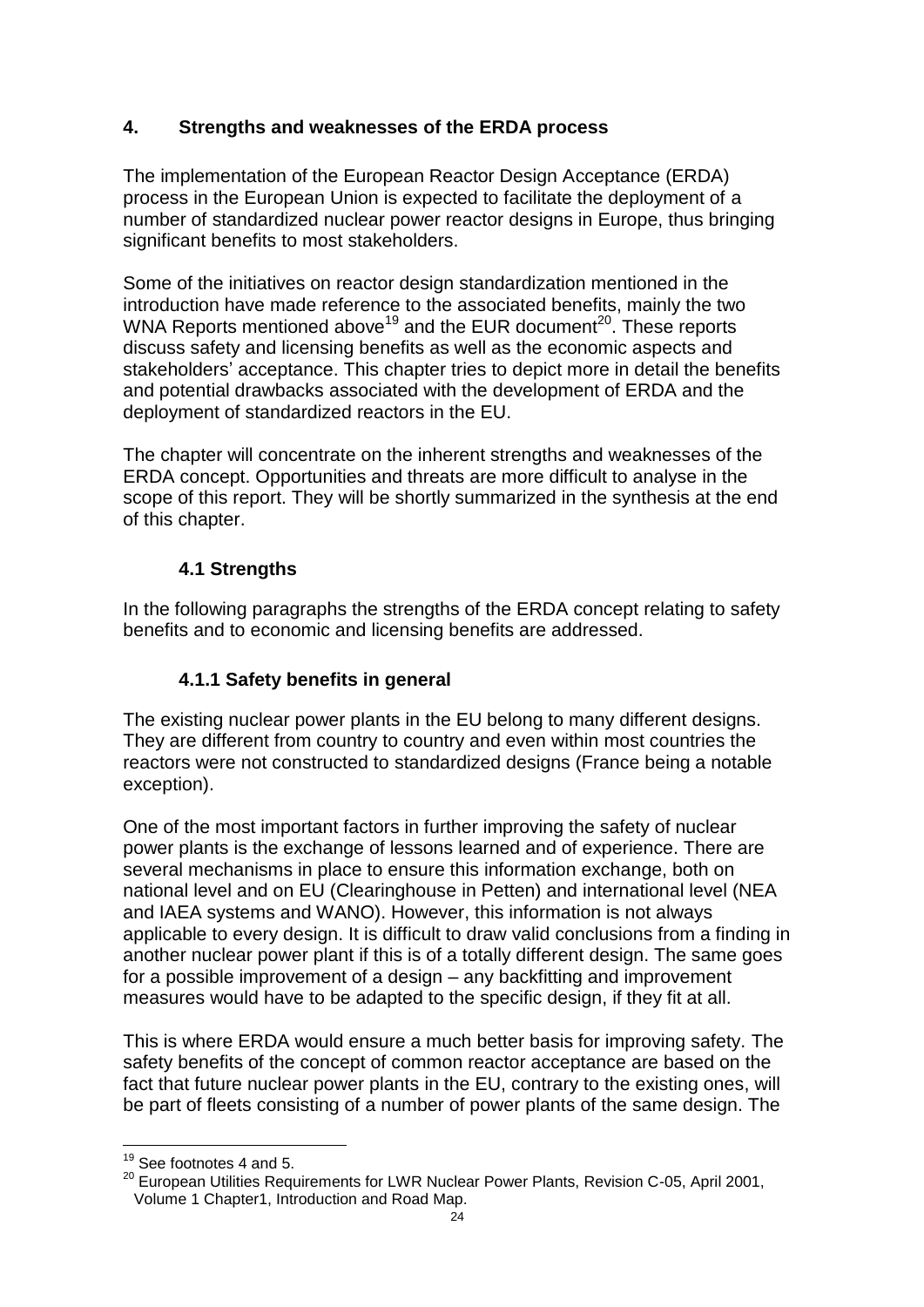deployment of standardized reactors will offer a much broader basis of experience feedback in design, construction and operation compared to the existing system with its many different designs. In this context, lessons learned – like the ones from the Fukushima accident – will be much easier to share. It will be easier to identify areas for design improvements. These design improvements could be planned and implemented consistently within each fleet.

This approach would help to keep the standardized plant at the most advanced level of safety, in accordance with newly gained experience or progress in technology, and would thus enhance the concept of "*continuous improvement of nuclear safety*" (cf. article 1 para. (a) and article 6 para. 2 of the Nuclear Safety Directive 2009/71 $^{21}$ ). This concept is more effective when applied to a fleet of standardized reactors considering the larger base for experience feedback and analysis and the fact that the related efforts for continuous improvement could be supported and shared by multiple operators. The main opportunity to do this is during the Periodic Safety Reviews (PSR) which are carried out in all EU nuclear countries. While today the PSR results are only applicable to the NPP concerned, in future one might imagine implementation of identical improvements in the entire fleet of each design through initiatives of strengthened "Owner's Groups" or "families" of operators of a same design (see the CORDEL report referenced in footnote 5).

#### **4.1.1.1 Safety benefits from the future operators' viewpoint**

It is undeniable that standardization of nuclear power reactor designs would bring significant safety benefits to the future operator of these reactors.

During the licensing stage, the existence of a common safety case for a standardized reactor design would be a sound basis for a new operator to develop and demonstrate technical capability for safety and take ownership of the safety demonstration of the selected standardized reactor design. Having a standardized approved design safety case at the beginning of the project would facilitate early understanding of, and focus on, significant safety issues by the future operator. This would also facilitate an appropriate allocation of efforts and resources for dealing with adaptation to local conditions as necessary. Verification and validation of the safety case could also be diversified and made more robust as different operators will be involved.

During the construction (including component manufacturing) and commissioning phases, the future operator would be able to benefit from the experience feedback of previous construction projects of the standardized reactor design, thus contributing to and facilitating the achievement of the required quality of the end product.

Regarding operation and maintenance, the deployment of standardized reactor designs would also facilitate training, management and turnover of personnel, with good opportunities for sharing, preserving and extending knowledge, knowhow, as well as operational experience feedback within the same company as

 $\overline{a}$  $^{21}$  Council Directive 2009/71/EURATOM of 25 June 2009 establishing a Community framework for the nuclear safety of nuclear installations, O.J. L 172/18, 2. 7. 2009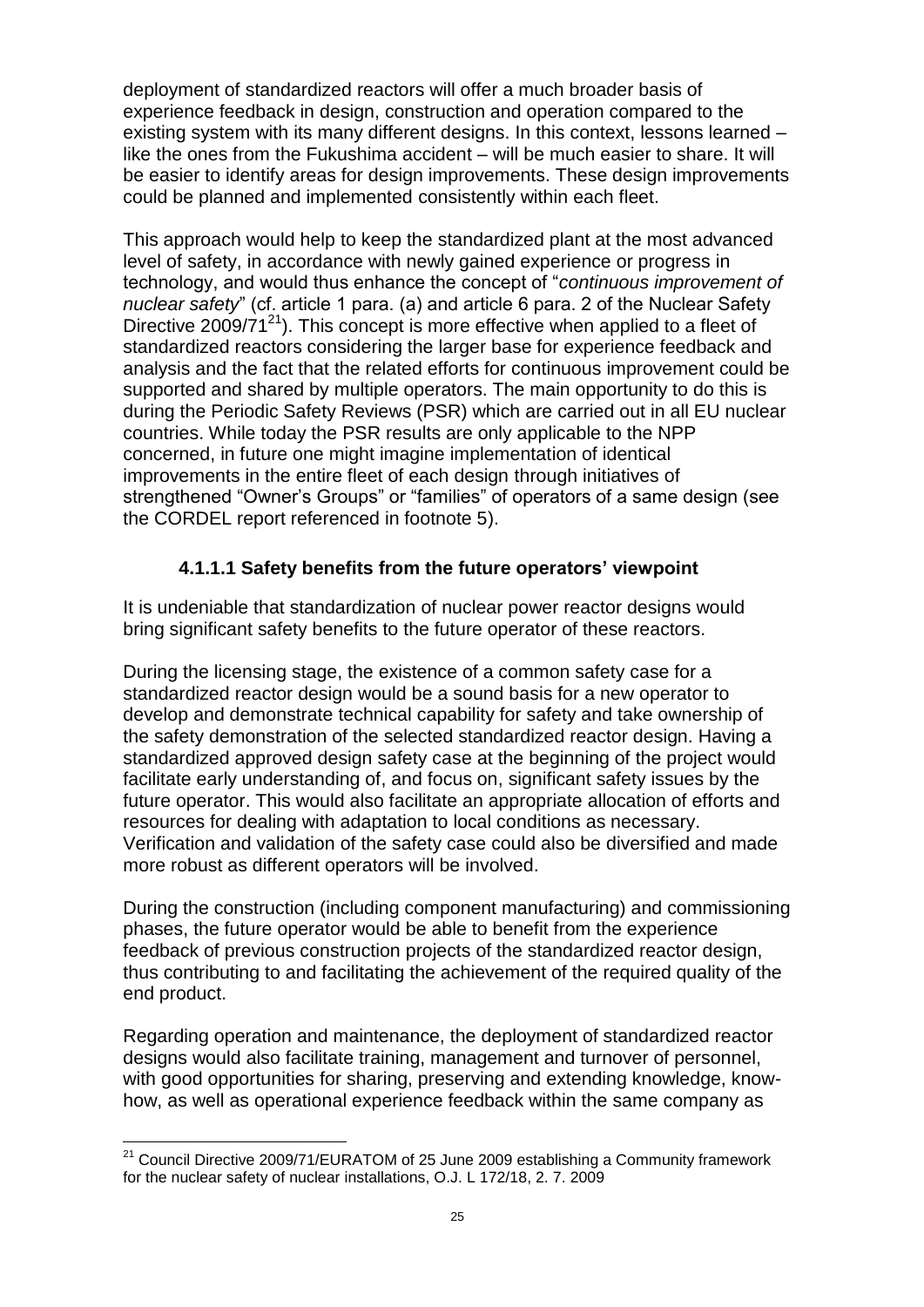well as between a group of utilities operating the same standardized reactor design (concept of Owners' Group).

Standardization could also allow overcoming obsolescence of some spare parts: Suppliers would be keener to continue production of specifically qualified spare parts as they will be serving a fleet instead of a limited number of plants. Alternatively, utilities operating the same design may decide to share some stock of spare parts.

#### **4.1.1.2 Benefits for the nuclear regulatory bodies**

In a similar manner as for the operators, nuclear regulatory bodies would also benefit from the standardization of nuclear power reactor designs sustained by the ERDA process

- to share resources in performing the safety assessment supporting the authorization process;
- to take common and consistent positions on generic safety issues
- and to exercise oversight during the construction process as well as during subsequent commissioning, operation and maintenance.

They would have the opportunity to share experience and possibly resources, with nuclear regulators from countries where the other standardized reactor designs are deployed. This may be a decisive issue for regulatory bodies with limited resources who might have difficulties in performing a full-scope design review in a time compatible with energy and industrial needs.

The effectiveness and efficiency of regulatory design reviews, which are central to the national licensing processes, would be improved by **sharing methods and data arising from safety evaluations**. The process of identifying and resolving safety issues is clearly more effective if it is handled internationally. Moreover, knowledge transfer on all regulatory issues, including regulatory practice, could greatly facilitate the development of civil nuclear energy in emerging nuclear countries, which have yet to develop or to reinstate wellestablished and independent regulatory regimes.

Another issue where closer collaboration based on harmonized requirements is urgently needed is in **quality inspections in construction and component manufacturing**. Given the large number of contractors and sub-contractors from all parts of the world that are involved in a new build project, collaboration among regulators is essential in order to provide for an efficient handling of manufacturing oversight issues. Sharing inspection practices between regulators is already successfully tested in the framework of an MDEP working group.

The process of harmonization in itself can lead to better national regulations because the regulators can obtain insights into why different solutions have been chosen in the past. This cooperation may lead to a **common choice of the most reasonable and convincing solution**. Cooperation also allows a country with little or no prior nuclear experience to establish a regulatory framework through international cooperation in a more efficient and timely manner, thereby opening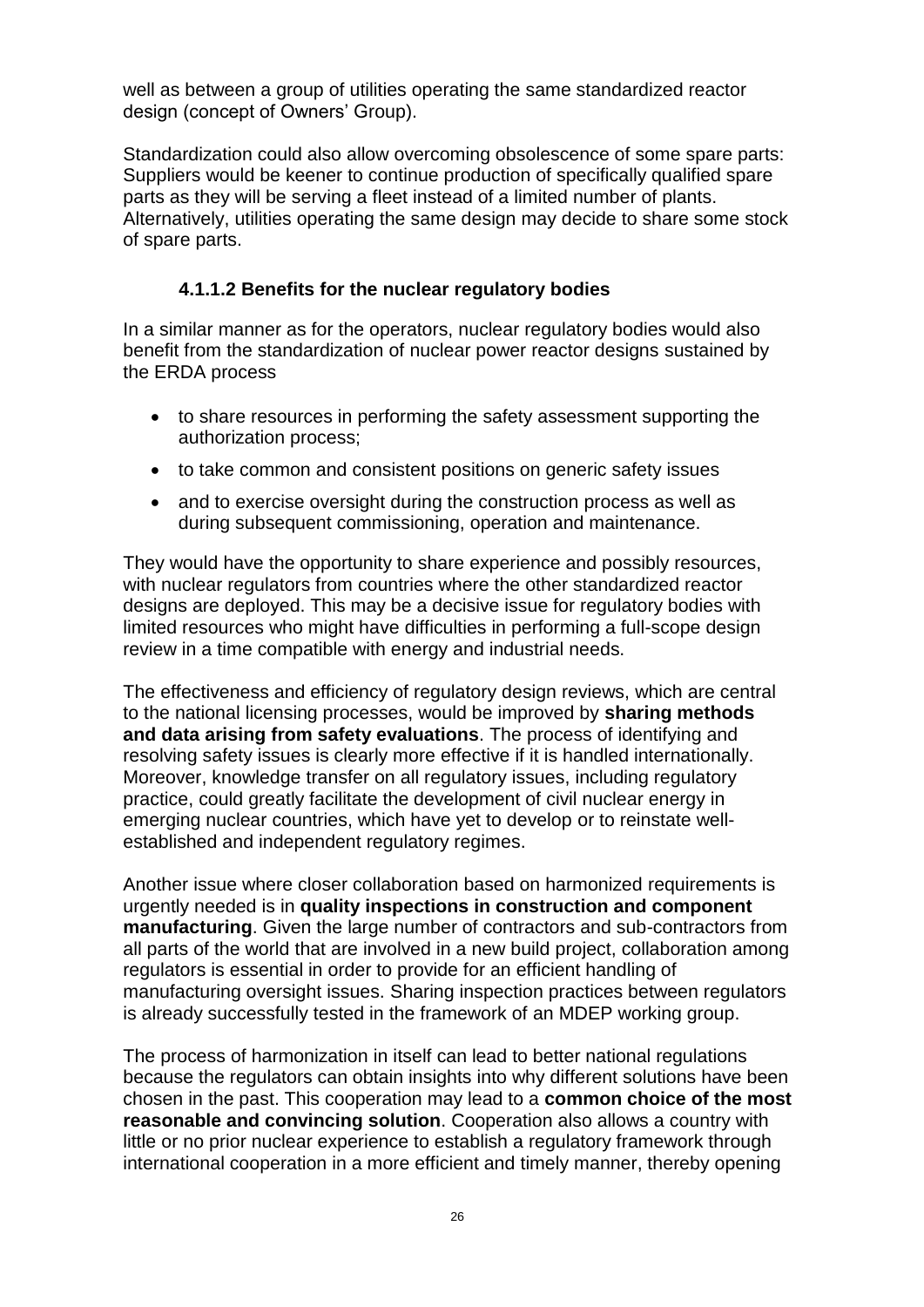up opportunities for nuclear power where it has not previously been a viable option.

## **4.1.1.3 Safety benefits from the public's perspective**

Finally the deployment of standardized nuclear power reactors based on the ERDA process would ensure that the public in the countries where the reactor design is being considered or constructed, all over Europe, gets access to identical information on the safety of an approved reactor design. The implementation of the ERDA process would mean that several Member States in the European Union agree upon the fact that a certain reactor design meets common European design safety goals. The public would be assured that a homogeneous level of safety by design would be guaranteed in case of deployment of such standardized reactor design to be built in their country has been peer reviewed by other countries, thus guaranteeing a homogeneous level of safety.

The ERDA process could facilitate public participation in the safety and information process and would reinforce the notion of priority to, and responsibility for, safety all over the European Union as well as openness and transparency. Already now, cross border hearings and public inquiries are elements of many licensing processes for nuclear power plants by virtue of the EU legislation on Environmental Impact Assessment (EIA) and the Espoo Convention<sup>22</sup>. This development could be consolidated by an ERDA process with public participation. By extension, it can be anticipated that having built a broad public opinion at European level with a homogeneous level of information and expectation might facilitate the expansion of such practice worldwide.

## **4.1.2 Economic and licensing benefits**

The approach of standardization and common licensing embodied in ERDA has been chosen with the aim, besides improving safety, to facilitate licensing and to improve the economics of new nuclear build. Three different kinds of economic and licensing benefits can be envisaged.

First, a European design acceptance process introduces much more certainty and could, under appropriate circumstances, be the decisive factor to induce utilities and investors to implement a nuclear power plant project (in those countries which have decided to allow nuclear new build).

Second, once a design has been taken through a European design acceptance process, the licensing procedure of nuclear power plants in the different Member States would be shorter and less complicated and less vulnerable to delays and re-design work. This leads to savings in costs of licensing and in overall project costs.

Third, on the level of actually implementing an nuclear power plant project, a European design acceptance process could lead to a "series effect" with a number of reactors being built to the same design in different European countries. It is quite obvious that a series effect reduces the cost of each single

 $\overline{a}$  $^{22}$  Convention on Environmental Impact Assessment in a Transboundary Context (Espoo, 1991)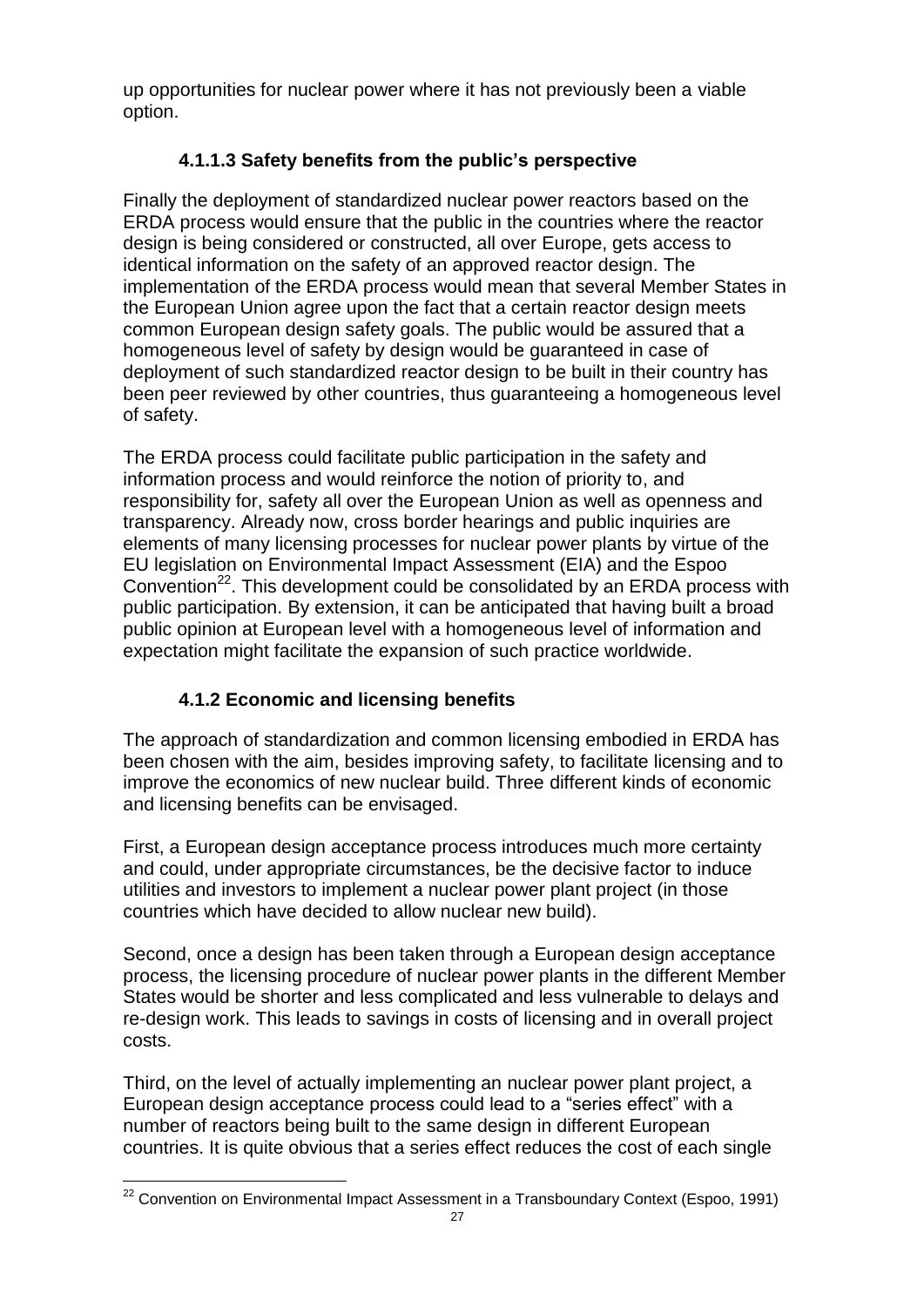unit of the series and enhances the competitiveness of the European nuclear supply chain.

These effects will be further explained in the following subchapters.

#### **4.1.2.1 Reducing uncertainty for nuclear new build**

Experience has shown that nuclear new build in the EU has not been progressing to the extent which had been projected in optimistic terms. Even in countries which generally favor the establishment of a nuclear new build programme and which have decided to introduce or to maintain nuclear as a substantive part of their overall energy mix, some projects have not been forthcoming due to hesitation on the part of investors. One of the main reasons is that the overall project risk is deemed to be too high. There have been examples of projects not running smoothly, of delays and the necessity of re-design which have led to dramatic cost increases. In a certain sense, every time a design is deployed for the first time in a European country it is a first-of-a-kind, even if it has already been licensed or built in another country.

A European reactor design acceptance process would introduce more certainty to the licensing of nuclear power plants. If an investor is confident that the reactor design as such will be accepted by the regulator, a major obstacle is removed and all parties involved can concentrate on site-specific and projectspecific issues. This is the main reason why the US and the UK have introduced a generic reactor design evaluation and approval process (the Design Certification in the US and the Generic Design Assessment in the UK) – it was perceived in both countries that otherwise nuclear new build would be more difficult in a competitive, deregulated market. A European reactor design approval process would take up this idea and spread it over a group of EU member states.

Such a process would also strengthen the industrial basis in the EU and make best use of the remaining nuclear expertise. Therefore, the supply chain risk is reduced in the same way as the licensing risk.

All these factors contribute to decisively reducing the perceived overall project risk. This may induce investors, especially in countries with smaller nuclear programmes, to move forward with nuclear power plant projects which otherwise they might not pursue. The benefits of this are difficult to quantify for any single project, but they are obviously very substantial.

For new and advanced designs the uncertainties of the first of a kind will be particularly large. A joint design acceptance as proposed by ERDA would be very beneficial for the introduction of new technology.

#### **4.1.2.2 Reducing the cost of licensing**

If, by way of a European reactor design acceptance process, the design is already approved, it was estimated that the cost of obtaining a construction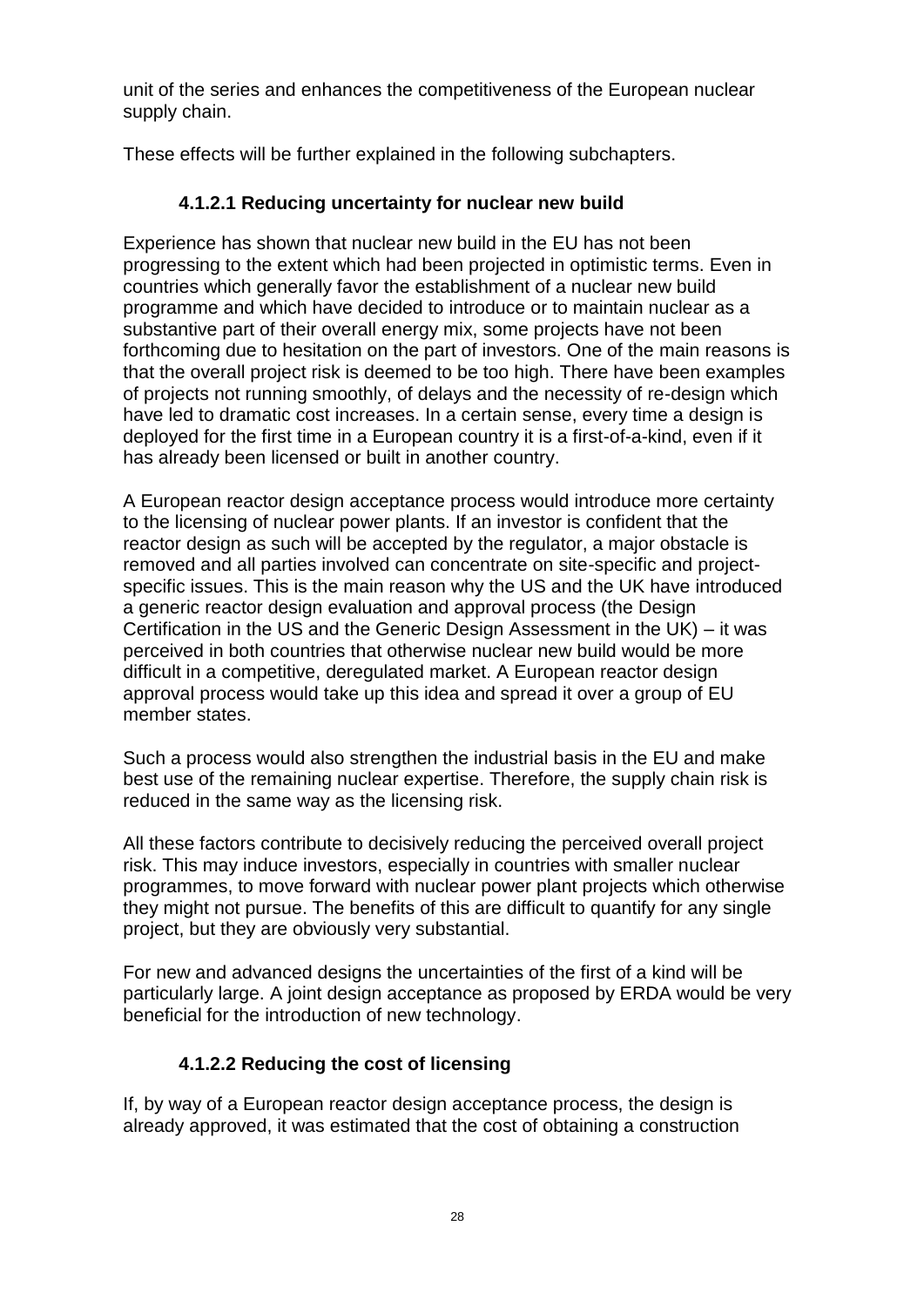license for a specific reactor of that design could be reduced by around 50 million Euros<sup>23</sup> for the first project in a recipient country.

Beyond this immediate effect on the pure cost of licensing, a previous European approval would greatly reduce the need to re-do assessment and engineering work every time, which is the case now. The savings related to re-engineering studies for the implementation of different national safety requirements might amount up to several million man-hours for the first project in a recipient country – this means an amount of hundreds of millions of Euros. The regulatory authority would benefit in the same way, reducing the strain on its staff and financial resources. Nevertheless it must be stressed at this point that even when making use of the work of other regulators, the recipient national regulatory authority will still need to develop and maintain the required technical competences to be able to exercise control and oversight of design site adaptations, construction, commissioning and operation.

## **4.1.2.3. Economies of scale**

#### **The series effect**

Over the world, little quantitative feedback is publicly available regarding the economic benefits derived from the deployment of a fleet of standardized nuclear power reactor designs ("series effect") compared to a series of individual non standardized projects.

## *Existing experience*

The most significant feedback available comes from the national French NPP programme. From that experience, EDF, the single nuclear operator in France, was able to derive a tentative model regarding the impact of the "**series effect"<sup>24</sup>** on the investment cost and on the construction cost of NPP units, based on the successive PWR series in France.

The following table is based on this EDF past experience. It presents the specific investment cost ratio for a series of N units in relation to the specific investment cost for a series of 10 units. The units are assumed to be identical (same detailed design and suppliers) and undertaken at a regular rate over a decade (i.e. a rate of 1 unit per year for 10 units).

| Number of units: N                   |     |      | b    | 10 | 20   |
|--------------------------------------|-----|------|------|----|------|
| Investment cost per unit             | 1,6 | 1,15 | 1,05 |    | 0,95 |
| Ratio series of N units/series of 10 | to  | to   | to   |    | to   |
| units                                | 2,2 | 1,30 | 1,15 |    | 0,98 |
|                                      |     |      |      |    |      |

 $\overline{a}$  $^{23}$  Based on UK GDA process and several US Design Certification processes in the nineties

<sup>&</sup>lt;sup>24</sup> B. Roche, EDF, "Lessons Learned from Standardized Plant Design and Construction", IAEA Symposium on Evolutionary Reactors, Seoul, 30 Nov. – 4 Dec. 1998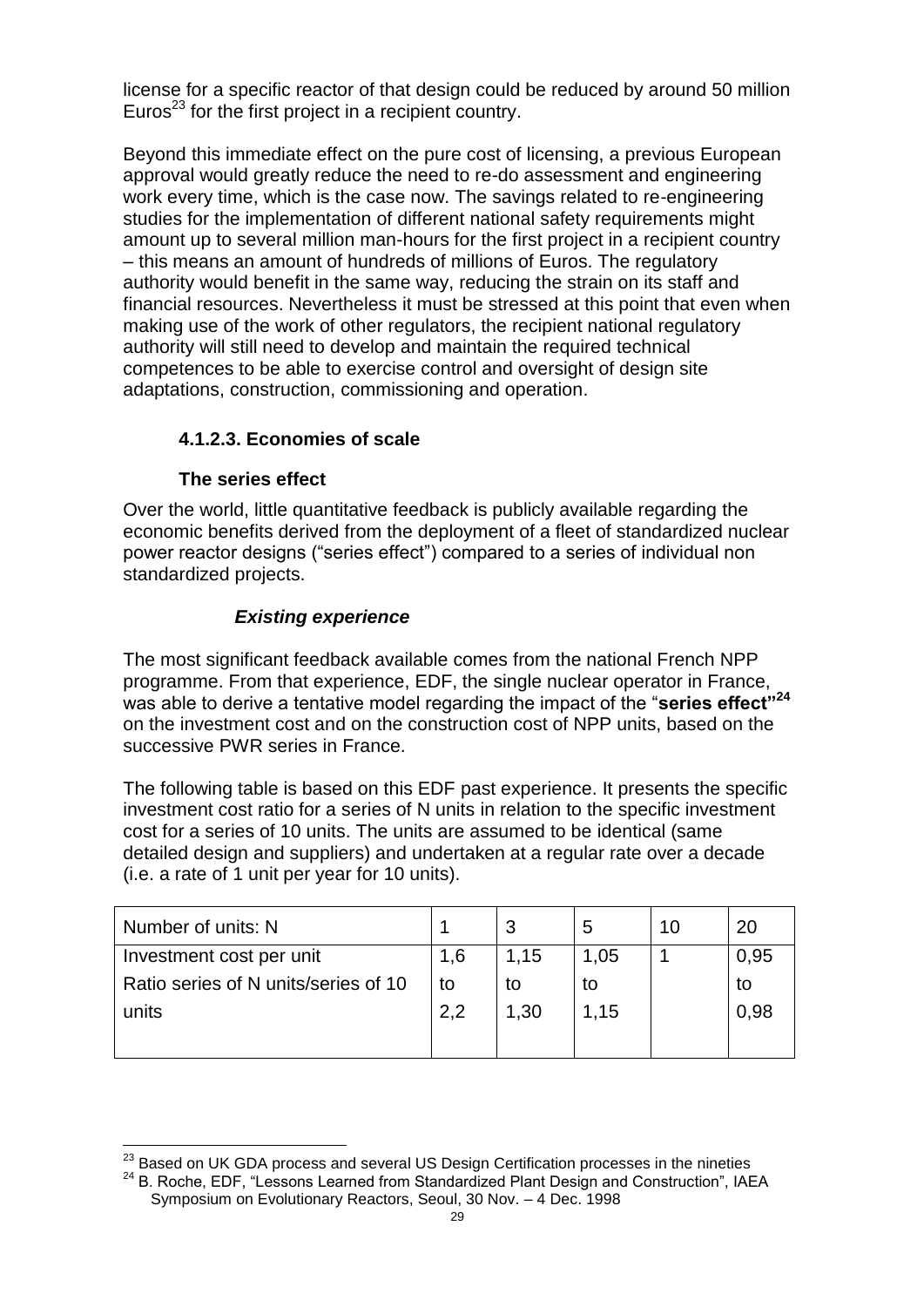Another example in Europe is the installation of the three Konvoi plants in Germany<sup>25</sup> using the same design, the same licensing process and the same suppliers. The main driver of this concept was to reduce the uncertainties in the licensing and oversight process.

Similar savings associated with series production to those observed by EDF have been observed by KEPCO<sup>26</sup>.

## *European deployment of standardized reactor designs*

The French data only apply to the EDF nuclear power plant programme and therefore to a programme implemented in one country by the same main actors. The boundary conditions for implementation over a range of different countries would be different.

Assuming that a specific reactor design could be implemented in more than one member state, the standardization and series effect demonstrated above on a national basis (France) could potentially be observed in the same way. Trying to establish an estimate of the potential economic benefits resulting from such a European deployment of standardized reactor designs, the series model mentioned above could be used under the following assumptions:

- all the standardized projects performed under the same contract model,
- the same supply chain is used for all the standardized projects,
- sites could receive multiple units.

Should the ERDA process be implemented in several countries for the same reactor design and assuming the cost of the first of the kind being around 4 billion Euros, the table above shows that cost of the  $5<sup>th</sup>$  unit would be reduced approximately by 1.5 billion Euros.

## **Economies in procurement**

ERDA could have a positive impact on the procurement activities and more specifically on the European nuclear equipment manufacturing industry, allowing the production of much longer series of identical components. This would permit lower costs and better quality of equipment. ERDA would also facilitate the implementation of an "off-the-shelf standardized equipment" policy with cost savings as a direct consequence. This would be particularly valid for nuclear pressure retaining equipment whose manufacturing process can spread over several years (up to 5-6 years for a large capacity PWR reactor pressure vessel). This would allow long-term planning and smoothing of the manufacturing factories' activities, avoiding risk of "bottleneck" effect, especially regarding forging of very heavy ingots for which the number of qualified and competent forge masters worldwide is limited.

This would have positive impact on employment for the whole supply chain and, as important, for the inspection sector where bottleneck effects can also be observed among approved inspection bodies. In addition, this would facilitate

 $\overline{a}$ 

<sup>&</sup>lt;sup>25</sup> Isar 2. Emsland, Neckarwestheim 2

<sup>26</sup> *The economics of advanced forms of nuclear energy,* by Paul Howarth and Darren Potter, to be published in Vol. 8 Issue 4 (July 2012) of *Nuclear Future*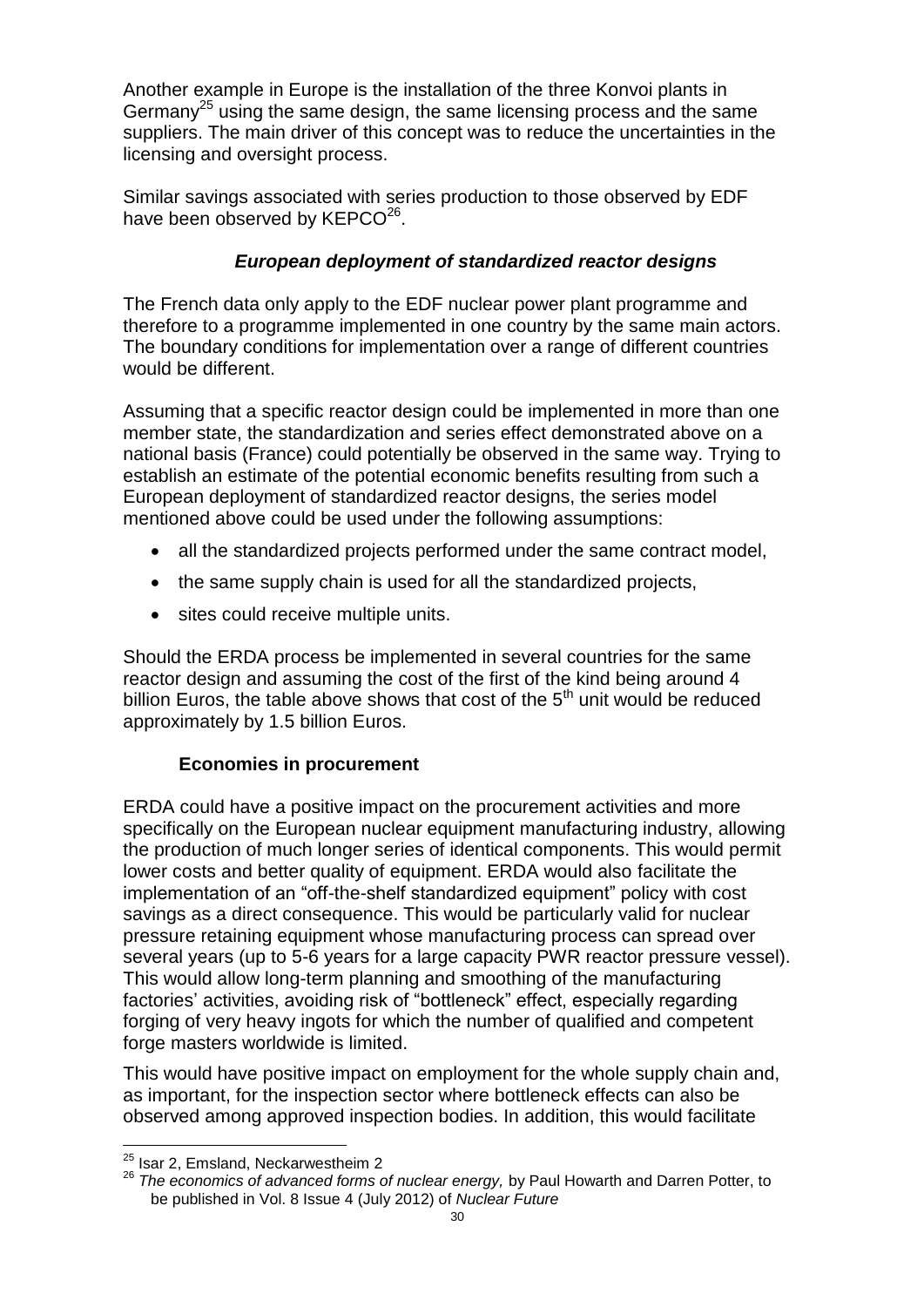knowledge management, education and training, maintenance and transfer of know-how between generations.

## **Global economic benefits**

Given the economic benefits mentioned above, nuclear power competitiveness will be improved. This would provide a low carbon source of power while reducing or at least stabilizing the cost of electricity in Europe with corresponding benefit for European citizens and industry.

## **4.2 Weaknesses**

In the following some real or perceived weaknesses and threats regarding the ERDA process and reactor standardization are analysed.

## **4.2.1 Can standardization lead to detrimental effects on safety?**

In a scenario of European deployment of a limited number of standardized designs, if a design shortcoming were to be revealed at one plant, then the whole fleet of standard plants could potentially be affected at one time. A design fault could theoretically be spread over a number of plants. However, the probability of such an error being detected at the initial stages is much higher if a greater number of reactors of one design is deployed, due to the accumulation of experience and knowledge exchange during evaluations (*e.g.* in the framework of a Probabilistic Safety Assessment), testing and operation.

Further, in the unlikely event of a significant generic shortcoming, remedying and back fitting measures could be organised and implemented in a more efficient manner across all plants, as the operators, vendors and regulators involved could easily cooperate on the basis of international agreements, voluntary initiatives, and reporting requirements. In such a case, the civil aviation industry might serve as a model: if a shortcoming is detected, the designer's competent authority (for example, the US Federal Aviation Administration, FAA) will, after a consultation with the affected vendor, issue an "airworthiness directive" which will be taken on by the authorities in all countries concerned. In this model, back fitting measures are taken quickly and uniformly, offering a maximum benefit for safety internationally. We believe that there is scope for moving some way towards this approach in the nuclear industry, but not, of course, in a way that would compromise the full independence of national nuclear regulatory bodies.

It is also possible that a significant generic shortcoming could have economic downsides for operators. For example, it can be argued that a need for back fitting a greater number of reactors might occur simultaneously, which could involve shut-downs and underproduction of electricity and cause a bottleneck in industrial capacity for the procurement of necessary replacement components. However, this would not be a safety-related issue and the small likelihood of it occurring would have to be weighed against the other much greater economic benefits of standardization.

Therefore, we believe the aspect of a possible "common cause" design fault is not a decisive weakness of the standardization approach.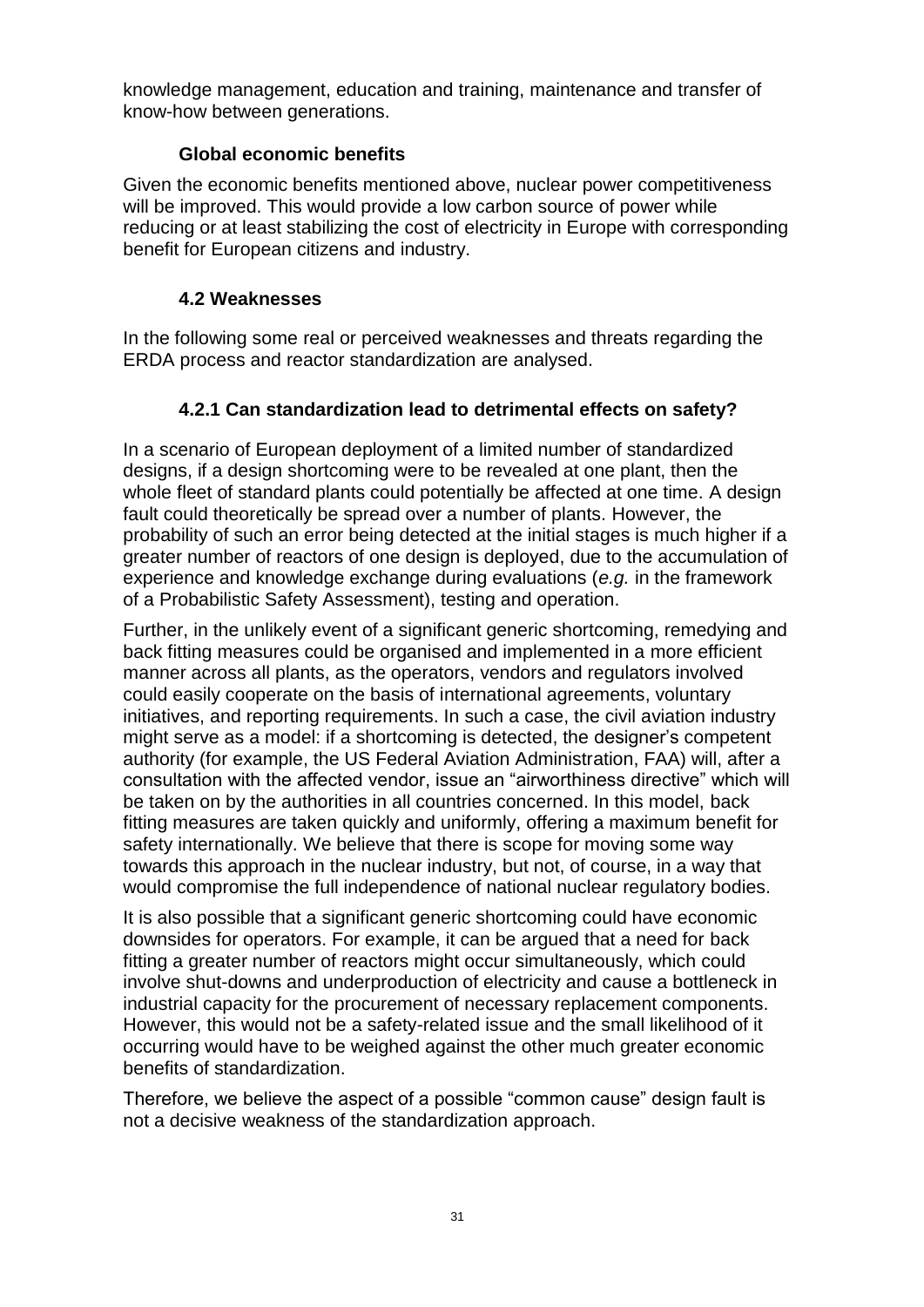#### **4.2.2 Level of confidence between regulators**

National regulators in Europe have a different history, different organisations and different structures. Some have important in-house staff while others rely more on TSOs or external technical expertise. Their human resources are quite different, depending on the size of the country's nuclear programme. They are not involved at the same level in safety research activities. Their scope of detailed technical expertise may also vary.

Most of the initiatives this report suggested above (cf. §2) imply regulators working together. This means not just exchanging information, as it is widely the case today, but sharing the assessment of a design and relying at least partly on the work made by other to take a position. This assumes a high degree of confidence on the level of competence between counterparts and such confidence may take some time to build up. In the aviation industry this high level of confidence is achieved between Europe, the USA and some few countries, allowing for a quasi-automatic recognition of certificates issued by one of these country by the others. But it will take some time for instance for Europe to recognize a flight certificate issued by a third country aircraft regulator with little recognition in the international aeronautics landscape.

Fortunately, through bilateral contacts and mostly through the WENRA initiative during the last ten years, European regulators have begun to develop a good knowledge of each other. They have learned to work together and the stress test defined commonly after the Fukushima accident was a further step forward. In addition, inside the MDEP framework, UK, Finland and France are sharing their respective assessments of the same design; they even take common positions on specific issues about this design. Therefore whereas it is too early to consider a common multilateral assessment of reactor designs involving all regulators at the European level, there is already a small number of countries that could join their efforts for a common work in that direction. In addition it is realistic to think that regulators with less experience will be more prone to rely on, and have confidence in, more experienced regulators. Thus, they could join the club of their peers.

## **4.2.3 Complexity of collaboration**

Getting a collaboration agreement between different organizations, such as regulators, takes time: Discussions about the exact level of cooperation, the roles and responsibilities of the various partners, the legal aspects, might likely be cumbersome and, even with good will, consensus would be slow to build. In addition political interferences could occur and slow down the process.

This could delay the deployment of a specific project or group of projects, if the discussions did not begin in advance. In order to avoid this, a general framework between countries potentially interested by the kind of collaboration described in this document could be very useful. The Commission could play a role in preparing such a general framework.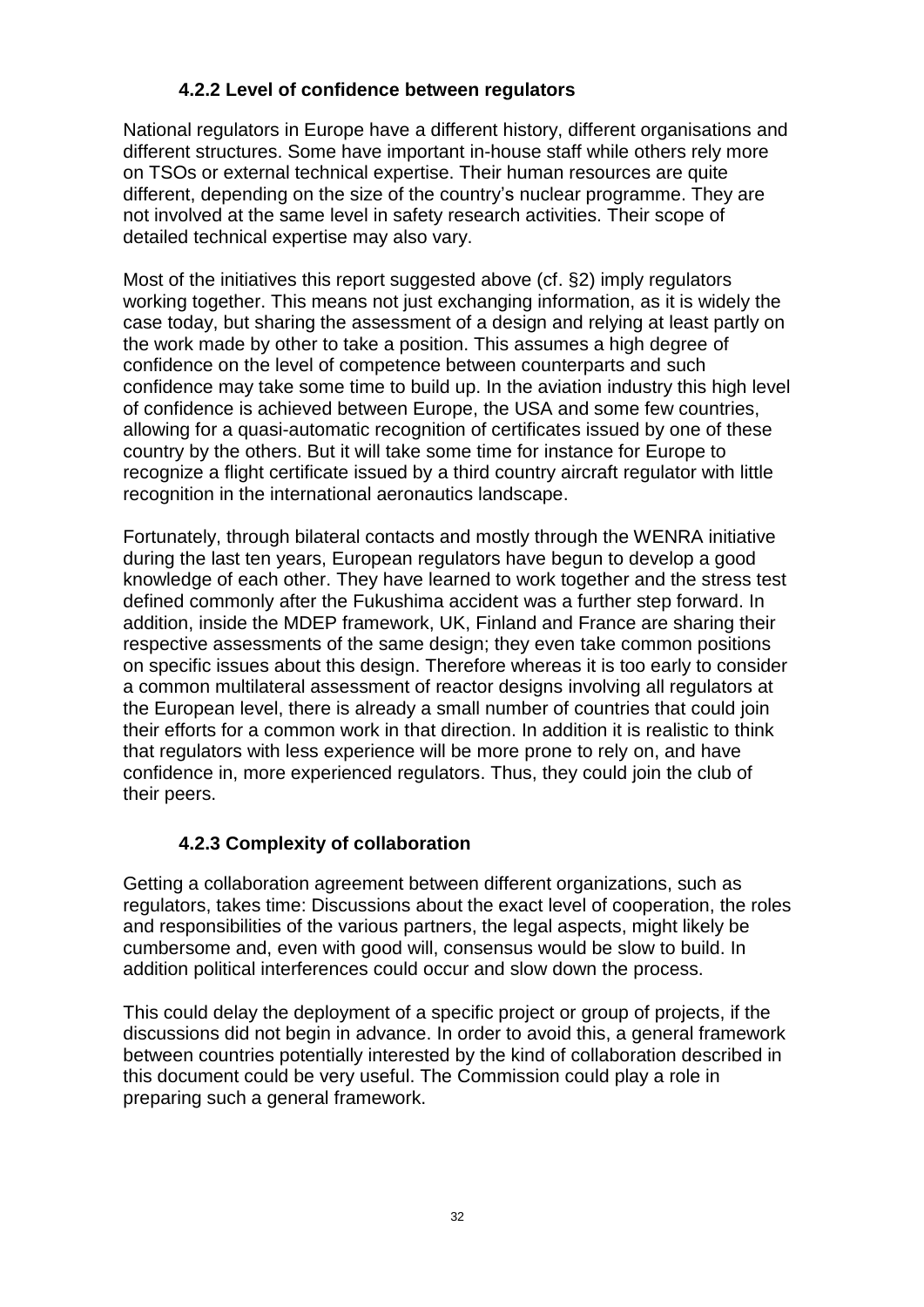## **4.2.4 Piling up different requirements**

Regulators or their supporting TSOs working on a joint assessment of a design may wish to use the complete set of their own regulation and assessment practices. If they cannot agree on a unique set of harmonized assessment criteria, there is a risk that they request the implementation of the envelope of the different requirements. That would certainly introduce complexity in the design and increase the cost of the plant. It may also have some safety drawbacks. Each national set of safety requirements and assessment practices results from a safety approach that has its own logic and consistency. They might differ between countries: some requirement apparently less stringent on one point is compensated by a more stringent requirement elsewhere. Mixing various sets of requirements coming from different approaches would bring inconsistencies. An example is the use of mechanical component codes. They usually have different parts covering design, construction and in-service inspection. These parts are consistent and especially the inspection requirements are in line with the design aspects (i.e the minimum sensibility of the inspection technique to detect potential defects should be coherent with the maximum defect size considered in the design calculation). Taking the design requirements of one code with the inspection requirements of another one might result in an unsafe product.

As a positive prospect, the elaboration by WENRA of their safety objectives for new nuclear power reactors in 2010 and more recently, the preparation of position papers which elaborate some of these objectives, tend to show that such collaborative activities between regulators, including constructive exchanges with the industry, can be transparent, effective and efficient and result in balanced and consensual common positions.

## **4.2.5 Access of new vendors to the market**

A possible weakness may be seen in the observation that vendors having obtained an ERDA might have a competitive advantage to the detriment of others who might face a serious obstacle for entering the market.

Quite naturally, having participated in an ERDA step makes a design commercially more attractive. This is demonstrated by the GDA process in the UK. The GDA is not legally a prerequisite to apply for a nuclear site licence with a certain design. In practice, however, no applicant would take a design which has not received, or is about to receive, the Design Acceptance Confirmation which is the outcome of the GDA. Otherwise the outcome of the Nuclear Site Licence process would be too uncertain.

This underlines the requirement that there should be no discrimination in access to ERDA mechanisms. Clear and objective access criteria need to be established. At the same time, it has to be underlined that ERDA only makes sense for designs which have a realistic option of being chosen for a new NPP. The resources of all parties involved in ERDA initiatives, especially the regulators, should not be wasted. Therefore, a selection criterion that a design has to be "sponsored" by a utility – this was the choice taken by the UK for the GDA process – should be acceptable. If a vendor does not succeed in winning the interest of any utility in his design, then he has no real prospect of access to the EU market at this point in time anyway. Should this change later, the vendor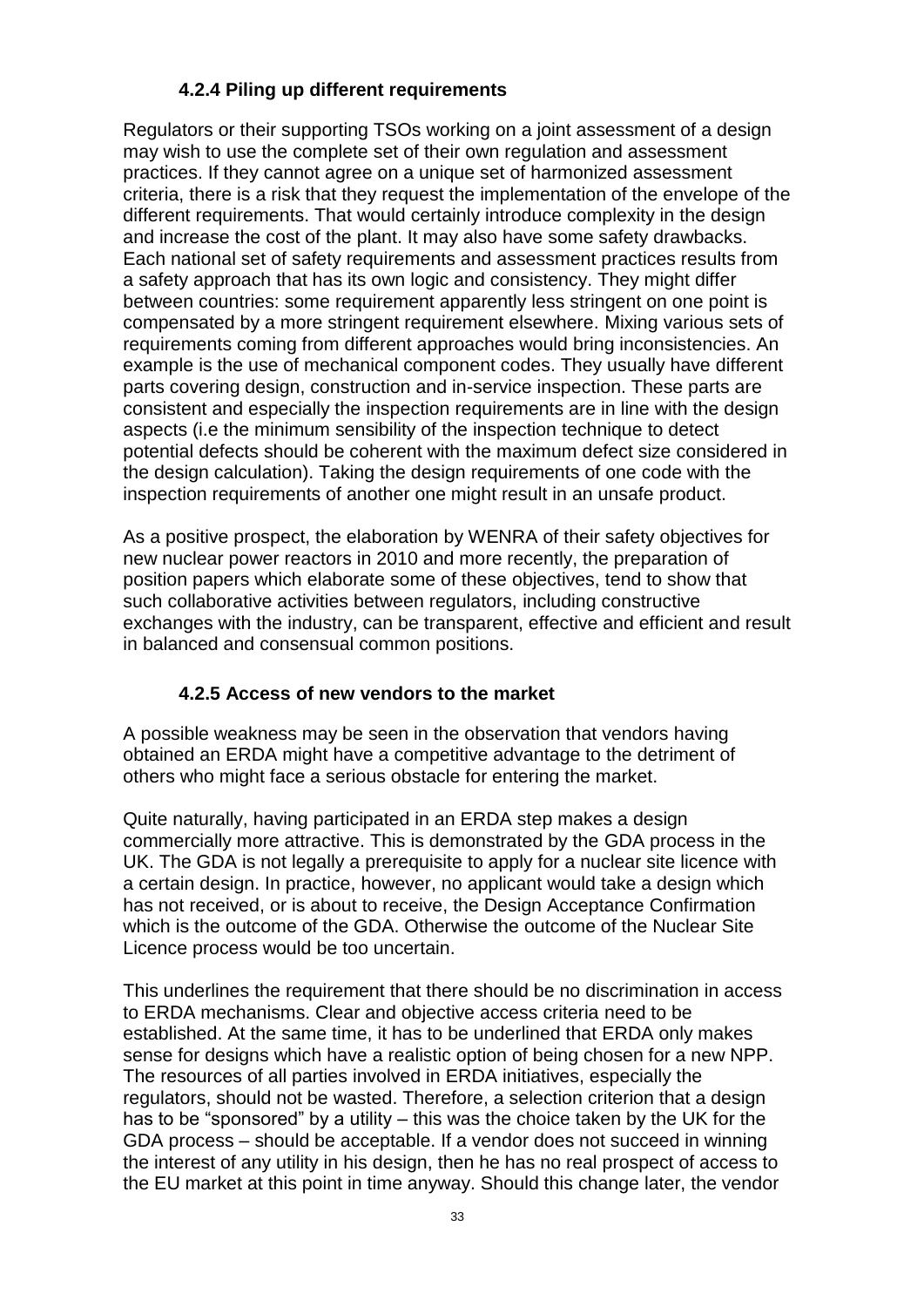can always apply for participation in one of the ERDA instruments – there is no inherent time limit.

Some ERDA instruments need no specific access at all and benefit all designs. For example, the idea to introduce, in each participating Member State, an independent design acceptance, would immediately be valid for all designs for which a licence application is submitted in one of the countries.

All in all, ERDA does not establish a "club" of privileged vendors and does not introduce new barriers to the EU market. It is open to all reactor designs which have a certain prospect of being chosen by utilities for investment in the EU.

#### **4.3 Synthesis of strengths and weaknesses, opportunities and threats**

The analysis has shown that the ERDA approach with its set of complementing ideas and instruments presented in this report has great inherent strengths. ERDA leads to greater standardization of reactor designs and enables regulators of EU Member States to license nuclear power plants without introducing substantial design changes due to national regulations and safety assessment practices. This standardized and cooperative approach has a beneficial effect on safety as well as on the effectiveness of licensing and the economics of new nuclear build.

Some weaknesses have been analysed and shown to be negligible or to be far outweighed by the benefits. In terms of safety, the overall balance is far positive. In terms of opening of markets, competitivity of European nuclear industry would be much strengthened and there are no effects of market foreclosure by a "club" of vendors with an ERDA certificate.

The benefits of ERDA would be shared by all parties: by regulators who profit from closer cooperation without giving up their national sovereignty, by industry which benefits from the reduced licensing risk and cost and by the EU public which is involved in a more consistent manner than today.

As to threats and opportunities for the ERDA approach, these are much more difficult to define. One potential threat has been outlined: ERDA can only work if the regulators of participating EU Member States build confidence in each other. If this process is based on robust peer reviews and on the experience of past successful cooperation, it should be possible to overcome this obstacle.

It is difficult to make a statement whether the current general situation in the nuclear field in the EU constitutes more of a threat or more of an opportunity for ERDA. ERDA is about facilitating the licensing of new nuclear power plants. Currently, there is only a limited number of EU Member States actively pursuing a programme of new nuclear build; the Fukushima accident as well as the difficult economic situation and market conditions unfavourable to long-term investment have led to a possible stagnation of nuclear projects in some countries. The impact on ERDA could be seen in two opposing ways. It could be argued that the current situation with less than vigorous development in new build and with a small number of projects does not lend itself easily to an application of ERDA ideas. The other way round, it can be said that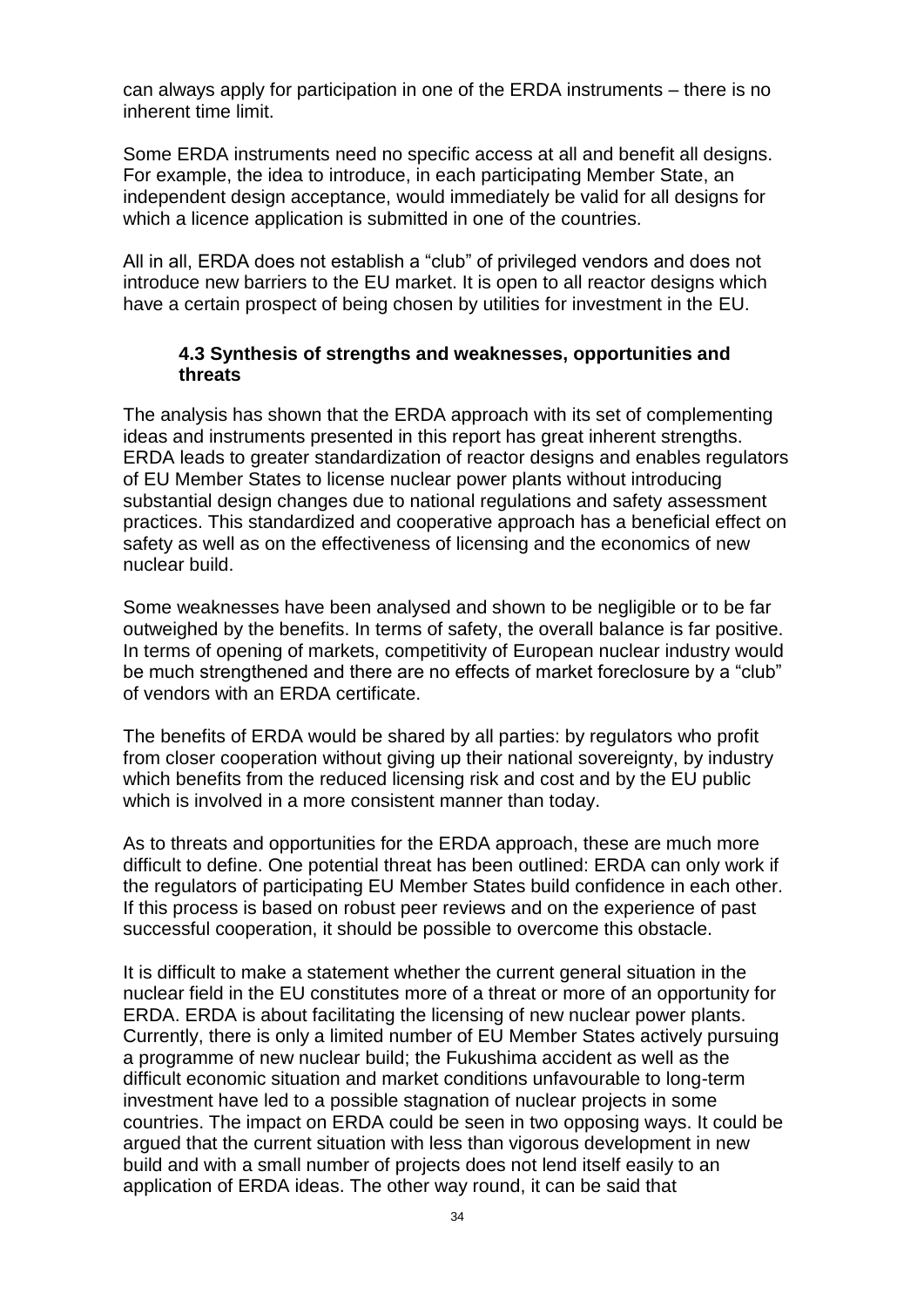implementation of the ERDA approach might contribute substantially to giving a new impetus to new nuclear build in the EU. Therefore, ERDA could constitute an important element in the EU's nuclear policy.

In chapter 6, some possible examples for an application of ERDA instruments in the EU will be given.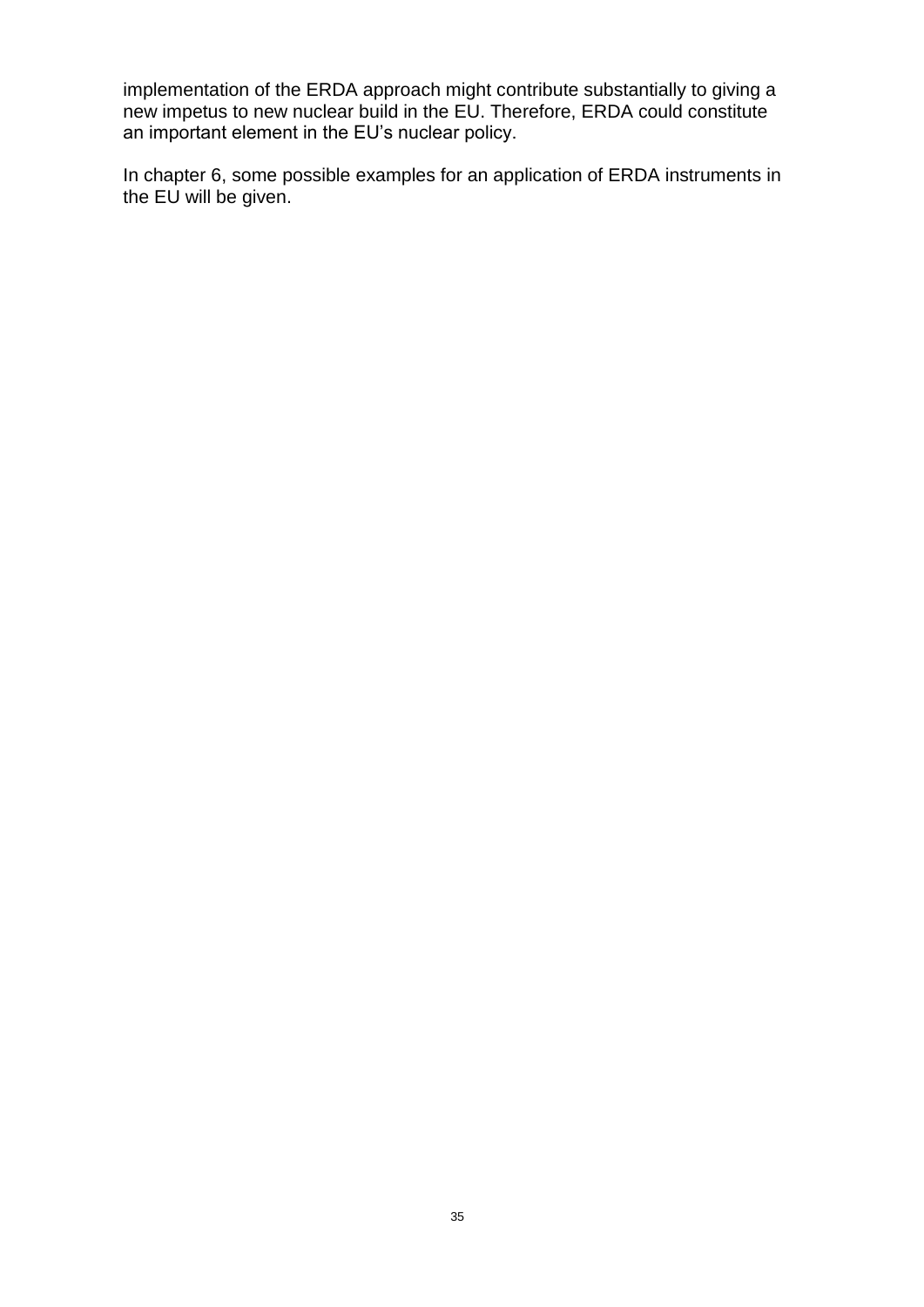## **5. Models from other industry sectors**

In this chapter, two models for mutual acceptance of licensing results will be shortly presented: civil aviation and the European rail system. It is to be acknowledged that both cases focus on transportation objects moving around and crossing borders (which is of course not the case for NPPs, although radiation released in an accident does have the potential to cause cross border impact), necessitating quite naturally a multinational approach. On the other hand, in both sectors licensing harmonization is mainly done for safety reasons and here there is a clear parallel to the nuclear field. While not all aspects of multinational aviation and railway safety regulation may be eligible for transfer to nuclear, some of them certainly are.

## **5.1 Aviation**

## **5.1.1 International Framework**

In civil aviation, there is an international framework for licensing based on the Chicago Convention on International Civil Aviation linked to a specialized UN agency, the International Civil Aviation Organization (ICAO).

In each country where an aircraft of a certain type is to be registered, a Type Certificate is awarded to the designer/manufacturer of the design by the competent national or regional aviation authority. Type Certificates are issued first by the regulator of the country of origin of the design (State of design) and then by the regulators of all countries where an aircraft of this design is to be registered (State of registry). The Type Certificate, which attests compliance of an aircraft type (design) with applicable safety standards, can be roughly compared to the reactor design certification, conceptualized in this paper. In addition, each individual aircraft needs an Airworthiness Certificate granted by the State of registry; this could be somewhat compared to the licence of a specific NPP. For ERDA purposes, however, the Type Certificate is more relevant.

A carefully balanced international system exists to facilitate and streamline the certification processes:

- The Chicago Convention on International Civil Aviation provides a general international framework for regulatory cooperation and an envelope of minimum safety standards which are complemented by more detailed national codes.
- There is no automatic international validity of a Type Certificate issued by the regulator of the State of design or by any other regulator. However, authorities collaborate in type certification on the basis of bilateral agreements. Through conducting an evaluation of each other, participating authorities conclude that the other party is a trustworthy and experienced regulator with well-established procedures. This is the basis for concluding the bilateral agreement which leads to mutual acceptance of Type Certificates under certain conditions.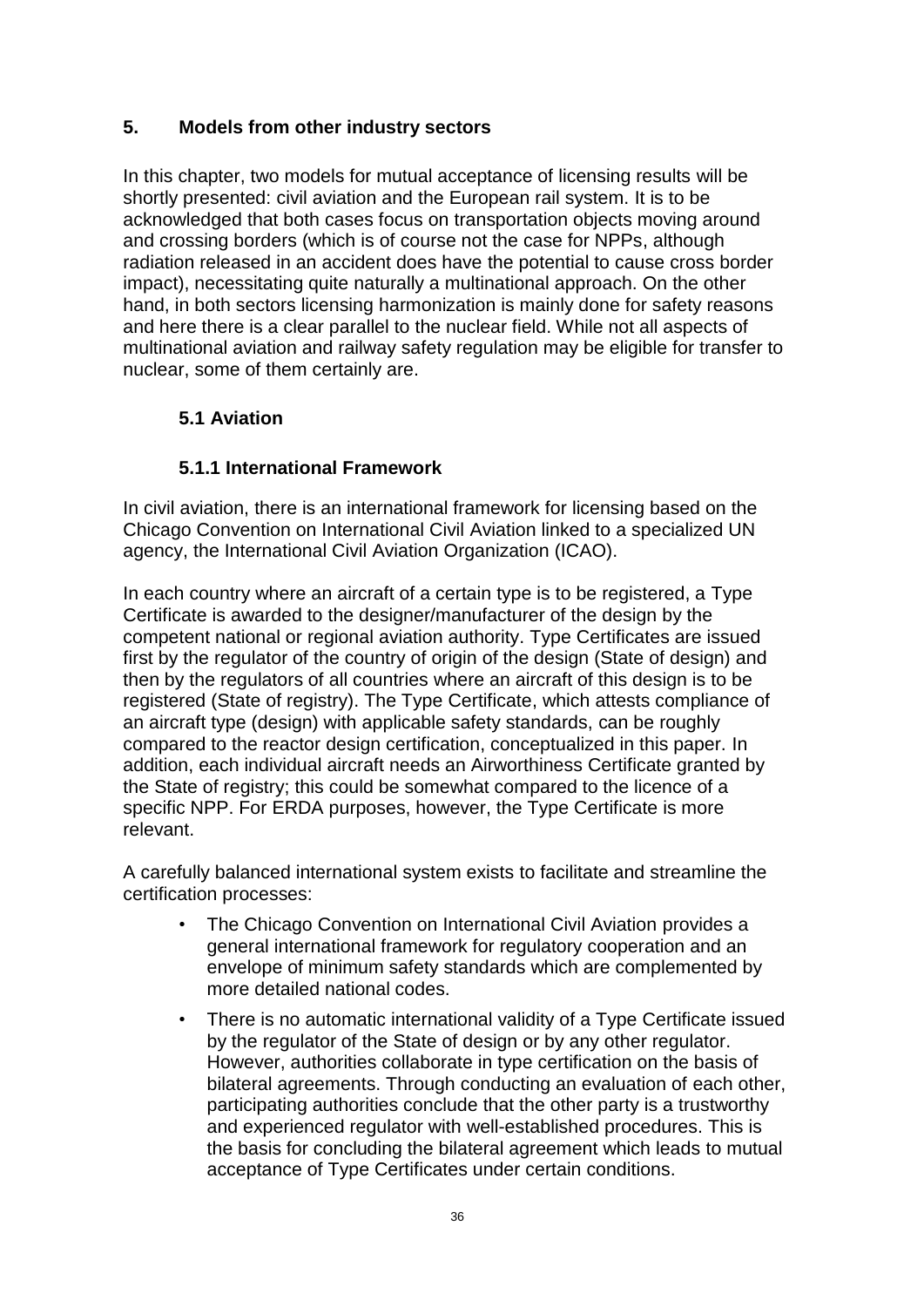- When performing its design reviews, the aviation authority of the State of design involves experts from the aviation authorities of the major other countries in the review team. This results in literally simultaneous production of Type Certificates in all countries involved. Authorities which do their review later will also closely cooperate with the authority of the State of design.
- When performing their own design reviews, the authorities of the other countries will not re-do the assessment done by the authority of the State of design. Instead, they will concentrate on validating the Certificate against those requirements which are specific to their own regulations (the "national delta"). In practice this may have the additional effect of leading to a re-evaluation of those deviating requirements whether they are really justified.

Once the Type Certificate is issued, the authorities will work together closely both among themselves and with the designer and the operators to exchange findings and to find common agreed solutions for design improvements (Airworthiness Directives).

## **5.1.2 Development in the EU**

In the EU, this international system has been taken to a new level by the creation of the European Aviation Safety Agency (EASA) in 2002. The EASA is competent in the EU to issue Type Certificates which are valid in all EU Member States. ERDA does not propose, at least not in the short- and mid-term, to achieve anything comparable for nuclear by founding a European Nuclear Agency. Instead, it would already be a major step forward if the existing international (non-EU) system of regulatory cooperation and harmonization of standards, as explained above, could be taken as a model.

However, it is of high interest to analyse the development leading to the creation of EASA. The process started with a voluntary cooperation of the national aviation authorities. In 1970, they founded the Joint Aviation Authorities (JAA). The main objectives of this association were to facilitate certification of aircraft designed jointly in Europe (like the Concorde) and to achieve a greater alignment of European national standards with each other and with the US standards. Quite obviously, both aims were driven by the European aircraft industry and they were strongly supported by politics. Nevertheless, the JAA was a voluntary association of national regulators. From 1970 onwards, considerable alignment of national standards along "Joint Aviation Requirements" (JARs) was reached.

In the course of time, an additional objective came into focus: to achieve a more integrated structure with stronger collaboration of regulators and a common approach on certification. This stage was concluded with the signing, by the national regulatory authorities, of the "JAA arrangements" in Cyprus in 1990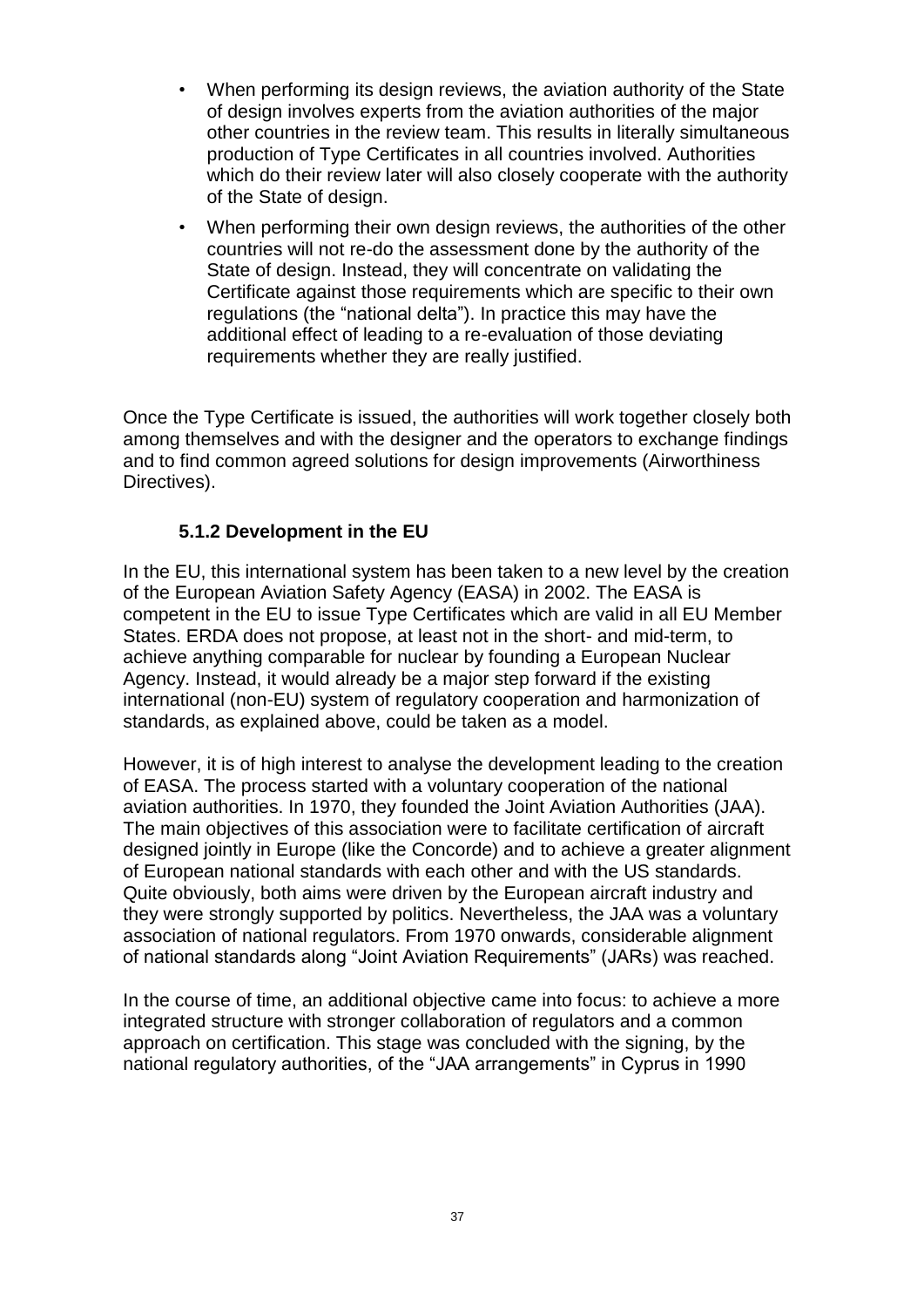(**Cyprus** Arrangements).<sup>27</sup> They are founded on "the benefits of a European approach to obtain a high consistent level of safety".  $28$ 

The parties agreed to

- Develop common rules and certification procedures and to transpose them in their legal order
- Certify collectively the products designed in their countries or imported from a third country
- Conduct regular peer inspections to verify that the common rules and procedures are effectively and uniformly implemented by all parties.

Like in ERDA, the first two points – application of common standards and shared certification – were closely connected. It has to be pointed out, however, that the alignment of national requirement was done on a voluntary basis. There was a commitment by the participating authorities to gradually phase out national deviations, and there certainly was a strong peer pressure to do so. However, in the Cyprus Agreements there was a clause safeguarding that any authority would only take over the common standards and procedures as long as "they allow fulfilment of its national obligations as civil aviation Authority".

The implementation of regular peer inspections among regulators was seen to be of vital importance, as strong collaboration could not simply be imposed by political decision, but could only evolve in a framework of growing mutual trust. The aim of the peer inspections was to foster this trust.

JAA eventually became history when Europe went even further and EASA took over its functions. Given the current status in the nuclear field, the 1990 Cyprus Arrangements could be used as a blueprint for a voluntary association of regulators under common Terms of Reference with the aim of sharing design reviews, without in any way compromising the national sovereignty and fullscope competence of all authorities involved. **The most interesting provisions of the Cyprus Arrangements have been compiled in Annex E**.

#### **5.2 European rail system**

The situation in the transboundary European railway system is somewhat more complicated than in aviation. Legislation is based on two EU directives, the Interoperability Directive 2008/57/EC and the Safety Directive 2004/49/EC.

Backbones of harmonization are Technical Specifications for Interoperability (TSIs). They are decided by a Committee of Member States and the Commission and implemented by national safety authorities and notified bodies. TSIs normally only apply to new vehicles and therefore currently have a still limited scope. There is an important effect on licensing: If a vehicle has been approved in one Member State according to TSIs, another Member State is not allowed to re-do the assessment. Exceptions are special national requirements which may

 $\overline{a}$ <sup>27</sup> Arrangements Concerning the Development, the Acceptance and the Implementation of Joint Aviation Requirements, Cyprus, 11 September 1990, available at

https://easa.europa.eu/rulemaking/docs/international/archive/cyprus.pdf

<sup>28</sup> Cyprus Arrangements, page 1, Considerations, first bullet point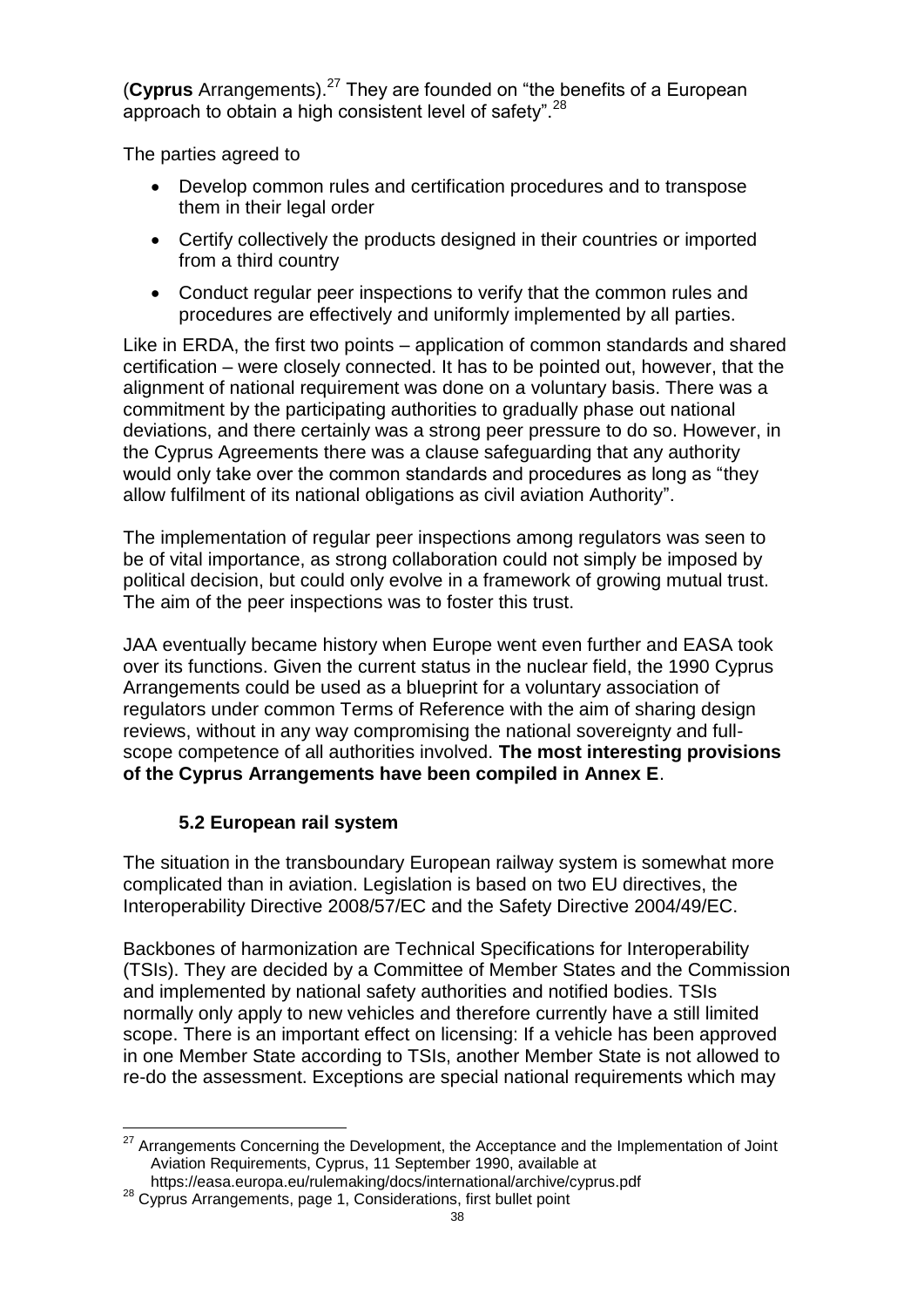require additional assessment (example: requirements for resistance against extreme cold in Finland).

Concerning the existing rolling stock which is not affected by the TSIs, a Reference Document has been established listing all national rules and parameters for authorisation of vehicles. The rules are classified in three groups: those which are equivalent, those which are necessarily different ("legacy", for example deviating tunnel gauges) and the rest which should be progressively reduced. The standards in the "equivalent" group need not be checked by every authority separately. This categorisation and the so-called "Cross Acceptance" for equivalent standards is a pragmatic, non-legalistic solution for the time the TSIs have not yet deployed their full scope. They may be a model for ERDA.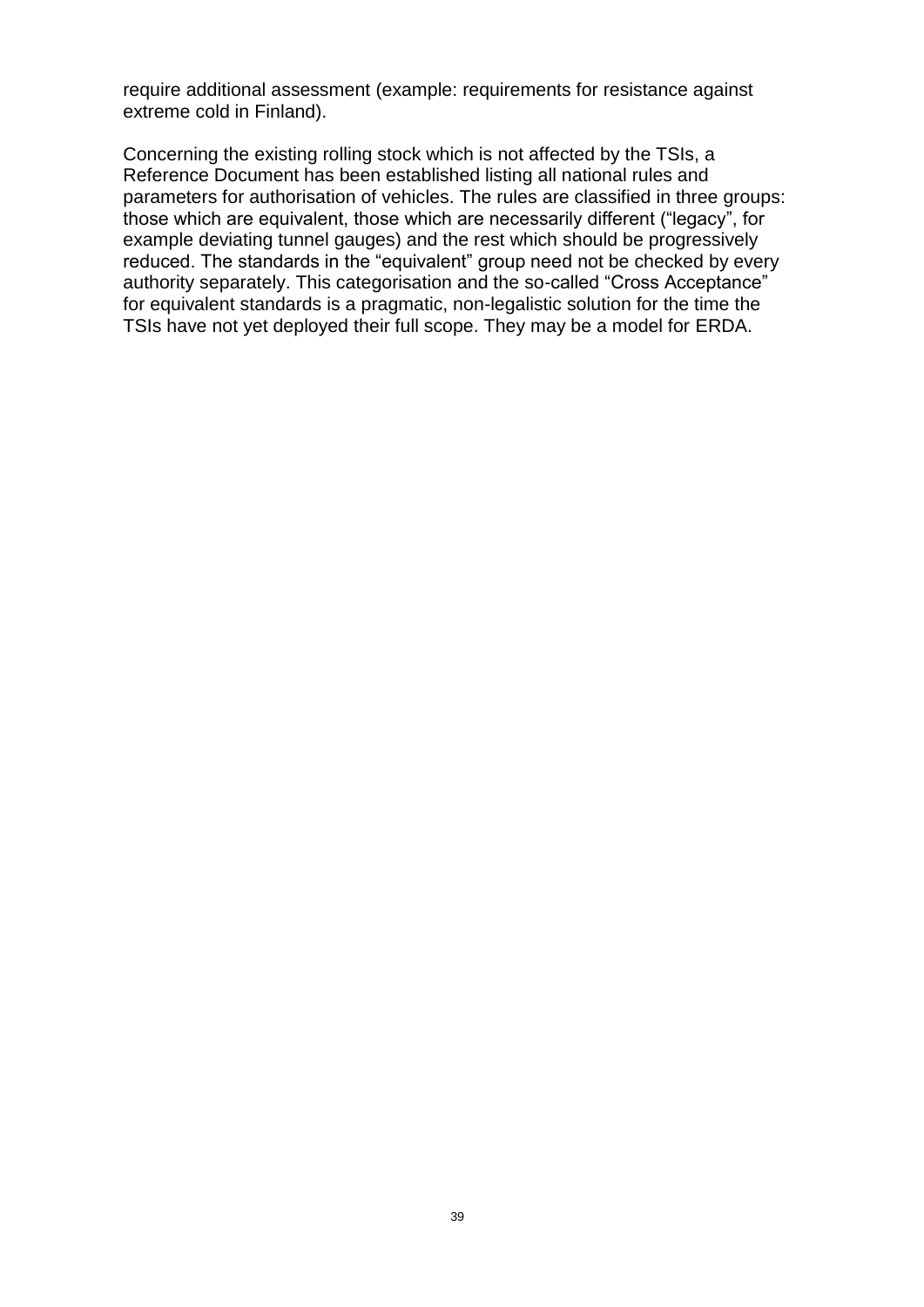#### **6. Examples of potential application of ERDA initiatives to incoming nuclear projects in the EU**

The implementation of the full ERDA process will take time. However if Europe had already established such procedures the upcoming New Build Projects (as of 2012) would have immediately benefited from this.

#### **Stand-alone design acceptance process**

In most European countries the design review is part of the project specific (site) license. A formal Stand Alone Design Acceptance exists only in few countries.

As described before, the UK has introduced the GDA process which is independent of a specific project. This generic process already incorporates many features of a stand-alone Design Acceptance as proposed in this document (cf. §3.2 above). As the result, the GDA made the safety evaluation of the different designs very transparent across Europe. Although the national regulator stayed completely independent this stand-alone process facilitated international collaboration between the regulators and it is seen as a very effective tool to introduce a new design to UK.

For any future project in different countries in Europe it would not be a significant additional effort to issue a stand-alone design acceptance report which then would be referenced in the project specific license. If this could be done for example in Romania for the CANDU design the safety evaluation would be more transparent across Europe. Even a participation of other European regulators is feasible if this is done on a generic basis. The same is true if the ABWR would be subject to a licensing process in Finland. A stand-alone design acceptance is also feasible as part of the licensing process of the VVER 1000 in Bulgaria.

#### **Validation**

If Europe had already introduced rules and regulation for such a stand-alone design acceptance and a mechanism for validation of such an acceptance by other countries, this would help building new reactors. For instant the envisaged projects in Central and Eastern Europe could have benefited much from such a process. In case Poland or other EU Member States plan to build an EPR or AP1000 their regulators could base their work on the GDA in UK. This would be facilitated if a prescribed process for this was defined. In such a case the respective regulator would fully benefit from the advantages outlined above.

A stand-alone design acceptance for the ABWR in Finland could be validated in Sweden if needed. Similarly a stand-alone design acceptance for the VVER 1000 in Bulgaria could be validated in Czech Republic if needed.

#### **Joint Review**

For projects in the more distant future it is self-evident that a joint review is most efficient. Much as interested utilities join their effort in the EUR process to assess potential new designs submitted by vendors, regulators should combine their efforts to perform a joint design review. This could be applied for instance to new designs like Kerena and ATMEA1. Also the introduction of a European version of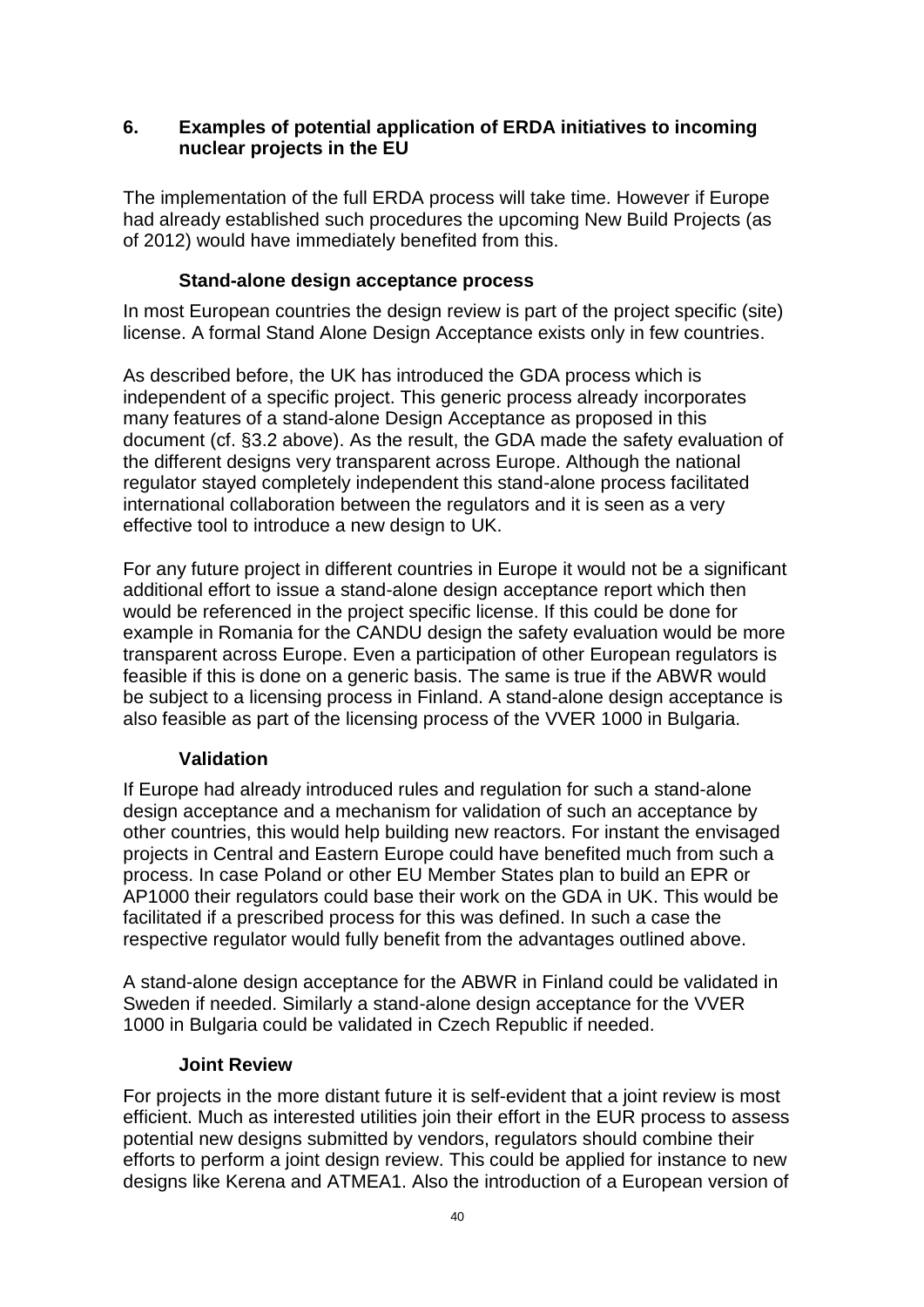the ABWR would be facilitated by such a process. Even for the VVER such a process is feasible. Applicant should be the designer/vendor together with a group of interested operators. The group of customers can be small or larger. Such a process would reduce the uncertainties connected with a First of a Kind project.

Even if there is no commercial project on the horizon, a joint review would appear to be most valuable for next generation designs like GenIV or others. It would make no sense if such a reactor design would be reviewed separately in different countries with potential different outcome. For example, foreign regulators could benefit from the first evaluation of ASTRID prototype performed by the French regulator and its TSO through the validation process or as an input for a joint design review.

Finally it should be mentioned that all described processes can exist in parallel. However an established stand-alone design acceptance process in the countries concerned is mandatory.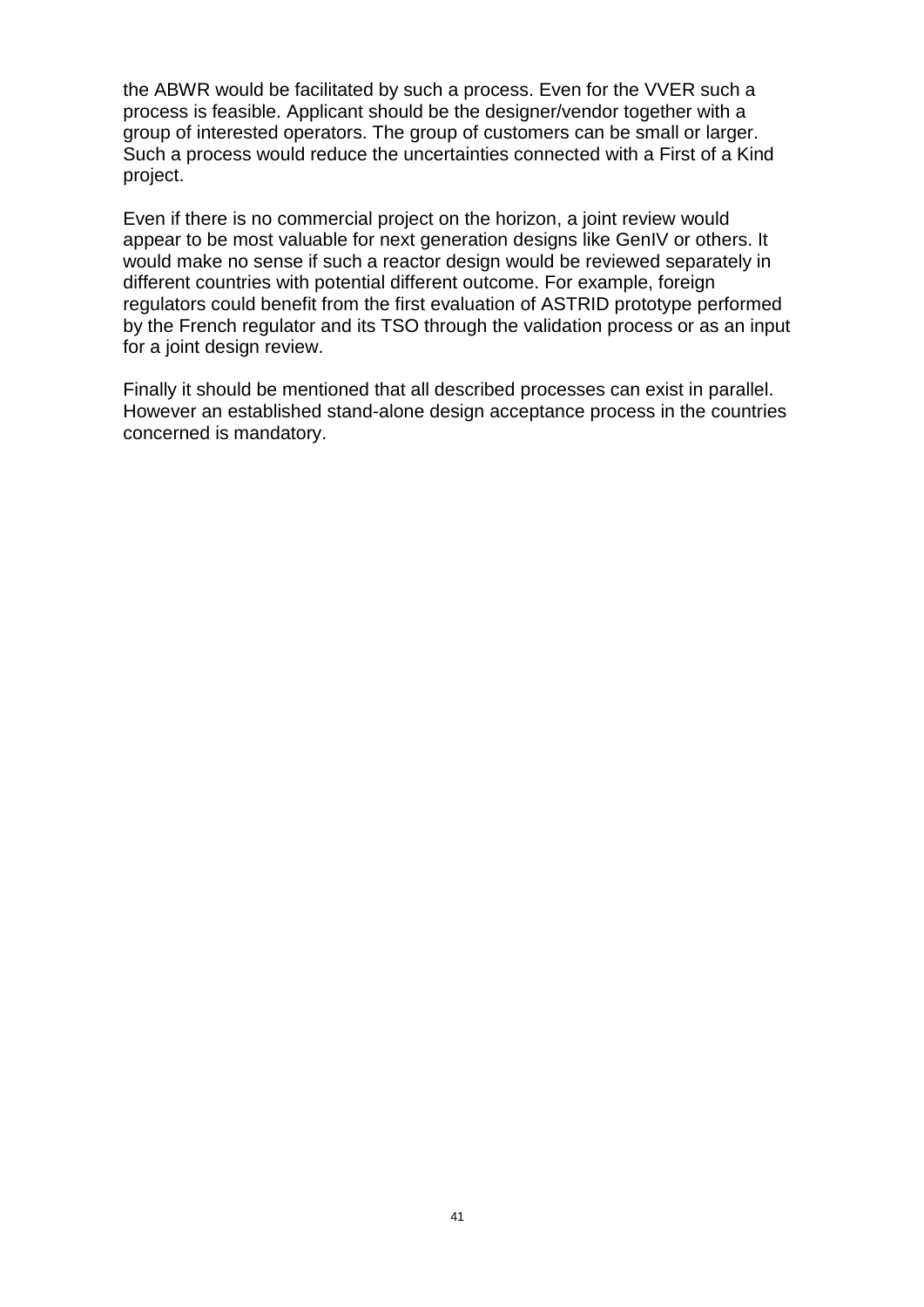## **7. Conclusion**

To progress towards harmonizing licensing processes in Europe and ultimately allowing deployment of standardized reactor designs, the European Commission could take several initiatives that have been described in this paper.

The Commission should encourage Member States to introduce in their national regulation a stand-alone design assessment process independent of a specific NPP project, covering the Nuclear Island. It will allow other regulators to benefit later efficiently of the job already done by their peers.

The Commission might reference formally at the European level the already issued WENRA Safety Objectives and IAEA design safety requirements (SSR-2/1). It should also promote the development of industrial standards applicable to nuclear installations and endorsed as European Industrial codes.

The Commission should promote mutual recognition mechanisms for Member States to allow their regulators to benefit from the generic design assessments already done in another Member State through a validation process. That would avoid redoing entirely the design assessment while letting national regulators assess the detailed design and its conformity with their national legally binding requirements and the site and licensee aspects as well.

The Commission should facilitate through an adapted framework the task of regulators to conduct joint assessment of reactor designs either under informal arrangements or under a more formal multilateral agreement at the Member States level similar to the "Schengen" agreement. That would eventually allow for the issuance of a "European Reactor Design Acceptance" certificate that could be referenced in national licensing processes.

The Commission should support initiatives of European TSOs working together to develop common assessment guidelines and performing, under the auspices of regulators, joint technical assessment of proposed reactor designs to be built in European countries.

Achieving greater design standardization and a close cooperation of EU Member States' nuclear regulators in licensing of new nuclear power plants would bring substantial benefits both to safety and to the further development of the EU nuclear industry. The possible actions and initiatives listed above are not without precedent. They can build up on existing examples and they can be modelled on developments in other industries which have successfully taken the step to mutual acceptance and trans-boundary validity of certifications.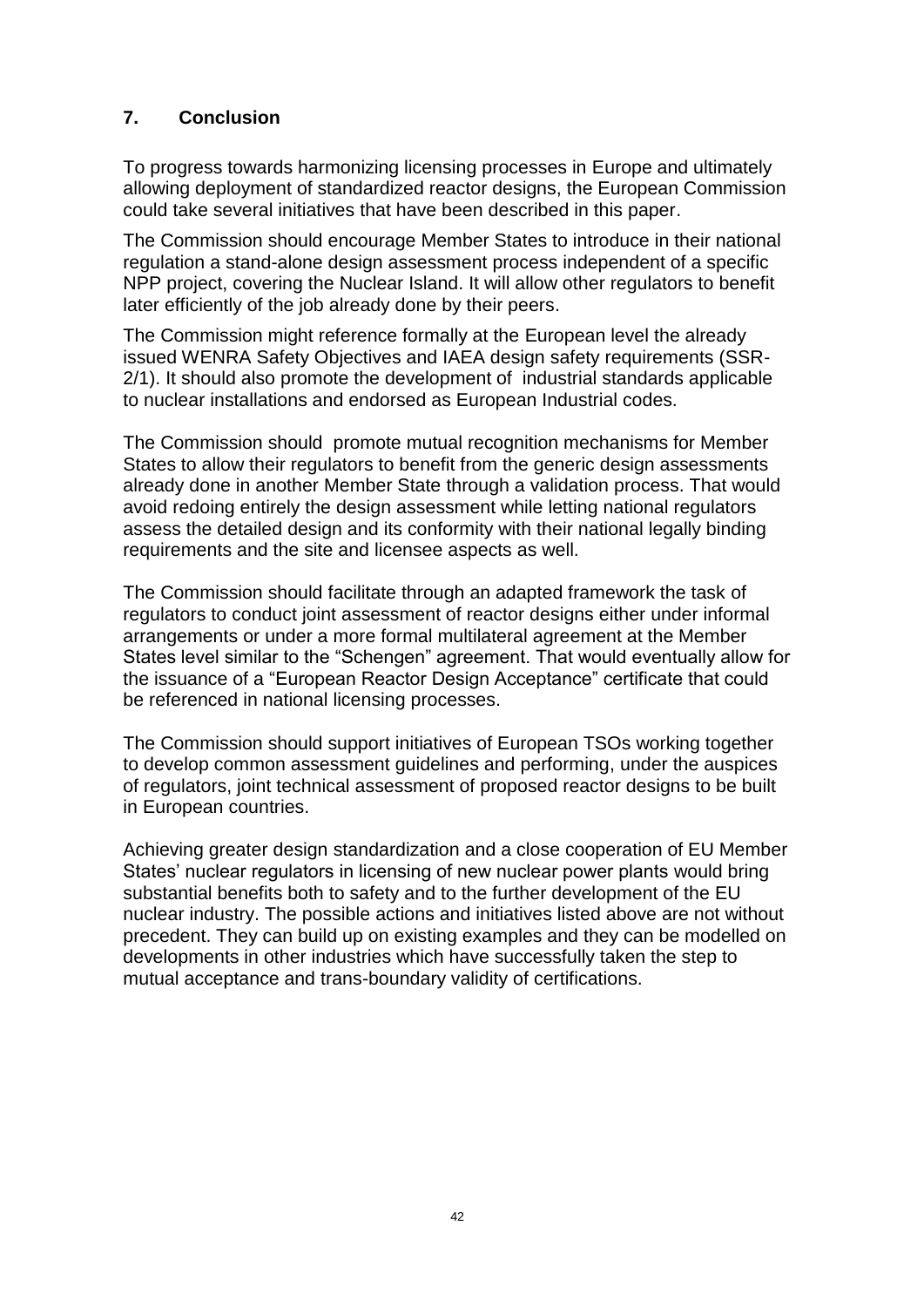# **Annex A: The UK process of a Generic Design Assessment**

# **Introduction**

The Generic Design Assessment process has been introduced to facilitate the licensing of new reactor designs in the UK. In 2006 the Government carried out an Energy Review and as part of this asked the Health and Safety Executive (HSE) to produce an expert report (Ref A) addressing various issues associated with a wide range of electricity production and distribution technologies, including nuclear. The Energy Minister particularly asked HSE to report on the potential role of pre-licensing assessments of candidate designs.

Pre-licensing is nothing new to the UK. At the request of the Government, the Office for Nuclear Regulation (ONR) (previously the Nuclear Installations Inspectorate - NII ) undertook a pre-licensing assessment of the generic safety aspects of pressurised water reactors in the 1970s – well in advance of the subsequent application for the construction of Sizewell B in 1981. Likewise, in advising the Government on its *Nuclear Review* in 1994, NII undertook some preliminary pre-licensing assessments of a variety of then current reactor designs.

In the Expert Report HSE noted that, "in response to the Minister's request, HSE has undertaken a review of its possible approach to any new requests that it may receive to undertake prelicensing assessments. These could be from private sector organisations with an interest in building and operating Generation III (or III+) designs in the UK. In undertaking this review, HSE has engaged in an open and transparent way with a range of stakeholders. As a result of that interaction, combined with our own further analysis and the expert advice from the IAEA regulatory review team, we have concluded that in future, new nuclear power plants could be subject to a more methodical, better defined, multi-stage assessment and licensing process. This would have two phases, Design Acceptance and Site Licensing. These proposals are described in more detail in Annex 2" (of reference A).

The changes proposed did not fundamentally change the UK licensing process and so required no new legislation. The only change necessary was a change to the funding regulations to allow NII to reclaim costs. Normally NII can reclaim their costs from licensees, but for the process envisaged the request for an assessment would come from a vendor rather a licensee, or licence applicant.

This annex summarises the UK licensing process and the anticipated changes that led to the introduction of the Generic Design Assessment (GDA) process as well as outlining the process and the progress which has been made. In conjunction with this a parallel assessment process is run by the Environment Agency addressing the issues associated with environmental authorisations. The two regulators work together on this via a joint programme office.

# **UK licensing**

The independent licensing of nuclear power stations was introduced when the first commercial plants were introduced in the late 1950s and the Nuclear Installations Inspectorate was established by the 1959 Nuclear Installations Act. The current licensing regime is based on the Nuclear Installations Act 1965 (as amended). The safety of nuclear installations in the UK is secured primarily through the nuclear site licence. Nuclear site licences are granted for an indefinite term and one licence may cover the lifetime of an installation from design, siting, construction, commissioning, operation, and modification through to eventual completion of decommissioning.

Originally all the commercial nuclear power stations in the UK were owned and operated by two state owned corporations: CEGB covering England and Wales and SSEB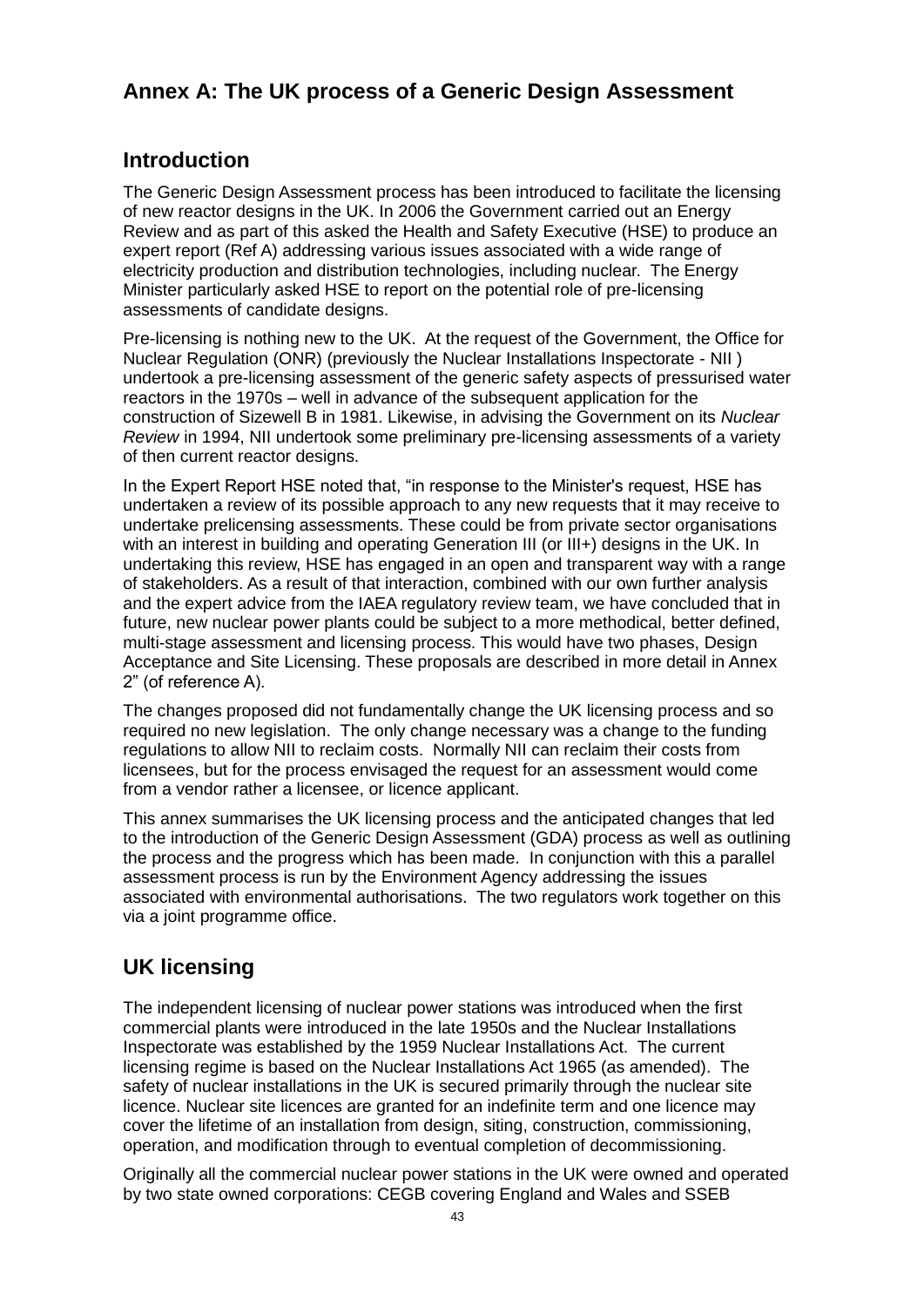covering Scotland. In practice for new plants CEGB was the lead licensee. Prelicensing discussions took place prior to a formal application but the results of these were not formalised. The CEGB's investment decision would be in line with Government policy and its obligations to ensure security of supply and would be informed by its understanding of the work necessary to satisfy the regulator.

Following the privatisation of the electricity industry the situation changed. The Government sought to increase competition in the Generation sector and so it could be anticipated that if new nuclear plants were built this would involve a range of designs and a number of new licensees. Hence the proposal for the adoption of a two phase process: Design Acceptance + Site Licensing.

Although this does not change the basic process it does introduce the need to formalise the results of the design acceptance. (Note that in the UK the regulator has never formally "approved" a design.) Potential licensees want to see an element of competition between the designs on offer but would want reassurance that they provided a sound basis for the granting of a site licence. GDA provides a way to do this.

The process previously in place involved the applicant maintaining dialogue with HSE/ONR throughout the development of the safety case and as aspects of the design reach the point where their safety can be assessed, submissions are made to ONR. These submissions may be discussed and further analysis or design modifications may be necessary before HSE permissions the relevant activity. To help assess the applicant's submissions HSE may seek independent data and advice from external sources. Major submissions may include:

- a reference design (an initial statement of design and the safety criteria to be applied);
- a preliminary safety report (intended to show, in principle, the means by which the reference design can meet the applicant's safety criteria);
- a pre-construction safety report (a more comprehensive statement on safety analysis);
- proposed research and development work in support of the safety case;
- proposals for quality assurance (the means for ensuring that design, manufacture, inspection and construction are carried out reliably to the required standard); and
- a contract design (the design intended for construction).

As will be seen the GDA process preserves the essential elements but it is driven by a "requesting party" (vendor/designer) rather than the licence applicant. The process is outlined below.

# **The GDA process**

The GDA is divided into 4 steps as set below and guidance on the process is provided in reference B.

#### **Step 1: Design and safety case preparation**

This is the preparatory part of the design assessment process. The bulk of the work will be undertaken by the Requesting Party (generally vendors) in writing and preparing the safety submissions for Step 2. It also involves discussions between the Requesting Party and ONR to ensure a full understanding of the requirements and processes that will be applied and to arrive at formal agreements for cost recovery. The initial submission corresponds to a Preliminary Safety Report. To justify the expenditure of regulatory time and resources the Department of Energy and Climate Change (DECC) specified that in order to be considered for GDA the request must also be supported by at least one credible operator i.e. an existing or potential UK licensee with experience in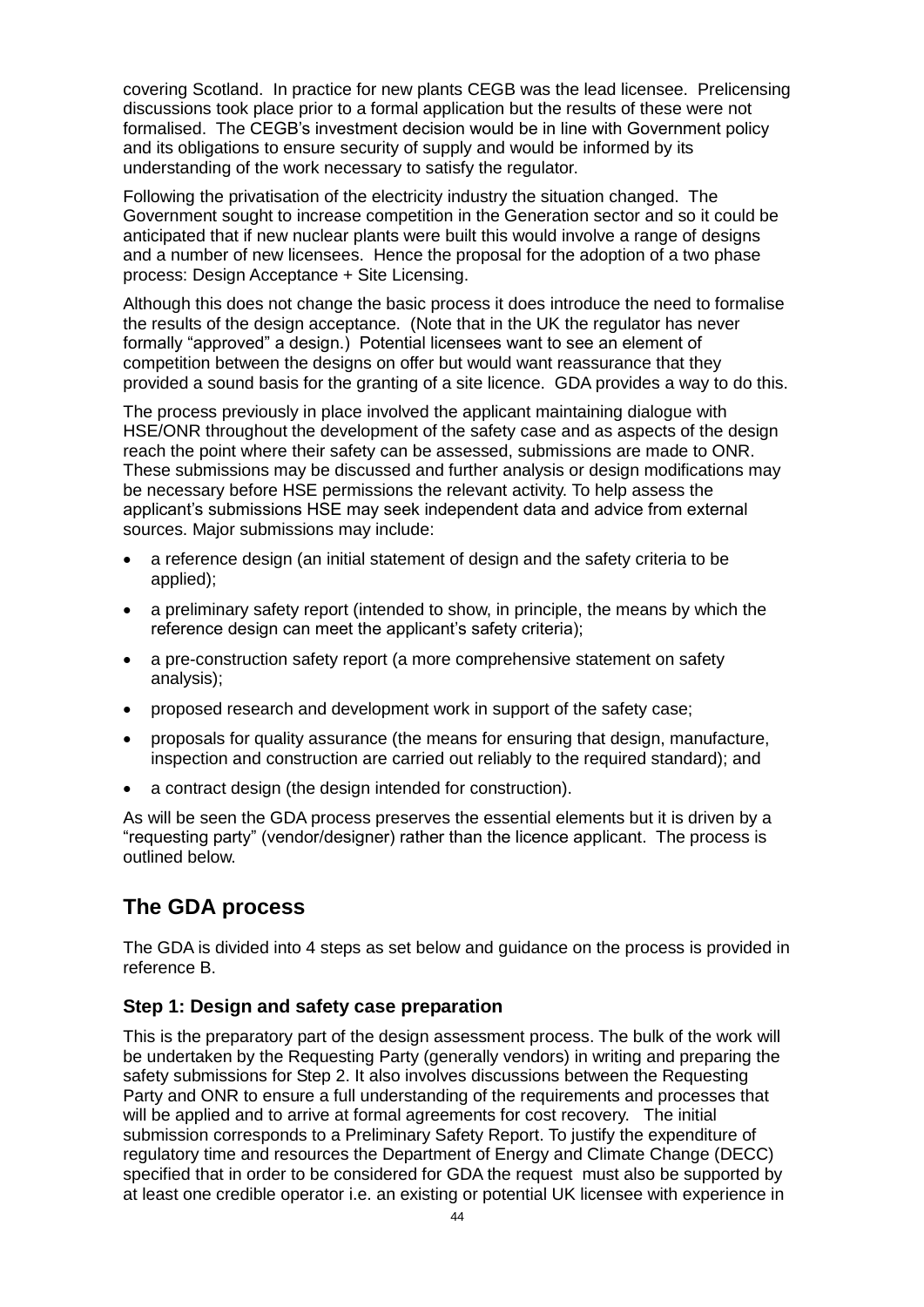the operation of nuclear power stations.

#### **Step 2: Fundamental safety overview**

This is an overview of the fundamental acceptability of the proposed reactor design concept within the UK regulatory regime, including review of key safety claims. The aim of this step is to identify any fundamental design aspects or safety shortfalls that could prevent the proposed design from being licensed in the UK. It also introduces HSE inspectors to the fundamentals of the design and provides a basis for planning subsequent assessment.

#### **Step 3: Overall Design Safety Review**

This is an ONR review of the safety case arguments of the proposed reactor design. The general intention will be to move from the fundamentals of the previous step to an analysis of the design, primarily by examination at the system level and by analysis of the Requesting Party's supporting arguments which will be presented in the form of a draft Pre-Construction Safety Report. The specific aims of this step are to:

- improve HSE knowledge of the design;
- identify significant issues;
- identify whether any significant design or safety case changes may be needed;
- identify major issues that may affect design acceptance and attempt to resolve them;
- achieve a significant reduction in regulatory uncertainty.

The exact scope and focus will depend on the design and on the outcome of Step 2.

#### **Step 4: Detailed design assessment**

Step 4 is an in-depth NII assessment of the safety case evidence and generic site envelope submitted. This step may take about two years, based on the assumption of assessing one design. The general intention of this step is to move from the safety arguments and system level assessment of Step 3 to a fully detailed examination of the evidence, on a sampling basis, given by the safety analyses. The aim of this step is:

- to confirm that the higher level claims such as system functionality are properly justified:
- to complete sufficient detailed assessment to allow NII to come to a judgment whether a Design Acceptance Confirmation (DAC) can be issued.

The exact scope and focus will depend on the design and on the outcome of Step 3.

There could be three potential outcomes at the end of Step 4:

- 1) If ONR are fully content with the generic safety and security aspects then it would provide the Requesting Party with a DAC which would mark the end of GDA for that generic design.
- 2) If ONR were largely content with the generic safety and security aspects then it would provide the Requesting Party with an interim DAC (iDAC) and identify the unresolved GDA Issues. These issues would need to be cleared before a final DAC could be provided or before ONR would consider granting permission for the start of nuclear island safety - related construction for a power station based on that design.
- 3) If ONR were not content with the generic safety and security aspects then no DAC would be issued.

GDA Issues are defined as: "*Unresolved issues considered by regulators to be significant, but resolvable, and which require resolution before nuclear island safety*‐*related construction of such a reactor could be considered."*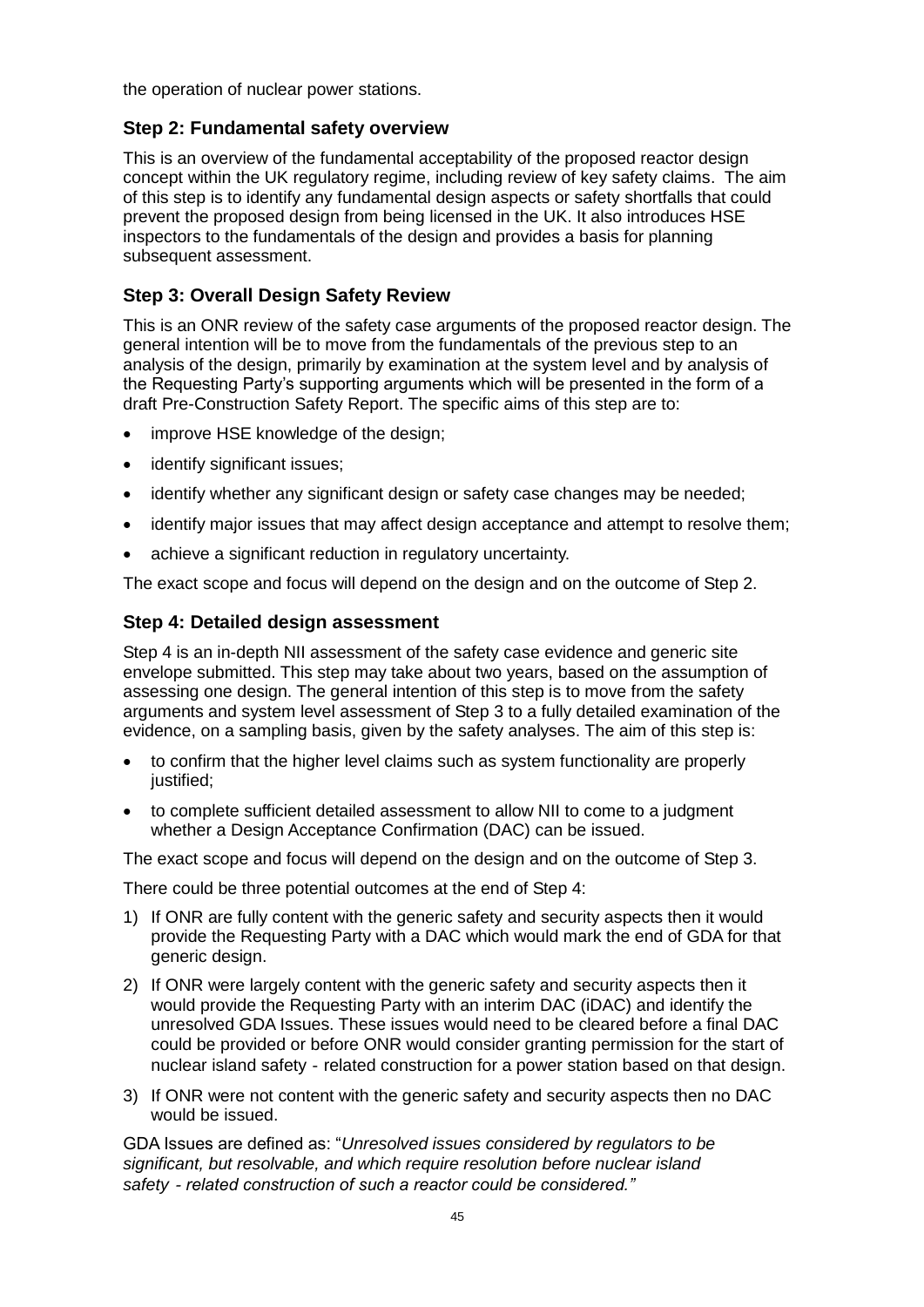1. In addition the detailed assessments result in findings which will be addressed through the site licensing, construction and commissioning stages. GDA Assessment Findings are defined as: "*Findings identified during the regulators' GDA assessment that are important to safety, but not considered critical to the decision to start nuclear island safety*‐*related construction of such a reactor."*

Any Design Acceptance Confirmation issued would apply for that generic design for a period of ten years. This would be subject to no significant new information arising during that period which might call into question the basis of HSE's original assessment of the design. This period of validity is based upon the existing HSE requirement for licensees to undertake periodic safety reviews of their existing nuclear facilities every ten years.

# **Experience with the process**

In 2007, 4 designs came forward for assessment and successfully went through the first two steps. No fundamental barriers to licensing were identified. The process involved assessment by ONR staff as well as discussions with other regulators; primarily those of the country of origin, but also other regulators who were in the process of licensing the designs. Although in some cases construction licences had been issued these were all for multistep licensing processes so had not yet covered all the issues required to be addressed for the UK single licence.

The resources required by both requesting parties and the regulators were significant and in 2008 two of the designs withdrew/suspended their involvement in the process at different stages to focus on addressing issues for other markets.

In 2011, two designs "completed" the four steps and ONR were largely satisfied but in both cases there were unresolved issues so interim DACs were issued and resolution plans were agreed for remaining issues. These will need to be addressed before ONR will provide a final DAC or agree to nuclear island safety related construction.

## **References**

- A HSE, 2006, "The Health and Safety Risks and Regulatory Strategy Related to Energy Developments: An expert report by the Health and Safety Executive contributing to the Government's Energy Review, 2006, 28 June 2006 <http://www.hse.gov.uk/consult/condocs/energyreview/energyreport.pdf>
- B ONR, "Guidance assessment of new nuclear power stations", <http://www.hse.gov.uk/newreactors/guidance.htm>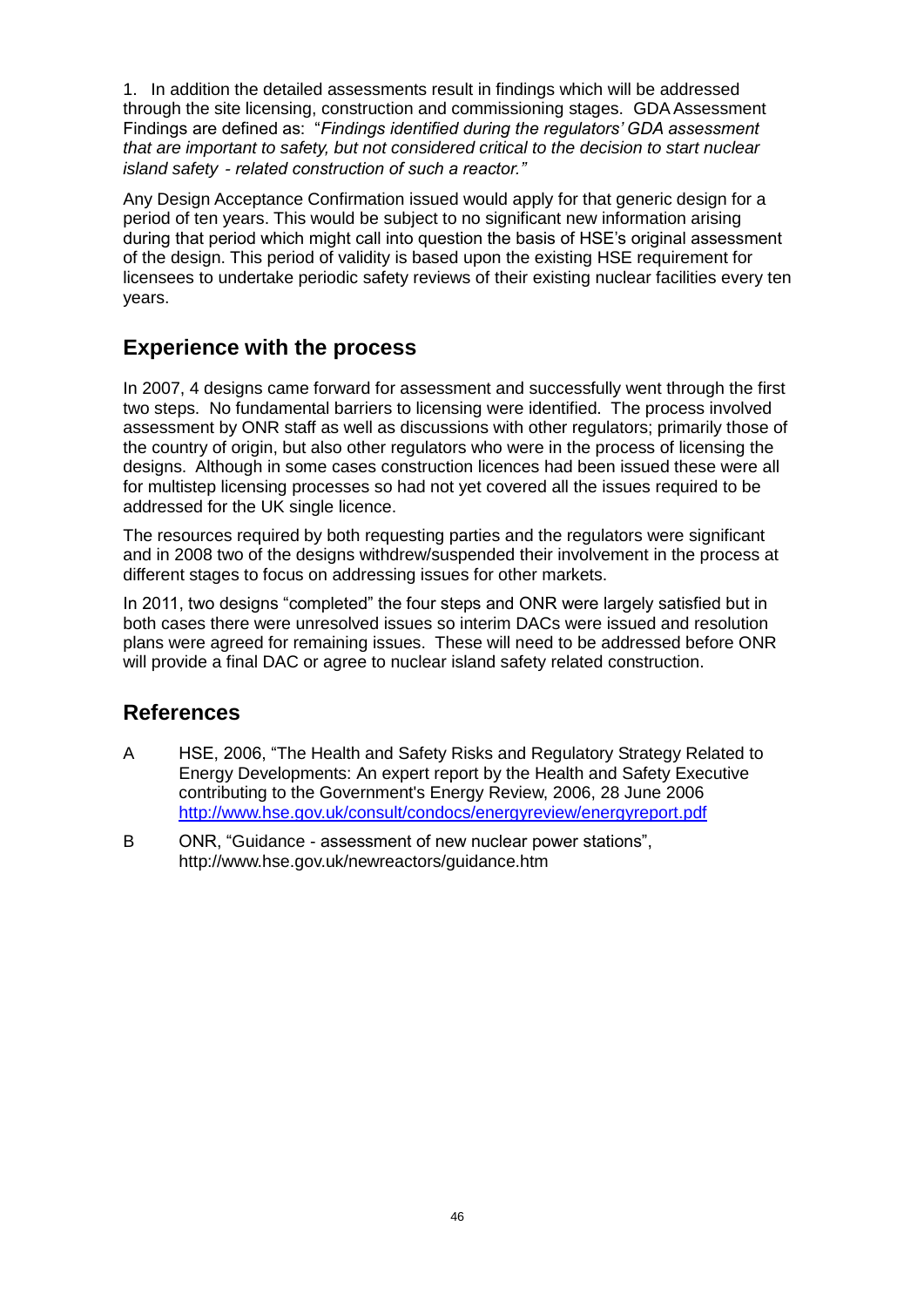# **Annex B: The Safety Options review for the ATMEA1 reactor**

The ATMEA company, a joint venture of AREVA and Mitsubishi Heavy Industries, has requested the French safety authority, ASN, and its technical support IRSN to review the safety options of the ATMEA1 reactor, the Generation III+ 1100MWe PWR that it is currently ready for bidding.

This reactor is designed for a 60-year lifetime, according to US standards (10CFR50 - 52, GDC, TG; NUREG, SRP, ASME). In order to assess its possible licensing in another nuclearized country, the French safety authority agreed to carry out a review of ATMEA1 Safety Options, as if they were submitted according to the French Safety Approach. ATMEA provided on June 2010 the corresponding file. On this basis, a contract between ATMEA and a consortium ASN/IRSN was signed in July 2010, and an appendix related to the study of aircraft crash in May 2011. The objective was to obtain the position of ASN on the Safety Options for the end of 2011, including the first lessons from the Fukushima-Daiichi accident.

Prior to the signature of the contract, the parties addressed a number of issues related to the objective of the contract, the technical topics to be addressed, the assessment process, the planning for its completion, the means needed by ASN and IRSN, the financial conditions, the corresponding deliverables and other associated conditions including intellectual property.

Pursuant to the provisions of the contract, IRSN carried out the technical review, analysed all significant safety issues and produced its technical conclusions on the safety options. On this basis, ASN gave a positive evaluation of these options and concluded that they globally satisfy French regulatory requirements.

Although there are currently no application or plans for the licensing of an ATMEA1 reactor in France<sup>29</sup>, the review was thus performed under the conditions that apply to the licensing of nuclear facilities in France. The process applied involved the technical review of IRSN and the advice of the Reactor Safety Advisory Committee, in the same manner as in a standard licensing process. In such a process, the evaluation and conclusions by ASN would be a preliminary step to a possible construction license application. It should be noted that, in its review, IRSN has suggested conclusions on ATMEA1 reactor design bases that might serve, as needed, in the frame of any subsequent assessments.

The reference documents used by IRSN for the review consisted of the following:

Current French regulation;

 $\overline{a}$ 

- Technical Guidelines for the design and construction of the next generation of nuclear power plants with pressurized water reactors;
- Para-regulatory texts still applicable to the design of the next generation reactors.

 $^{29}$  It should also be noted that, under French regulations, such an application would be submitted by the operator and not by the vendor of the reactor.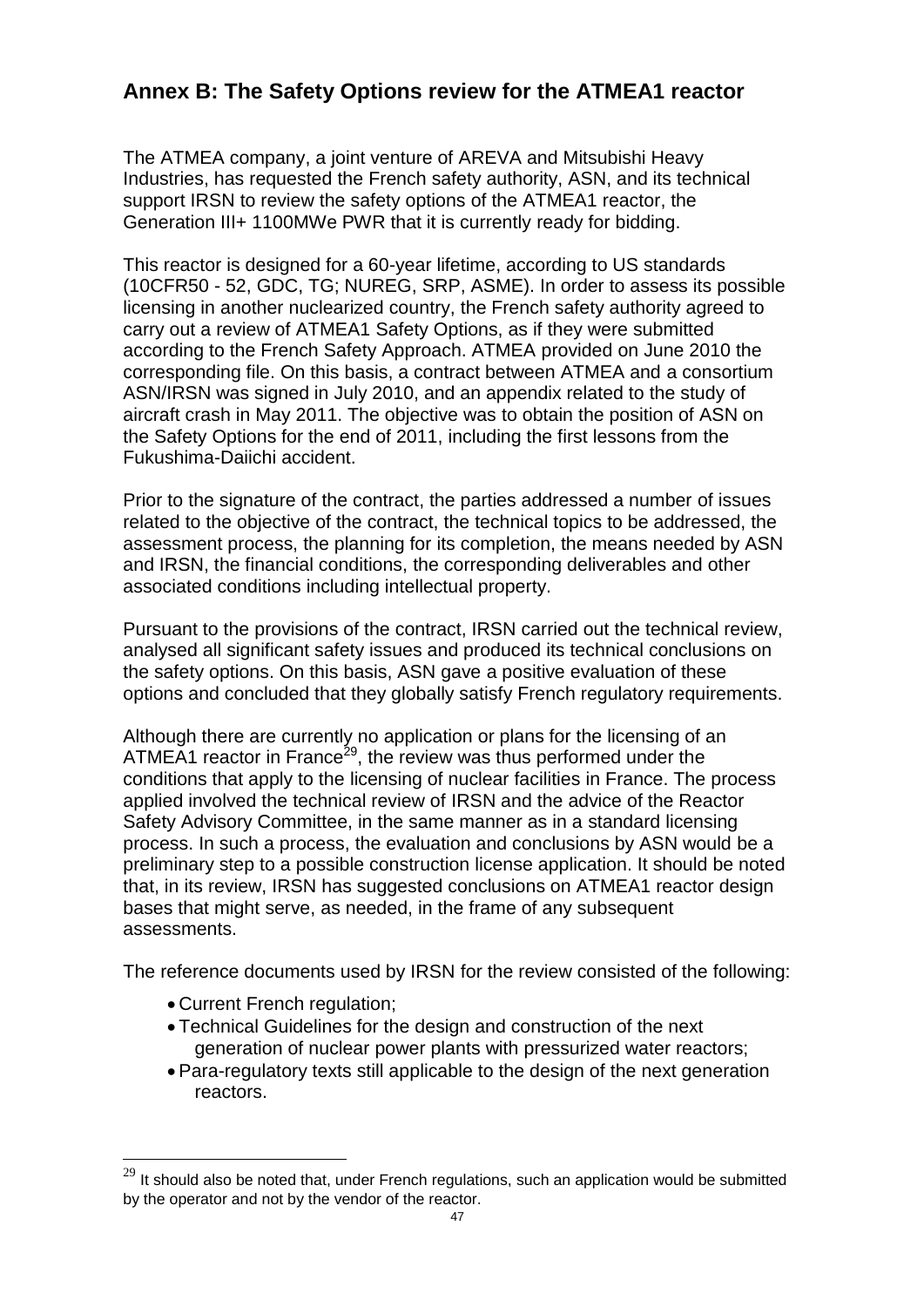The Safety Options file submitted by the ATMEA company consisted of the safety options issues proposed by the ATMEA1 project and the detailed design bases necessary for their review. In cases where the proposed reference documents could not cover certain safety options areas, IRSN's review was based on the codes and standards proposed by the ATMEA1 project, without assessing those proposed standards.

ASN and IRSN have conducted this review over a period of 18 months and have published their conclusions in January 2012. The evaluation was conducted in two phases:

- Phase 1 consisted in a first review of the safety options. At the end of this phase, IRSN concluded that the safety options report provided a satisfactory level of completeness; it identified the issues that seemed to be addressed satisfactorily and those that were to be addressed in detail during phase 2, as well as the necessary supporting documents to be provided by the ATMEA company;
- Phase 2 included the comprehensive review of the Safety Options Report and of complementary reports on issues identified during the Phase 1. The review during Phase 2 also included a preliminary Probabilistic Safety Analysis (PSA) of level 1 performed by the ATMEA1 project at the end of the basic design phase. During Phase 2, the Reactor Safety Advisory Committee held five meetings.

Safety options were found to be globally satisfactory and in compliance with requirements. It should be noted that, in subsequent steps of a licensing process, the applicant should demonstrate that the detailed design complies with design and safety options. In this regard, the conclusions of the review identified certain points on which detailed specifications and requirements should be defined, and analyses and demonstrations would be required.

In particular, important conclusions for any next steps were drawn on the following points, which exemplify the level of the analysis performed during the review:

- Safety objectives, which were found to be in compliance with the Technical Guidelines;
- Situations to be practically eliminated : although compliant with the Technical Guidelines, the Standing Committee strengthened its previous position and asked for a minimum common ground for requirements to be defined;
- Situations leading to boiling of water in the spent fuel pool are taken into account and demonstration should be provided when a construction permit is filed;
- Break preclusion: Technical Guidelines requirements are considered and demonstration should be provided when a construction permit is filed;
- Leaks and rupture of high energy pipes: the ATMEA1 project decided to implement the American approach, which differs from the French approach. For an ATMEA1 reactor to be licensed in France, the specific French regulations in force complemented with the requirements of the Technical Guidelines would have to be effectively taken into account;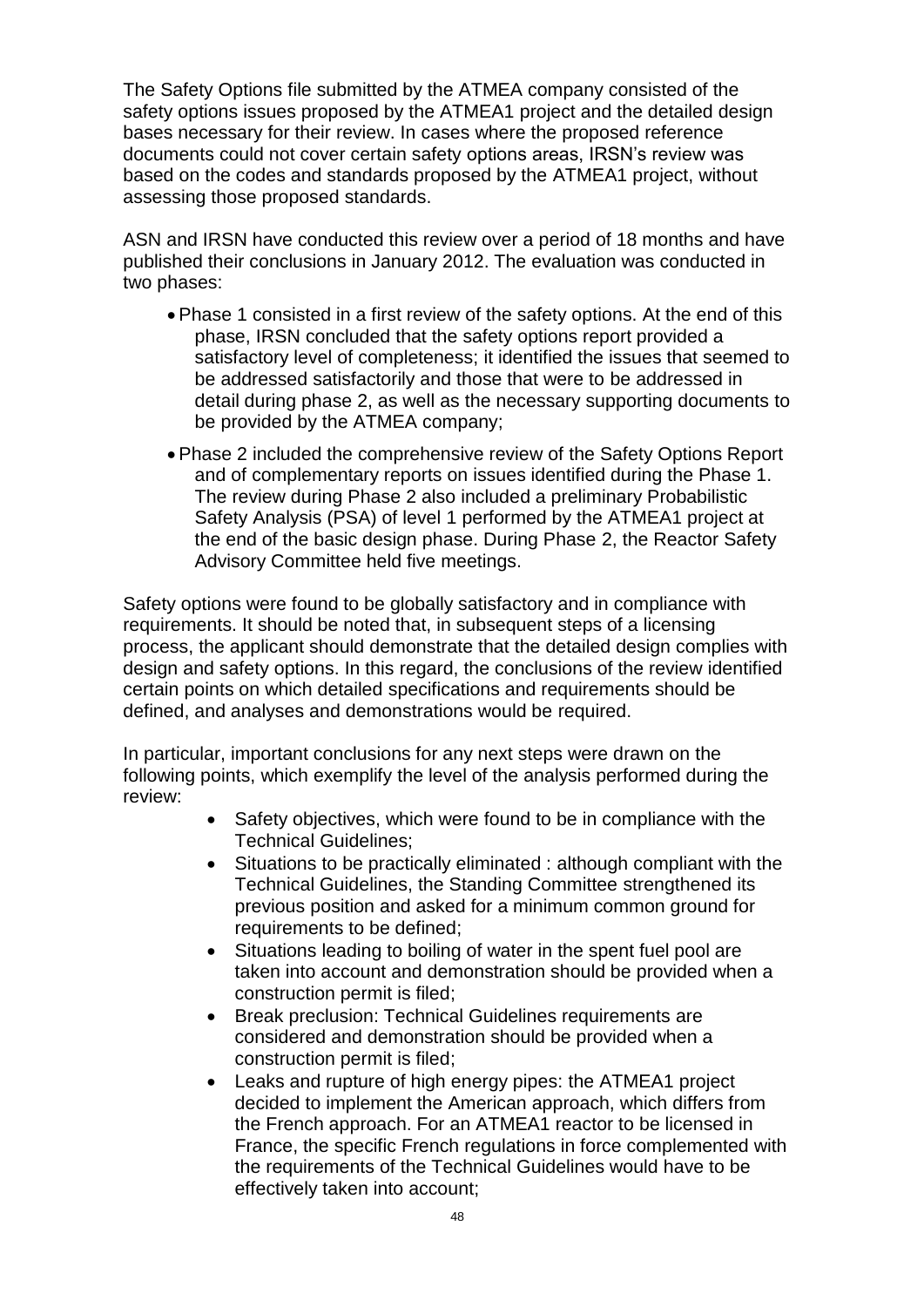- Options for the Safety Injection System, the Containment Spray System and Residual Heat Removal system (RHRS) provide adequate assurance at this stage and demonstration should be provided when a construction permit is filed;
- Sump plugging options provide adequate assurance at this stage and demonstration should be provided when a construction permit is filed;
- I &C design was found to be satisfactory;
- Containment design was found to be satisfactory:
- Annulus seal: additional reviews should be performed on technical requirements and follow-up during operation;
- Mechanical behaviour of the containment under aircraft impact was found to be consistent with maintaining its integrity;
- Control of the pressure in the building containing RHRS in case of break and design of building structures: an appropriate method should be used to design structures;
- Diversification of the Ultimate Heat Sinks was found to be satisfactory;
- Functional diversification: automation should be studied;
- Accumulation of situations and hazards was found to be satisfactory;
- Lessons from the Fukushima-Daiichi accident: it was found that an appropriate approach was used by ATMEA with adequate safety criteria.

For further information, the summary of the review performed by IRSN is available online<sup>30</sup>. ASN has published its conclusions on its web site<sup>31</sup>.

 $\overline{a}$ 

 $30$ http://www.irsn.fr/EN/newsroom/News/Pages/20120319\_ATMEA1-safety-options-review.aspx

<sup>31</sup> http://www.asn.fr/index.php/Les-actions-de-l-ASN/La-reglementation/Bulletin-Officiel-de-l-ASN/Avis-de-l-ASN/Avis-n-2012-AV-0143-de-l-ASN-du-31-janvier-2012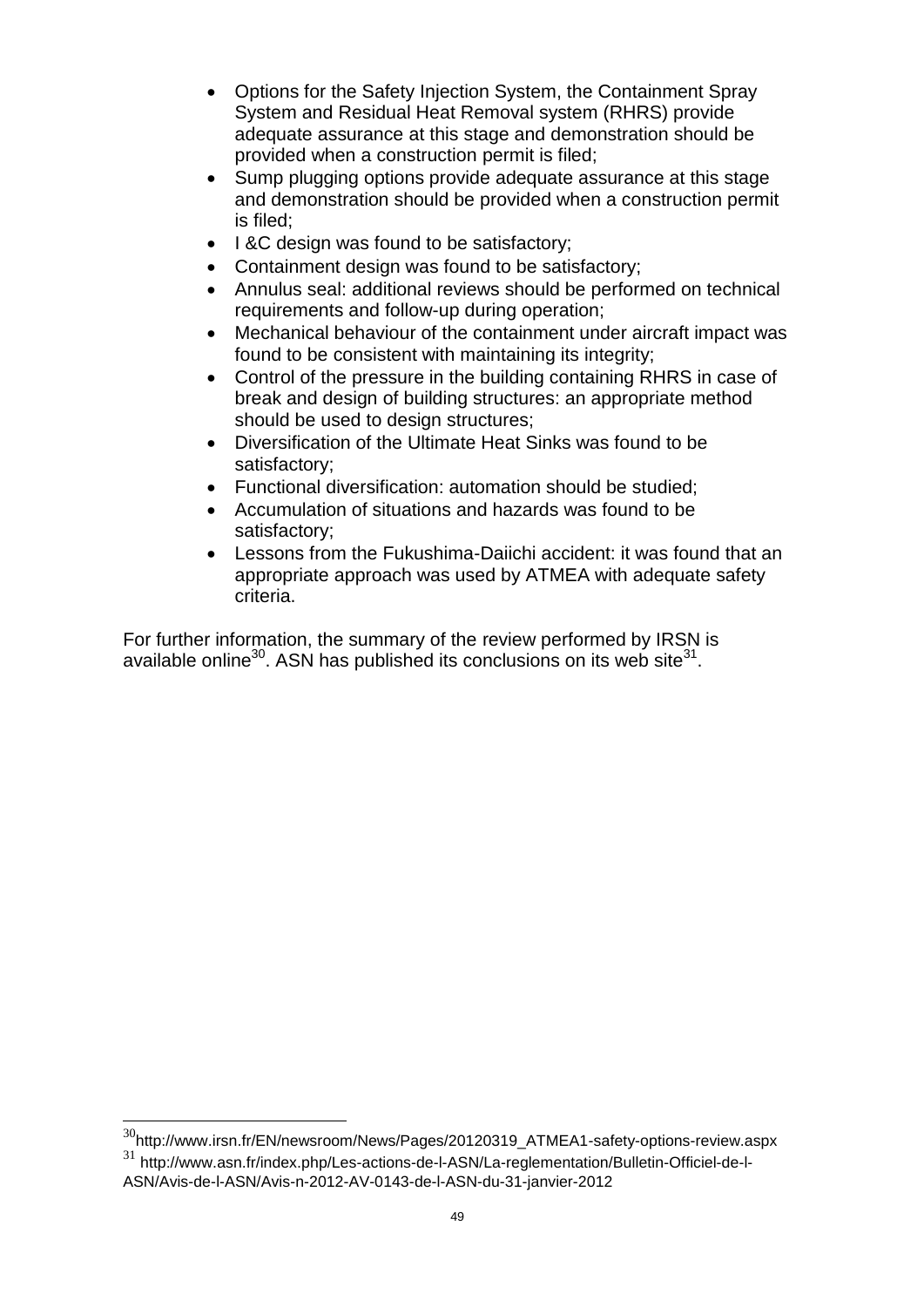# **Annex C: Franco-German cooperation in the EPR development – A good example for joint design acceptance**

In 1989, Framatome and Siemens founded a joint venture called Nuclear Power International (NPI), whose primary aim was to develop a standard PWR design. France and Germany both backed NPI with financial and human resources. In 1995, EDF and German nuclear utilities supported further development of NPI under a basic design contract. This basic design phase was completed in 1996 and then additional studies followed to fine-tune the design. This 'basic design optimization phase' was completed in 1998. In the early 2000s, NPI's work was delayed due to the German utilities withdrawing their support following the German nuclear power phase-out agreement. Siemens carved out its nuclear activities from its main business and, in 2001, merged its nuclear activities with Framatome SA to become Framatome ANP. The German utilities' participation in the EPR project was finally terminated at the beginning of 2002.

A key goal of the EPR development was to ensure licensability of the design in France and Germany. The French and German Safety Authorities (then the DSIN and BMU) had long cooperated in relation to the safety of existing NPPs, but in the context of EPR development, they extended this co-operation to developing a common safety approach for future NPPs. At ministry level, a German-French Directorate (DFD) was founded to harmonize the general safety requirements. There was also cooperation between the advisory groups of both countries – GPR (Groupe Permanent Réacteur, in France) and RSK (Reaktor-Sicherheits-Kommission, in Germany) – to harmonize the French and German licensing requirements (see figure below).

# **Technical assessment organization (till 1998)**



The technical support organisations (TSOs) of the two countries – IRSN (Institut de Radioprotection et de Sûreté Nucléaire) from France and GRS (Gesellschaft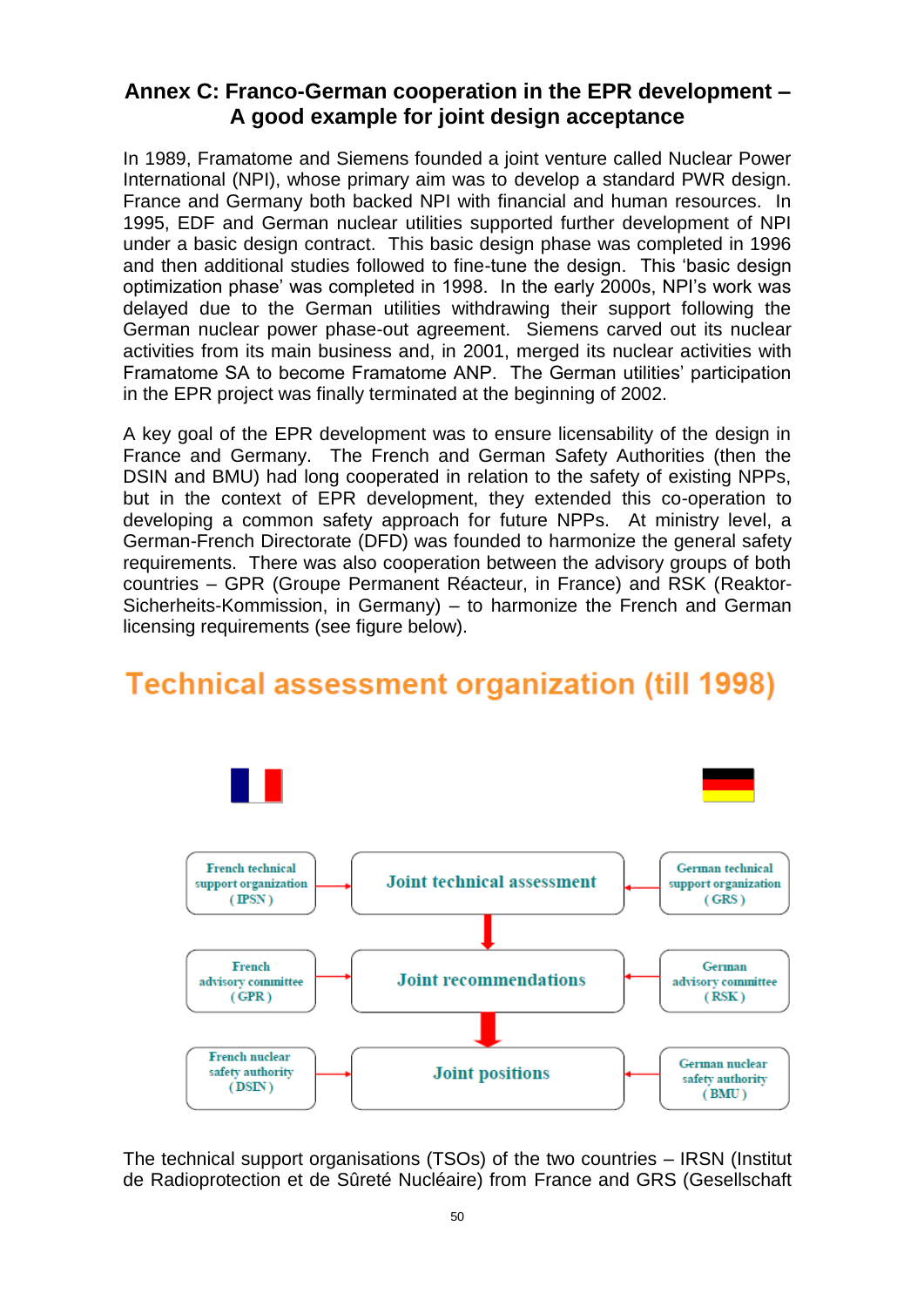für Anlagen- und Reaktorsicherheit) from Germany – also cooperated to establish joint working groups which provided coordinated technical support to their respective regulatory authorities.

In order to facilitate the acceptance of the EPR project by the French and German Safety Authorities and to take full benefit of both countries' experience, it was clear that a unified design should be developed. Furthermore, it was decided that the EPR approach should be based on both French and German rules and regulations to the fullest extent possible. Where unavoidable conflicts existed in the two countries' rules, harmonized compromise positions were formed on important basic issues such as the rules governing the organisation of the safety systems, the overall design of the main structures and the general arrangement and internal layout of the buildings.

In July 1993 the GPR and RSK issued their joint proposal (GPR/RSK Proposal for a Common Safety Approach for Future Pressurized Water Reactors), which essentially adopted an evolutionary approach to nuclear safety:

> Faced with the current situation of nuclear energy in the world, the various nuclear steam supply system constructors are developing new products, all of them claiming their intention of obtaining a higher safety level, but through various ways. It is believed that, for the operation of a new series of NPPs at the beginning of the next decade, the adequate way is to derive the design of these plants in an "evolutionary" way from the design of existing plants, taking into account the operating experience and the in-depth studies conducted for such plants. Nevertheless, introduction of innovative features must also be considered in the frame of the design of the new series of plants, especially in preventing and mitigating severe accidents. A significant improvement at the design stage of the safety of the next generation of NPPs appears necessary, compared to existing plants. If the search for improvement is a permanent concern in the field of safety, the necessity of a significant step at the design stage clearly derives from better consideration of the problems related to severe accidents, not only in the short term but also in the long term  $32$

These recommendations were taken into account both in the formulation of EPR design targets and in the EPR's conceptual design. The following sets out the design phases and development of the EPR.

 $\overline{a}$ GPR/RSK Proposal for a Common Safety Approach for Future Pressurized Water Reactors, 25 May 1993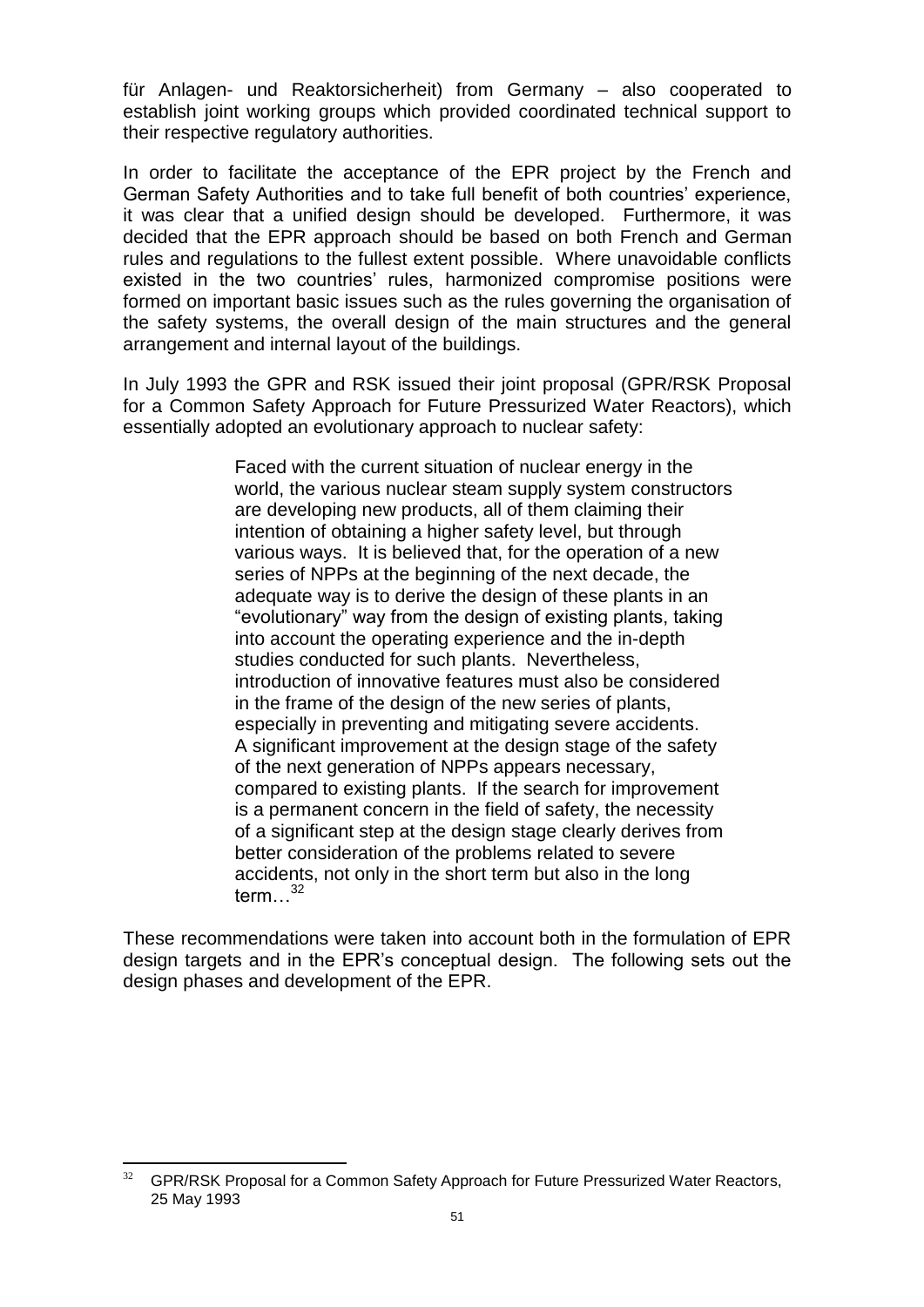

During the conceptual design phase (1991 to 1993) the German utilities, EDF and NPI harmonized the technical requirements for the EPR, which were documented in the Conceptual Safety Features Review File (CSFRF, issued in mid-1993). During the consolidation phase which followed, a detailed review was conducted by the French and German TSOs and GPR/RSK. The EPR design addressed these issues, which included: (i) radiological consequences of severe accidents; (ii) external hazards including airplane crash; (iii) safety system design improvements; and (iv) the use of probabilistic safety analysis (PSA). To be in compliance with the DSIN/BMU recommendations, the EPR design was modified accordingly.

The first part of the basic design phase, between 1995 and 1997, culminated in the 1997 EPR Basic Design Report (1997 BDR). The 1997 BDR proposed a site-independent, standardized Nuclear Island (NI), and it contained sufficient information to enable the French and German Safety Authorities to perform the safety assessment of the EPR, including: (i) a description of the design bases; (ii) the acceptance criteria used for design and assessment; (iii) the results of the assessments and verifications; and (iv) a comprehensive and complete plant description of the reactor building, steam and feed water valve station housing, fuel building, safeguard buildings, nuclear auxiliary building and diesel buildings. The BDR also specified, for buildings outside of the NI, the requirements for layout, function, safety and interface with the NI buildings.

The systems within the scope of the NI were also identified and described in the BDR. A safety analysis of the response of systems or parts of systems outside the scope of the NI was conducted. It was determined that the scope and content of the BDR should have such a level of detail that it could be used as an applicant document to set up a licensing procedure for the construction of an EPR in France or in Germany. It was also determined that the BDR should enable the French and German Safety Authorities to perform the safety assessment of the EPR. Therefore the EPR project decided that the BDR level of detail should be in compliance with Franco-German regulations. This meant that together with the EPR Technical Codes the nuclear island design (see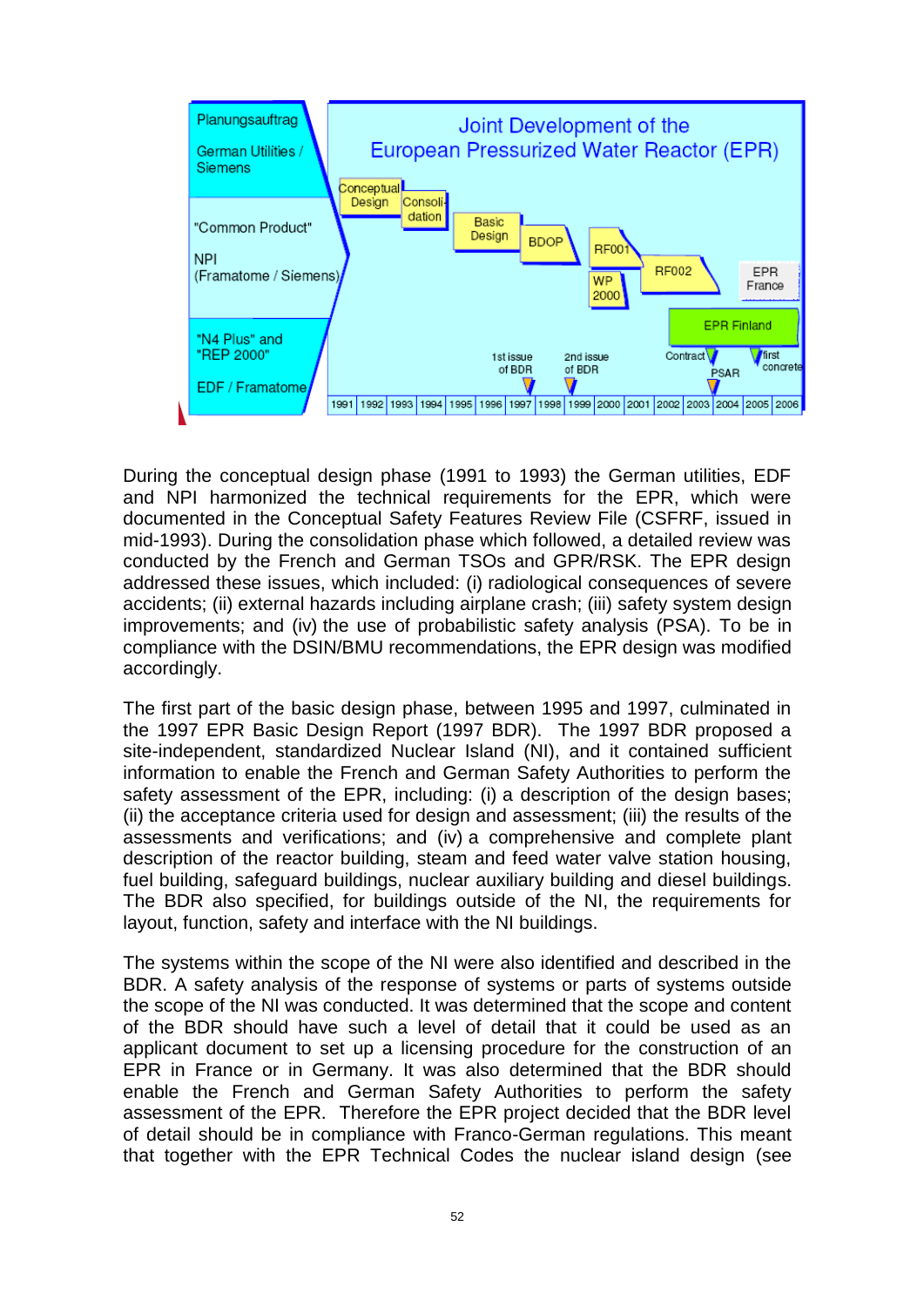figures below) should be equivalent to what was specified in the German BMU guideline "Compilation of Information Required for Review Purposes under



# Need for common standards...



Licensing and Supervisory Procedures for NPPs (ZPI)".<sup>33</sup> The BDR also contained a level of detail equivalent to the standard part of the Preliminary

<sup>33</sup> <sup>33</sup> Compilation of Information Required for Review Purposes under Licensing and Supervisory Procedures for NPPs (ZPI), issued September 1982 by BMU.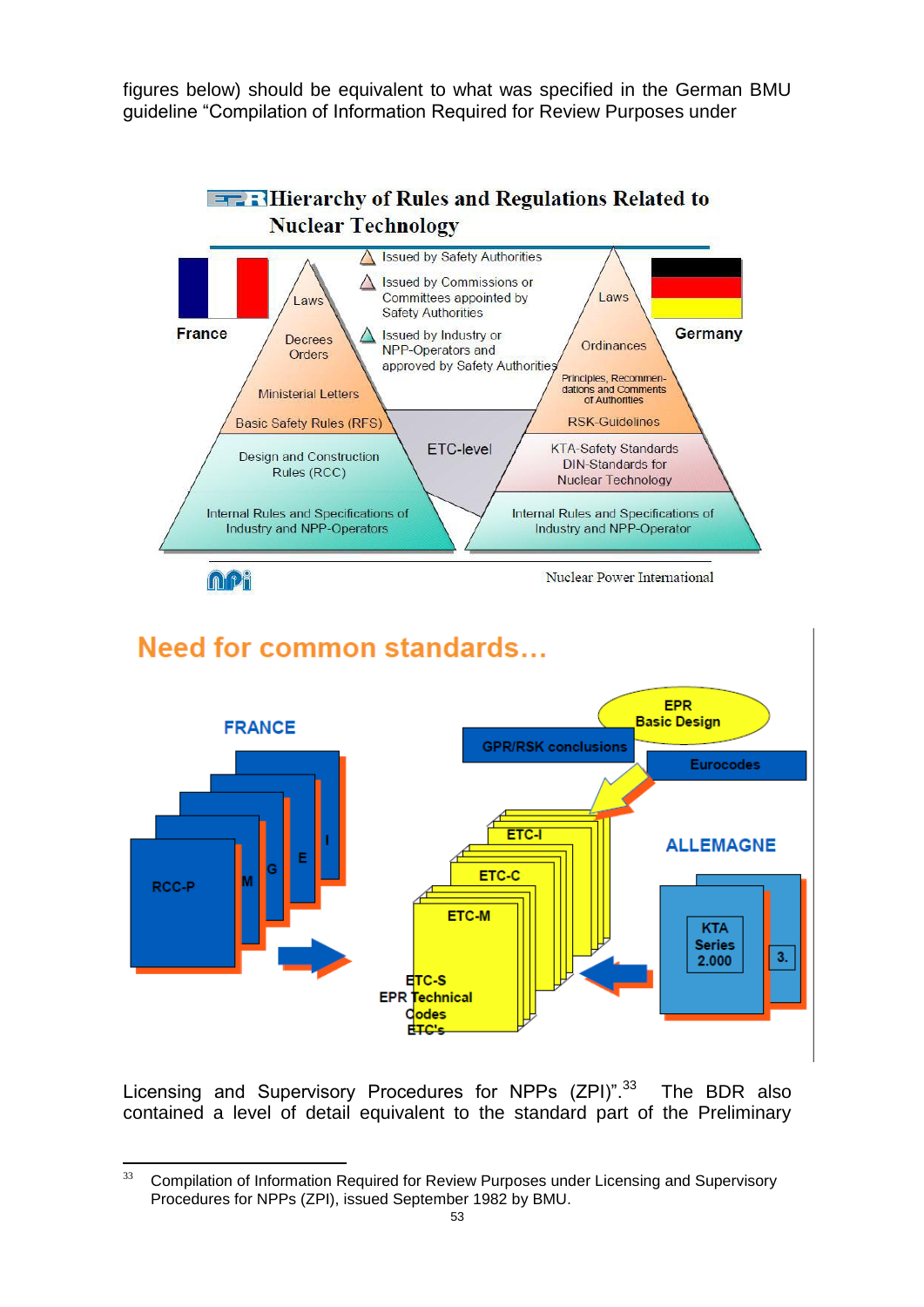Safety Analysis Report (PSAR) required in France.<sup>34</sup> In addition, the table of contents of the BDR also follows the U.S. NRC Regulatory Guide 1.70 Rev. 3.

Between 1995 and 1997, the power generation cost of conventional power plants decreased drastically, mainly due to increased international competition for investment in non-nuclear plants and reduced fossil fuel prices. This negatively affected the economic competitiveness of nuclear power generation, including the EPR. In order to ensure the continued competiveness of the EPR, the EPR design went through a process of optimisation (the "basic design optimisation phase"). This resulted in the second issue of the EPR Basic Design Report in 1999 (1999 BDR).

In October 2000, the results of EPR safety assessment – performed by GPR/IRSN together with GRS experts under the auspices of DSIN – were issued in the document "Technical Guidelines for the Design and Construction of the Next Generation of NPPs with Pressurized Water Reactors".<sup>35</sup> These technical guidelines present the opinion of the GPR concerning the safety philosophy and approach as well as the general safety of the requirements to be applied for the design and construction of the next generation of nuclear power plants of PWR type assuming the construction of the first units of this generation would start at the beginning of the  $21^{st}$  century. The assessment of the optimised EPR design against these guidelines confirmed the efficacy of the chosen design of the EPR Nuclear Island. The EPR reflected a robust, sophisticated evolutionary NPP design ready to meet the challenges of the nuclear renaissance.

<sup>34</sup> <sup>34</sup> Instruction du 27 Mars 1973 relative à l'application du décret n° 73-278 du 13 Mars 1973 portant création d'un Conseil supérieur de la sûreté nucléaire et d'un Service central de sûreté des installations nucléaires au ministère du développement industriel et scientifique

<sup>35</sup> Technical Guidelines for the Design and Construction of the Next Generation of NPPs with Pressurized Water Reactors adopted during the GPR/German experts plenary meetings held on October  $19^{th}$  and  $26^{th}$ , 2000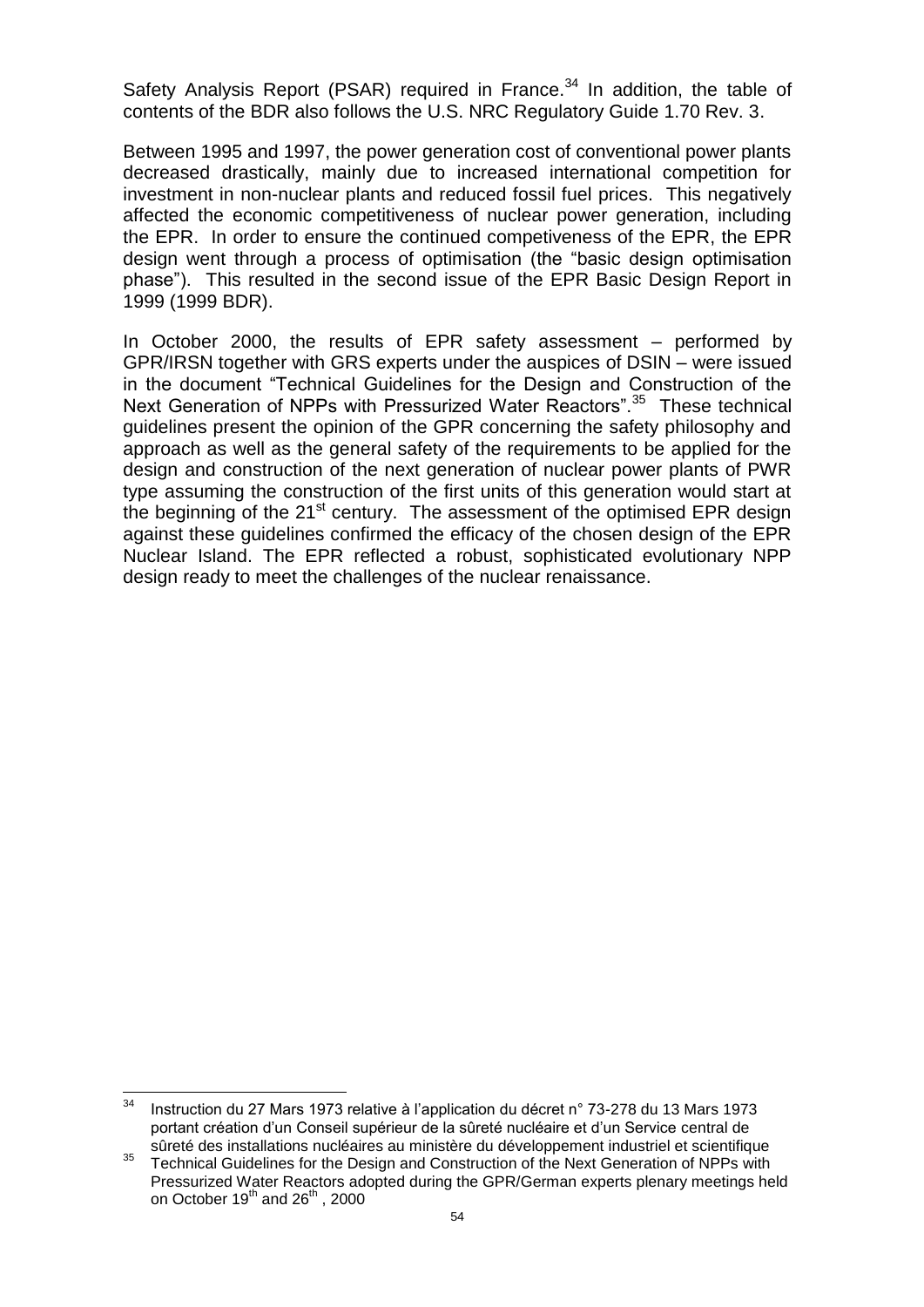# **Annex D: Design Assessment of AES 92 in Bulgaria, Belene NPP Project, 2005-2012**

# **I. BACKGROUND INFORMATION ON BELENE NPP PROJECT**

# **1. Applicant**

The Applicant for implementation of Belene NPP project is Natsionalna Elektricheska Kompania (NEK), a 100% state single-owner joint-stock company. Bulgarian Energy Holding (BEH) is the holder of the capital of NEK. In execution of NEK Technical Council decision of 26.01.2000, and with the assistance of IAEA, the Ministry of Energy and Energy Resources<sup>36</sup> researched the possible new-generation reactor units constructed and offered in the world market.



# **2. Public Acceptance**

# **3. Technical Requirements of the Applicant**

In 2005 the document "European Utility Requirements for LWR Nuclear Power Plants" (EUR) has been accepted by NEK as a suitable basis for development of Bid Invitation Specification (BIS) for Belene NPP project.

# **II. LICENSING OF BELENE NPP PROJECT**

# **1. Licensing of a NPP in Bulgaria**

The Act for Safe Use of Nuclear Energy (ASUNE) and respective ordinances thereto defines responsibilities related to government regulated safe use of nuclear energy. The process of licensing a nuclear power plant is covered by the ASUNE and consists of the following phases:

- Application for site selection permit<sup>37</sup>:
- Application for design permit<sup>38</sup>;

 $\overline{a}$ 

 $36$  At present Ministry of Economy, Energy and Tourism (MEET)

 $37$  The deadline for issuing an order of approval of site selected is nine (9) months after the date of application; the application is to contain all documents according to Article 37 of the Ordinance for the Procedure for Issuing Permits and Licenses for Safe Use of Nuclear Energy (OPIPLSUNE)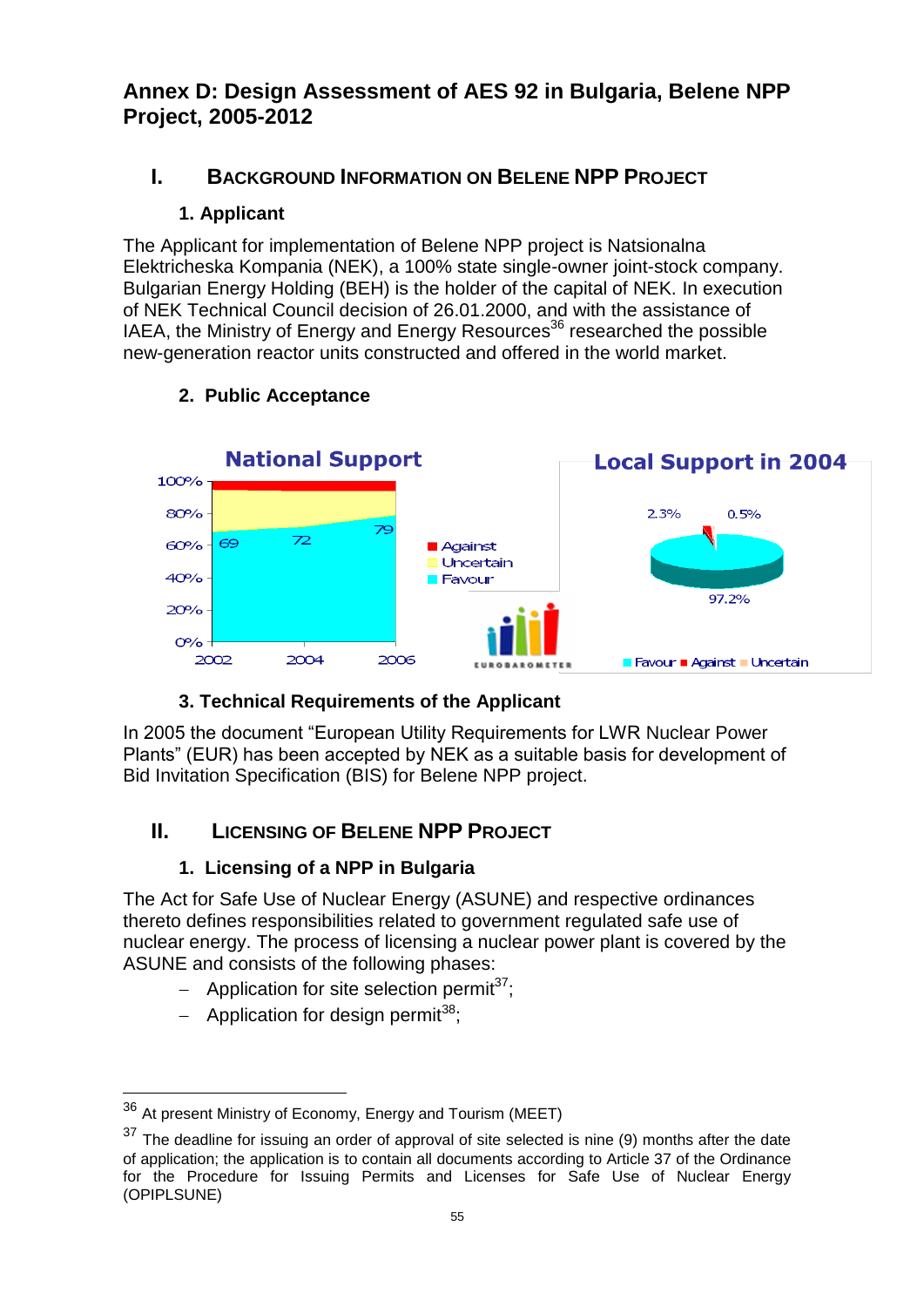- Application for construction permit<sup>39</sup>;
- Application for commissioning permit<sup>40</sup>.

# **2. Design Approval by BNRA**

- 1. Site selection phase:
	- Site selection application (June 2004);
	- Site selection permit (December 2004);
	- Site approval order (December 2006).
- 2. Design phase:

1

- Design permit application (October 2005);
- Design permit (May 2007);
- Design approval application (April 2008).

# **3. Investment Design Approval by EC**

- 1. Article 105 by EURATOM Treaty:
	- Notification of EC (January 2007):
	- EC positive statement (October 2007).
- 2. Article 41-44 by EURATOM Treaty:
	- Notification of EC (December 2006):
	- Design presentation to EC (July 2007);
	- EC positive statement (December 2007).
- 3. Article 79 by EURATOM Treaty and Rules of Procedure No 302/2005**:** 
	- Notification of EC (June 2009).

# **4. European Certification**

AES 92 design certification as  $3<sup>rd</sup>$  generation by the twelve leading European Utilities (EUR, Requirements to LWR of European Utility Companies):

- Certificate of Compliance with EUR (April 2007).

The design is designated by the EC as a model of a  $3<sup>rd</sup>$  generation reactor in the updated Exemplary Nuclear Program in the context of the Second Strategic Energy Review, with the recommendation that all future reactors in the EU shall meet the same safety requirements:

- Communication of EC, COM/2008/776 (13 November 2008).

 $38$  The deadline for issuing an order of approval of technical design is nine (9) months after the date of application; the application is to contain all documents according to Article 40 of the **OPIPLSUNE** 

 $39$  The deadline for issuing construction permit is nine (9) months after the date of application; the application is to contain all documents according to Article 41 of the OPIPLSUNE

 $40$  The deadline for issuing commissioning permit is nine (9) months after the date of application, the application is to contain all documents according to Article 43 of the Ordinance for the **OPIPLSUNE**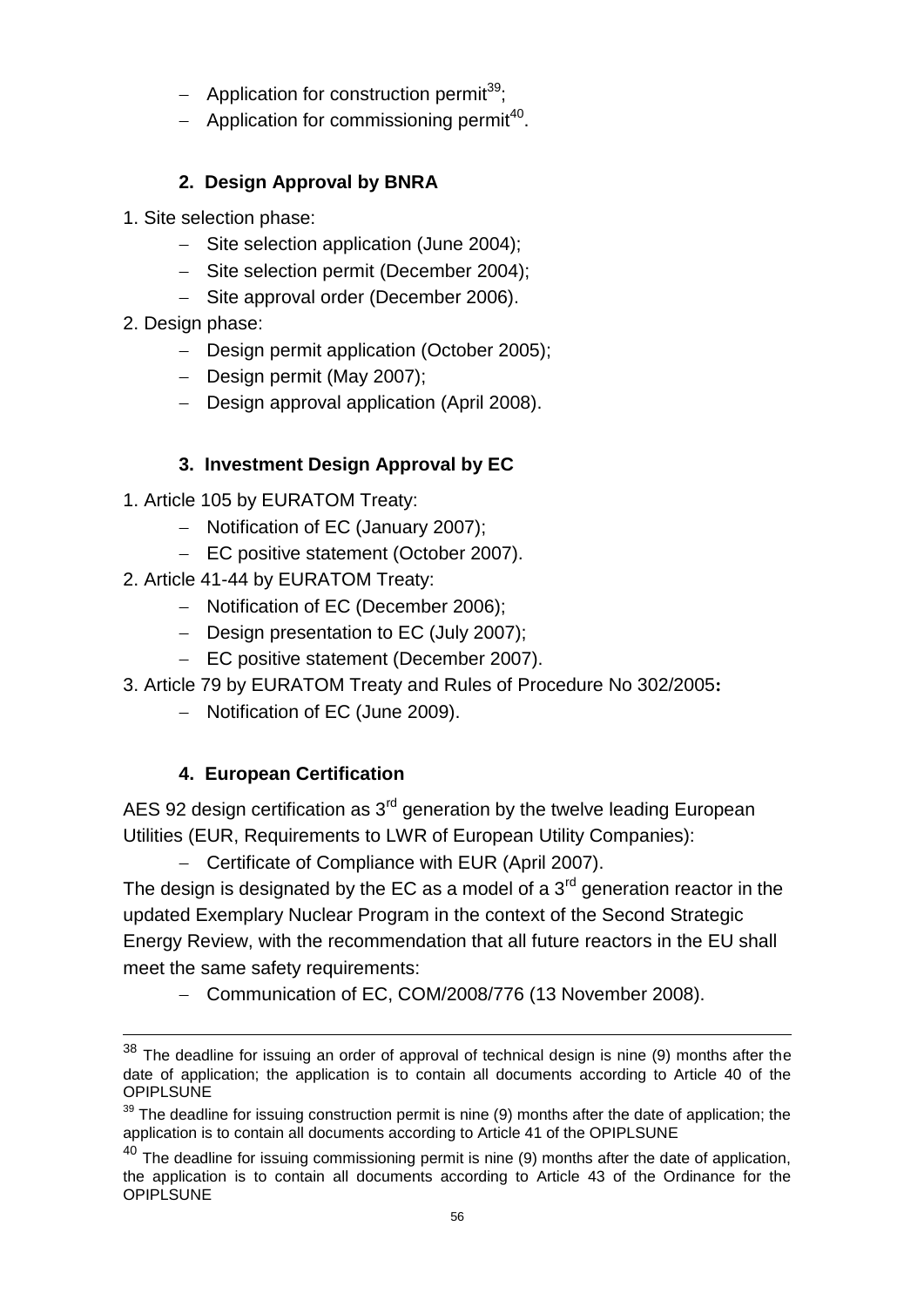# **III. AES 92 DESIGN ASSESSMENT**

## **1. Terms of References**

The Terms of References (ToR) present the Applicant's requirements for design, erection and commissioning of Belene NPP. They are elaborated based on BIS Part 2 and address the AES 92 option with reactor plant type B-466 selected by the Applicant.

## **2. Codes and Standards**

ToR defines five levels (hierarchical structure) of the used codes and standards:

- Level I: Bulgarian legislation (top level);
- Level II: Basic regulations:
- Level III: Process oriented nuclear documents;
- Level IV: Component oriented nuclear documents;
- Level V: Conventional codes and standards (low level).

## **3. Preparation of the Technical Design**

AES 92 Technical Design (TD) is developed based on the ToR, approved by BNRA.

TD contains 14 chapters and 4 Attachments, including:

- Attachment 1: Interim Safety Analysis Report (ISAR);
- Attachment 2: Probabilistic Safety Analyses (PSA).

## **4. Review of the Technical Design**

AES 92 Technical Design was reviewed by:

- 1. NEK experts;
- 2. Review team of the Architect Engineer (Worley Parsons & Risk Engineering);
- 3. IAEA International Probabilistic Safety Assessment Review Team (IPSART);
- 4. External experts, assisting BNRA:
	- RISKAUDIT IRSN/GRS International (GEIE);
	- Enpro Consult Ltd. (Bulgarian engineering company).

## **5. Conclusion of RISKAUDIT**

The conclusion of RISKAUDIT concerning TD Revision 2 is: *"On the basis of the material presented in the ISAR, the Technical Design documents provided, the PSA and the outcome of the discussions with Russian experts during specialists' meeting in Moscow and Sofia and all new information obtained in the present review, the Reviewer concludes that the proposed Technical Design of Belene NPP is in general in conformity with IAEA Design Safety Requirements, Bulgarian legislation and best international practice."*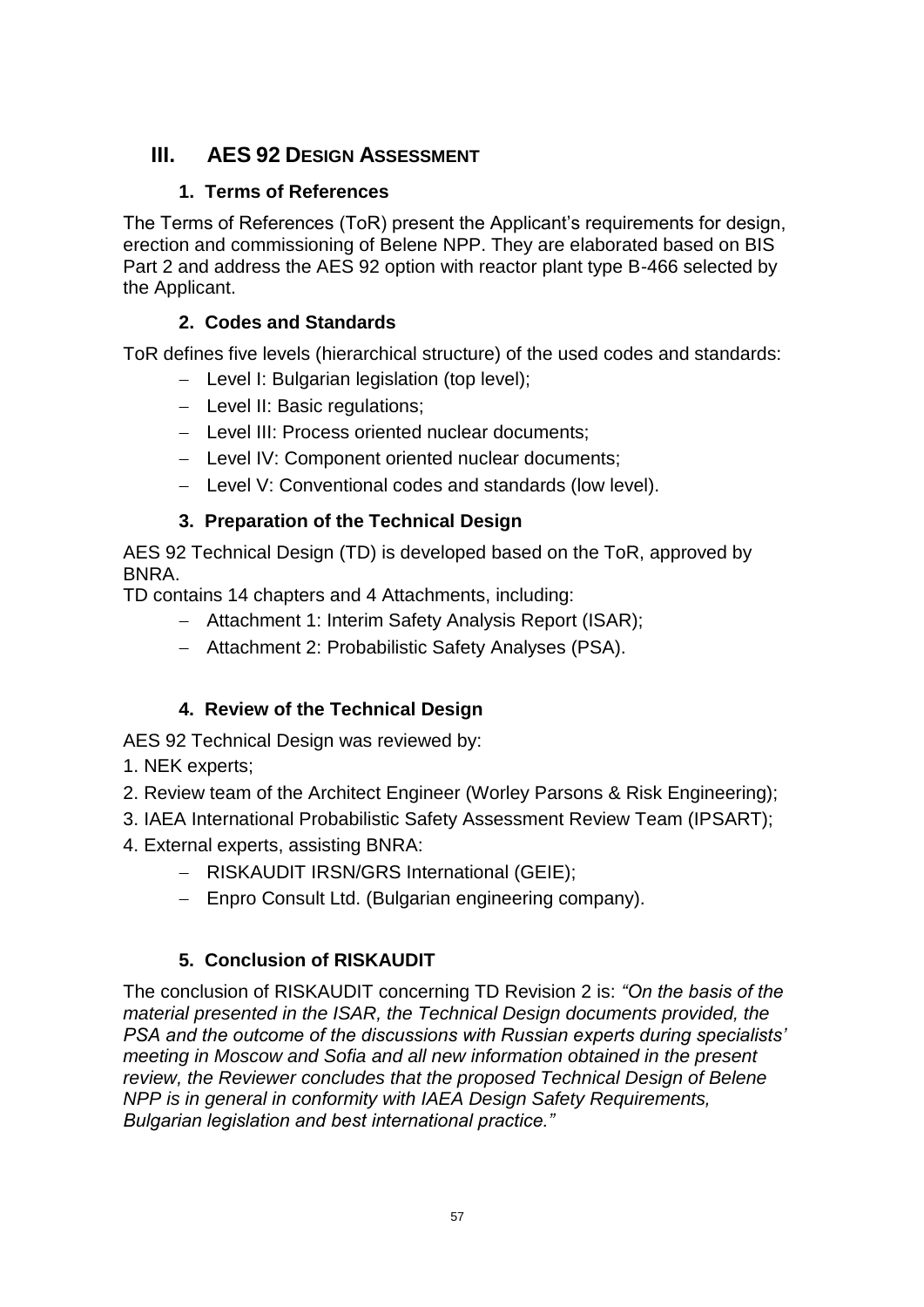# **IV. MAIN DIFFICULTIES DURING AES 92 DESIGN ASSESSMENT**

## **1. Issue 1: List of Codes and Standards**

ToR Chapter 2.5 "Codes and Standards" lays down the framework to determine which codes and standards shall be used for the design of the Belene NPP. It classifies them in five levels and indicates the criteria on their applicability to the different safety categories and classes of SSCs. The chapter also indicates how to resolve discrepancies between alternative codes and standards. The chapter does not include a list of codes and standards to be applied.

The ToR require that the Designer shall establish precise correlations between the categories and classes of all structures, systems and components, and the various requirements in the codes and standards applicable thereto, taking into account the requirements on reliability of the equipment. In the beginning, the Designer shall define and submit to the Applicant for approval the list of codes and standards applicable for each part and stage of the design.

CONCERNING ISSUE 1: It is extremely difficult for the Applicant to approve a list of applicable codes and standards since there is no suitable comprehensive Bulgarian nuclear legislation (from level I to level IV). This issue is relevant for the European countries where nuclear codes and standards of level III and level IV do not exist.

POSSIBLE WAY OF RESOLVING ISSUE 1: Elaboration of recommendable lists of codes and standards applicable in EU for different nuclear reactors of 3rd generation. Such approach could be very useful for member-states without comprehensive national nuclear legislation.

## **2. Issue 2: Safety Classification**

 $\overline{a}$ 

The Russian safety classification described in PNAE-G-1-011-97 (Level III in the hierarchy of codes and standards) is applicable for Belene NPP. Suitable Bulgarian legislation base for safety classification of Belene NPP SSCs is missing, namely:

- 1. There is no applicable Bulgarian safety classification of SSCs (only generic requirements are available);
- 2. There is no applicable IAEA safety classification of SSCs (generic recommendations only);
- 3. There is no common European safety classification of SSCs (specific levels of safety functions and safety categories are established in  $EUR^{41}$ )

CONCERNING ISSUE 2: The comments related to AES 92 safety classification sometimes are made by experts who are not familiar with the respective mandatory Russian nuclear codes and standards, and are therefore not quite relevant. Such kind of comments and recommendations resulted in licensing

 $^{41}$  The levels of safety functions in EUR are defined as F1 and F2. The level F1 is subdivided into sublevels F1A and F1B. The other functions are defined as Non-Safety. Equipment and structures are assigned to the following categories: 1) Safety category I (safety functions F1A, F1B), sometimes referred to as "safety classified"; 2) Safety category II (safety functions F2), sometimes referred to as "important to safety"; and 3) Non-Safety.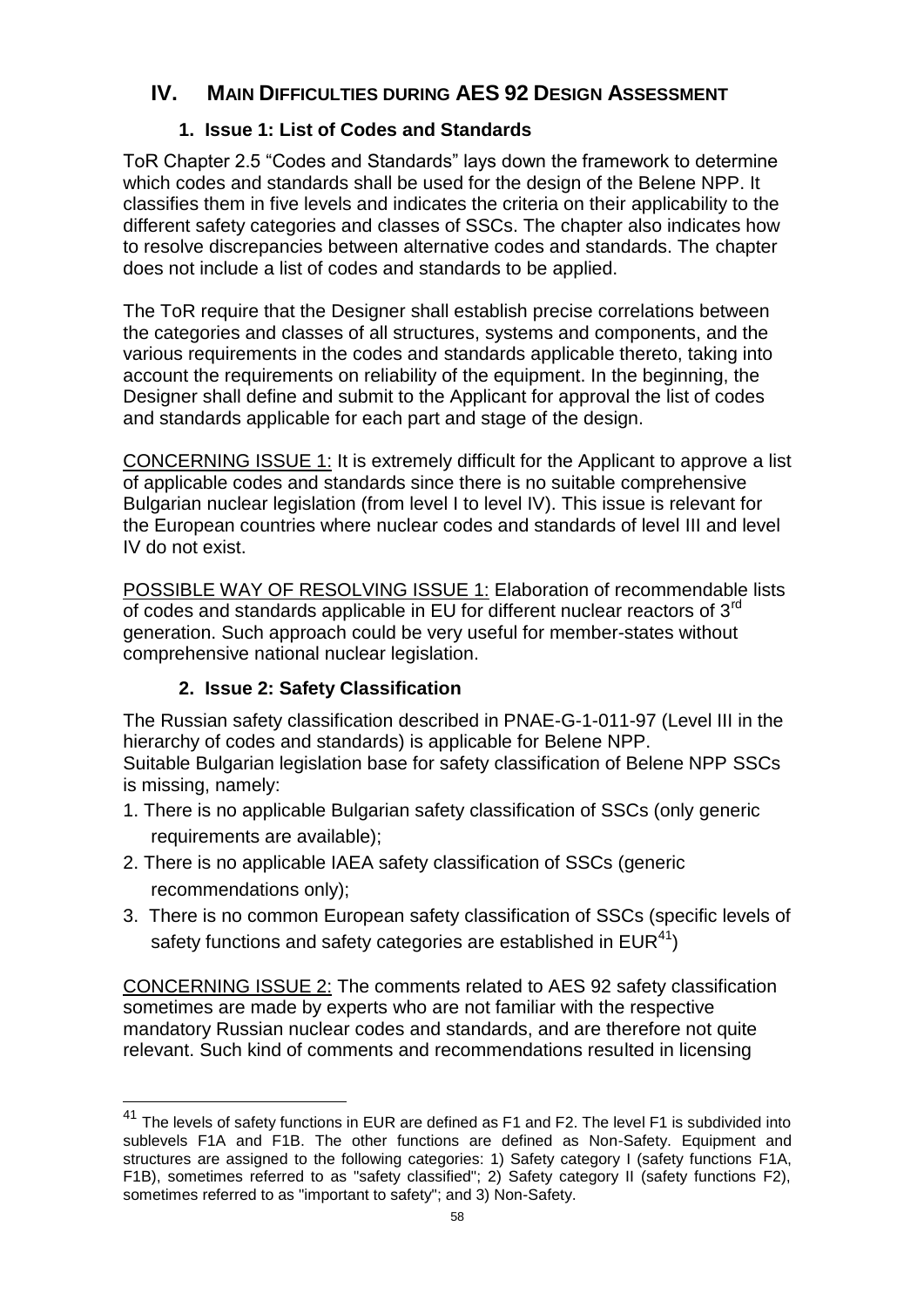delays and respectively additional engineering work leading to unnecessary costs for the Applicant.

POSSIBLE WAY OF RESOLVING ISSUE 2: Elaboration of recommendable safety classification applicable in EU for different nuclear reactors of  $3<sup>rd</sup>$ generation (for instance on the basis of the EUR classification). The correlations between the national safety classifications and the recommendable European safety classification could be presented in the form of specific correlation tables (as it has been done for the AES 92 design, i.e. the Russian safety classification in comparison with the EUR safety classification).

## **3. Issue 3: Format and Content of Safety Analysis Report**

The ISAR for Belene NPP has been developed on the base on the ToR safety requirements.

The format and content of the Belene NPP ISAR were established on the base of US NRC Regulatory Guide 1.70 "Standard format and content of safety analysis reports for nuclear power plants (LWR edition)", November 1978. The Russian PNAE G-01-036-95 "Requirements for contents of report on WWER plant safety assessment" has not been used for Belene NPP (Level III in the hierarchy of codes and standards).

Suitable Bulgarian legislation base for format and content of SAR of Belene NPP is missing, namely:

- 1. There is no applicable Bulgarian guide concerning preparation of SAR (only generic requirements are available);
- 2. There is no applicable IAEA guide concerning preparation of SAR (generic recommendations only);
- 3. There is no common European guide concerning preparation of SAR;

CONCERNING ISSUE 3: It is extremely difficult for the Applicant to approve the SAR format and content since there is no suitable Bulgarian comprehensive nuclear legislation (from level I to level IV). This issue is relevant for the European countries where nuclear codes and standards of level III and level IV do not exist.

POSSIBLE WAY OF RESOLVING ISSUE 3: Elaboration of recommendable format and content of safety analysis report applicable in EU for all nuclear reactors of 3<sup>rd</sup> generation. As suitable reference, US NRC Regulatory Guide 1.206 "Combined license applications for nuclear power plants (LWR edition)", June 2007, could be used.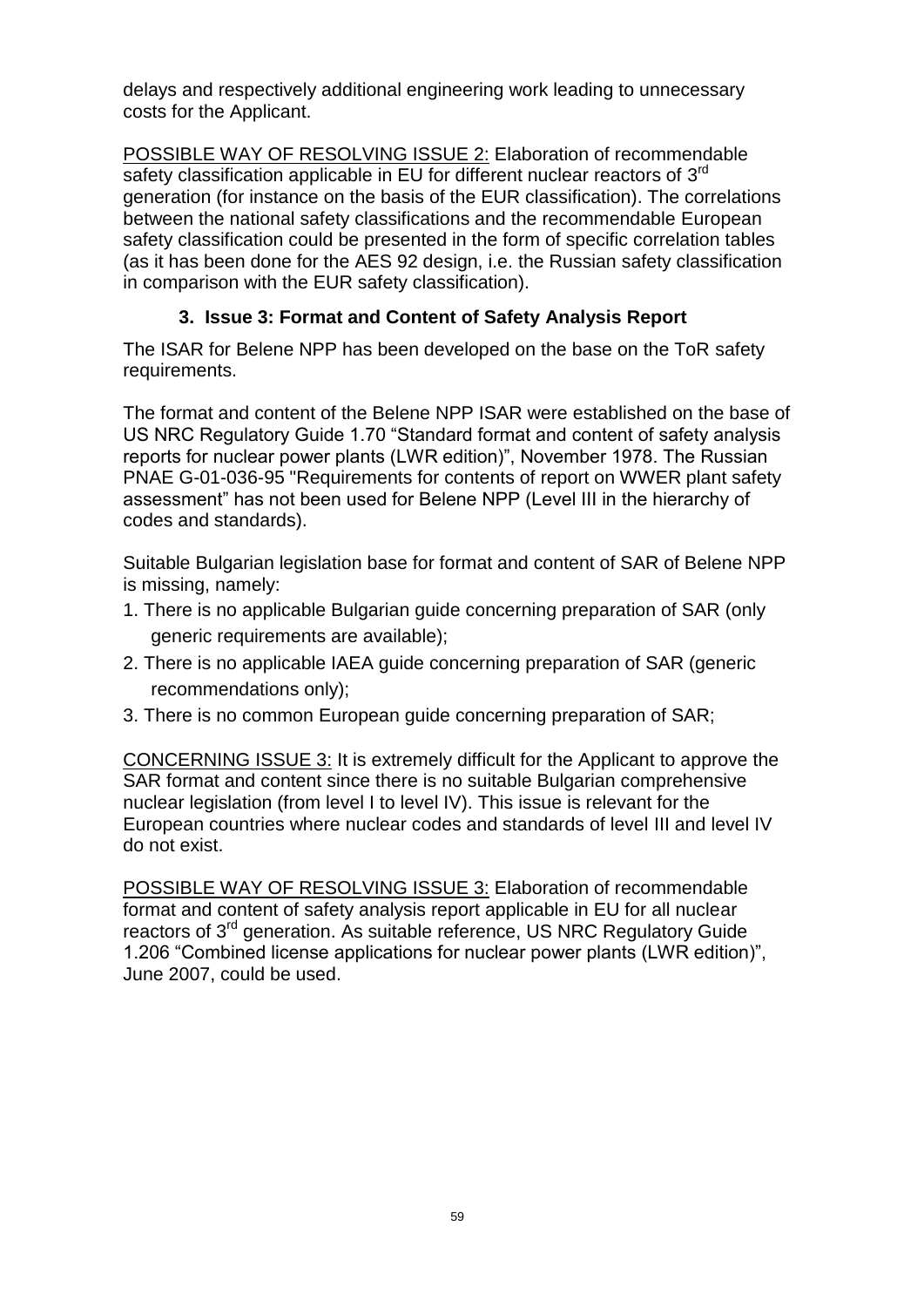# **Annex E: The Cyprus Arrangements of the Joint Aviation Authorities – A model for ERDA**

In chapter 5.1, the role of JAA and the 1990 "Arrangements Concerning the Development, the Acceptance and the Implementation of Joint Aviation Requirements" (Cyprus Arrangements)<sup>42</sup> in cooperation of aviation authorities of EU member states has been outlined. Some of the basic provisions of the Cyprus Arrangements will be quoted in this Annex since they may serve as "blueprint" for an agreement between nuclear regulators on a joint design review in the framework of the ERDA concept.

One set of provisions concerns the completion of the system of common design standards (called JARs, Joint Aviation Requirements). The Authorities agreed

*To define as soon as possible the general structure of the whole set of JARs and the scope of each JAR so that each Authority can adopt this structure and to work to remove as rapidly as possible any National Variants or national regulatory differences with the aim that each individual existing JAR becomes a uniform code for all JAA countries and no further national regulatory differences are applied.<sup>43</sup>*

There was a practical mechanism for reaching this aim without jeopardising the Authorities' obligations and duties founded on their national legislation:

*Each Authority intends to withdraw the provision for codes other than JAR where the procedures established to check compliance of products, services, persons or organizations with JAR are deemed to be satisfactory by the Authority concerned both technically and timewise, i.e.: when that Authority estimates that the procedures are such that they allow fulfilment of its national obligations as civil aviation Authority and achievement of the associated deadlines using only JARs.<sup>44</sup>*

Concerning joint assessment and approval of aircraft designs, the Authorities agreed on the principle

*... to make only once all the technical findings in those fields while each national Authority would still make the legal findings<sup>45</sup> .* [Note: "technical findings" is defined as *the* assessment of compliance of a design with applicable requirements, while "legal findings" is defined as the act of granting a certificate as required by national laws and procedures $46$ . So, shortly speaking, the aim was to make design evaluation only once while each national Authority would still issue its own licence.]

Founded on this principle, the Authorities agreed

*To establish procedures based on the use of the Authorities' resources, that:*

https://easa.europa.eu/rulemaking/docs/international/archive/cyprus.pdf

 $\overline{a}$ 

 $42$  Arrangements Concerning the Development, the Acceptance and the Implementation of Joint Aviation Requirements, Cyprus, 11 September 1990, available at

<sup>43</sup> Cyprus Arrangements, part 2 (Functions of JAA), (b).

<sup>44</sup> Cyprus Arrangements, part 3 (Commitments of Authorities), (b), note.

<sup>45</sup> Cyprus Arrangements, part 1 (General), second paragraph.

<sup>&</sup>lt;sup>46</sup> Cyprus Arrangements, part 0 (Definitions), under (d) "Certification".